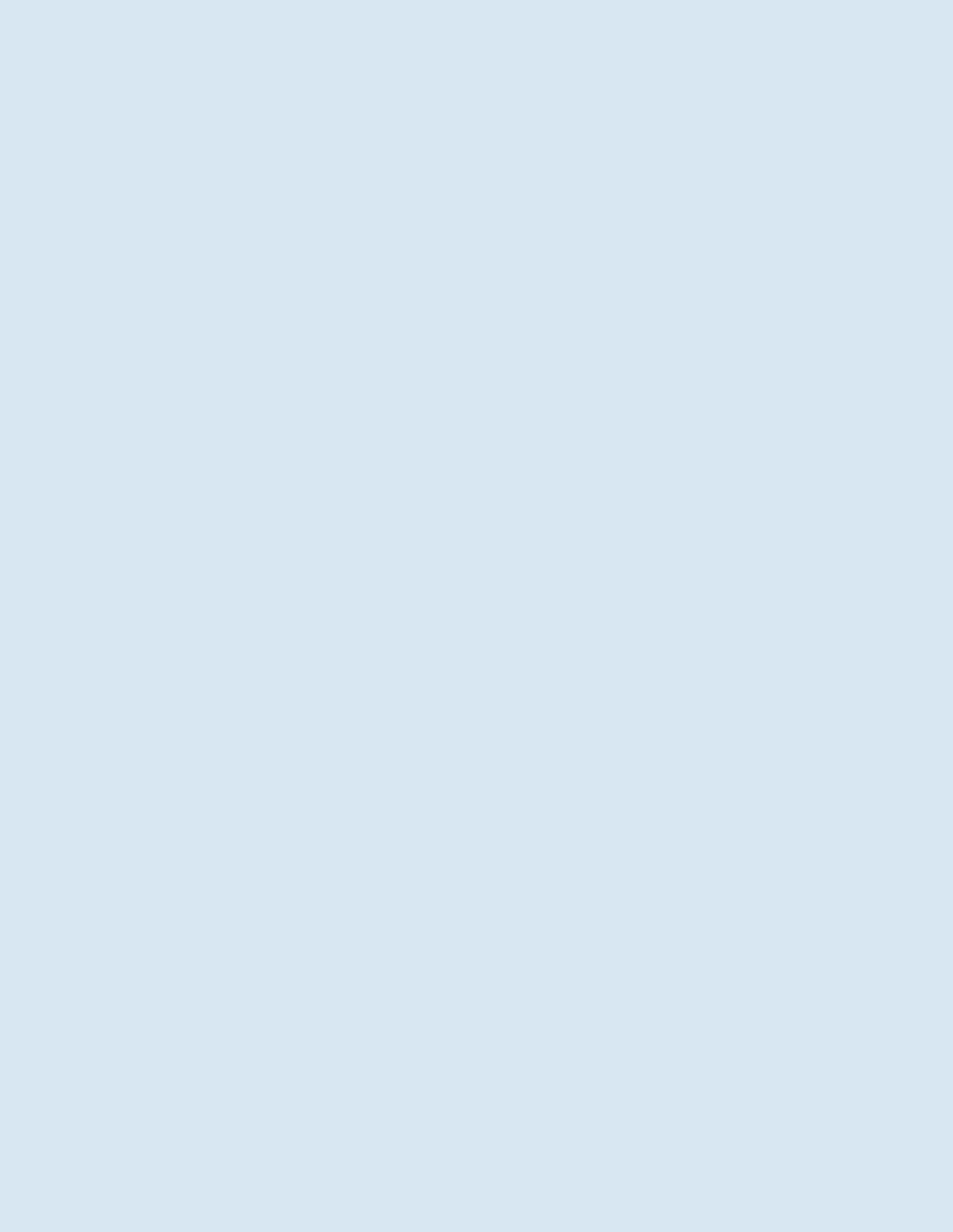### **APPENDIX**-**1 (***Reference; Paragraph 1.1; Page 1) State Profile*

### **A. General Data\***

| <b>Sl. No.</b>   |                | <b>Particulars</b>                                                                      |                                                                                          | <b>Figures</b>         |
|------------------|----------------|-----------------------------------------------------------------------------------------|------------------------------------------------------------------------------------------|------------------------|
| 1.               | Area           |                                                                                         |                                                                                          | 53,483 Sq. km.         |
|                  | Population     |                                                                                         |                                                                                          |                        |
| 2.               | a.             | As per 2001 Census                                                                      |                                                                                          | 84.89 lakh             |
|                  | $\mathbf{b}$ . | As per 2011 Census                                                                      |                                                                                          | 101.86 lakh            |
| 3.               | a.             |                                                                                         | Density of Population (as per 2001 Census) (All India Density = 325 persons per Sq. Km.) | 159 person per Sq. km. |
|                  | $b$ .          |                                                                                         | Density of Population (as per 2011 Census) (All India Density = 382 persons per Sq. Km.) | 189 person per Sq. km. |
| $\overline{4}$ . |                | Population Below Poverty Line (BPL) (All India Average = 21.90 per cent)                |                                                                                          | $11.30$ per cent       |
| 5.               | a.             | Literacy (as per 2001 Census) (All India Average = $64.80$ per cent)                    |                                                                                          | 71.62 per cent         |
|                  | $b$ .          | Literacy (as per 2011 Census) (All India Average = $73.00$ per cent)                    | 78.80 per cent                                                                           |                        |
| 6.               |                | Infant mortality (per 1000 live births) (All India Average $=$ 34 per 1000 live births) | 38                                                                                       |                        |
| 7.               |                | Life Expectancy at Birth (All India Average in 2011-15=68.30)                           | 71.80                                                                                    |                        |
| 8.               |                | HDI Value (2007-08) Uttarakhand                                                         | 0.49                                                                                     |                        |
|                  |                | HDI Rank (2007-08) Uttarakhand                                                          |                                                                                          | 14                     |
|                  |                | Gini Coefficient**2009-10 (URP)                                                         |                                                                                          |                        |
| 9.               | a.             | Rural (All India $= 0.29$ )                                                             | 0.26                                                                                     |                        |
|                  | $b$            | Urban (All India $= 0.38$ )                                                             | 0.36                                                                                     |                        |
| 10.              |                | Gross State Domestic Product (GSDP) 2017-18 at current prices                           |                                                                                          | 2,17,609               |
| 11.              |                | Per capita GSDP CAGR (2008-09 to 2017-18)                                               | Uttarakhand                                                                              | 14.70                  |
|                  |                |                                                                                         | <b>Special Category State</b>                                                            | 13.30                  |
| 12.              |                | GSDP CAGR (2008-09 to 2017-18)                                                          | Uttarakhand                                                                              | 16.30                  |
|                  |                |                                                                                         | <b>Special Category State</b>                                                            | 14.60                  |
| 13.              |                |                                                                                         | Uttarakhand                                                                              | 12.90                  |
|                  |                | Population Growth (2008 to 2017)                                                        | <b>Special Category State</b>                                                            | 11.10                  |

### **B. Financial Data:**

|               | <b>CAGR</b>                      |                           |                |                               |         |                           |         |  |  |
|---------------|----------------------------------|---------------------------|----------------|-------------------------------|---------|---------------------------|---------|--|--|
|               | <b>Particulars</b>               |                           |                | Figures (in <i>per cent</i> ) |         |                           |         |  |  |
|               |                                  | 2008-09 to 2016-17        |                | 2012-13 to 2016-17            |         | 2016-17 to 2017-18        |         |  |  |
| <b>CAGR</b>   |                                  | For<br><b>Uttarakhand</b> | <b>For SCS</b> | For<br>Uttarakhand            | For SCS | For<br><b>Uttarakhand</b> | For SCS |  |  |
| A             | of Revenue Receipts              | 14.15                     | 13.70          | 12.12                         | 12.40   | 8.90                      | 10.40   |  |  |
| B             | of Tax Revenue                   | 17.28                     | 16.00          | 14.17                         | 11.90   | $-6.72$                   | 20.00   |  |  |
| $\mathcal{C}$ | of Non-Tax Revenue               | 8.54                      | 8.30           | $-4.27$                       | 10.60   | 31.50                     | 8.00    |  |  |
| D             | <b>Total Expenditure</b>         | 14.16                     | 13.70          | 14.35                         | 12.90   | 15.41                     | 10.60   |  |  |
| E             | Capital Expenditure              | 11.89                     | 7.80           | 8.75                          | 11.40   | 19.38                     | 19.60   |  |  |
| F             | Revenue Expenditure on Education | 14.48                     | 16.60          | 9.53                          | 12.50   | 20.41                     | 15.80   |  |  |
| G             | Revenue Expenditure on Health    | 16.80                     | 18.00          | 15.37                         | 16.20   | 12.26                     | 20.50   |  |  |
| H             | Salary and Wages                 | 13.97                     | 14.70          | 10.94                         | 9.50    | 21.06                     | 20.60   |  |  |
|               | Pension                          | 18.27                     | 18.80          | 23.42                         | 12.70   | 58.77                     | 28.10   |  |  |

*\* Source: Economic Advisor, Office of the Comptroller and Auditor General of India.* 

\*\* *Gini-coefficient is a measure of inadequacy of income among the population. Value rate is from zero to one, closer to zero inequality is less; closure to one inadequacy is higher.*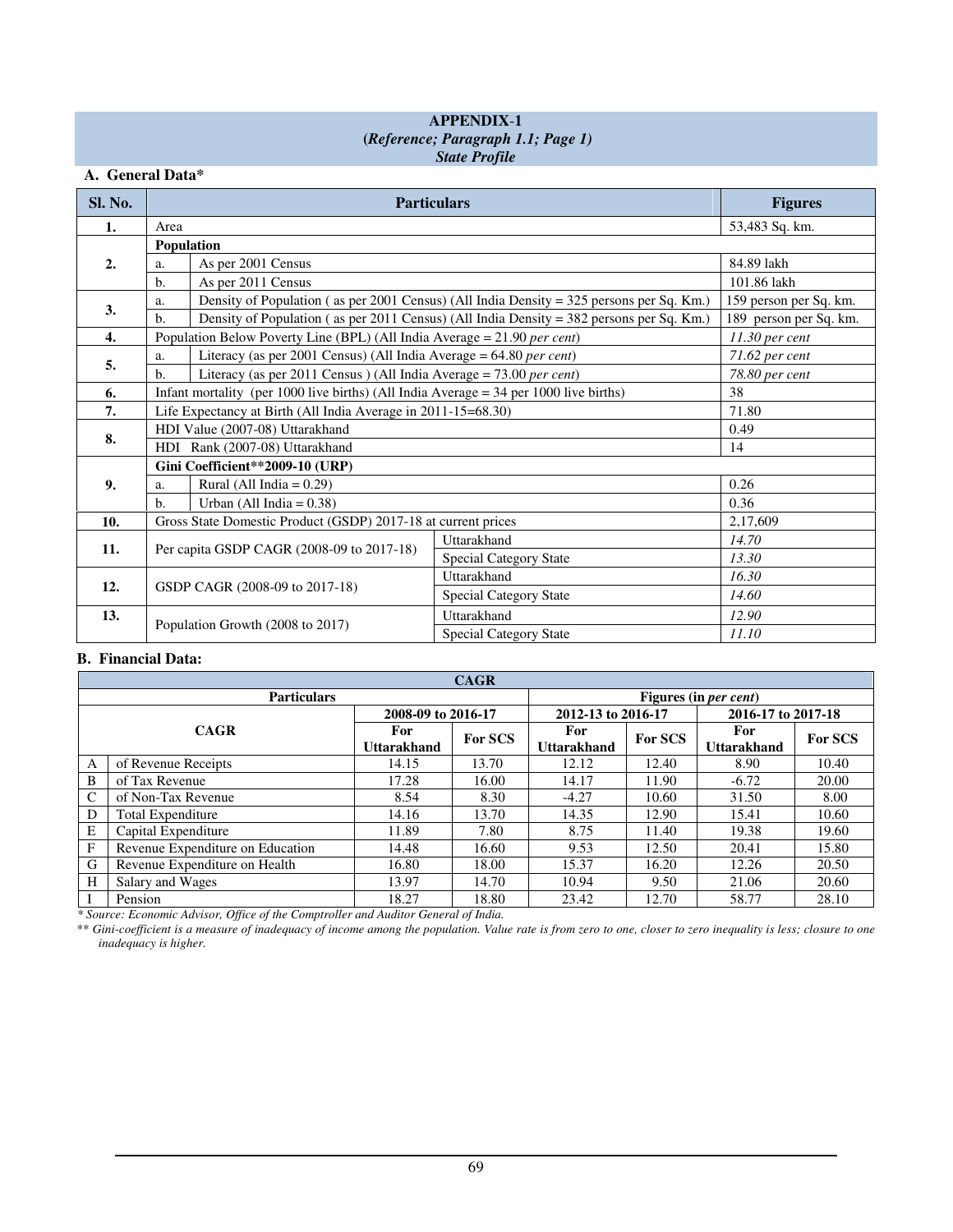### **Appendix-1.1**  *(Reference: Page 1)*

### **Part A: Structure and Form of Government Accounts**

**Structure of Government Accounts:** The accounts of the State Government are kept in three parts (i) Consolidated Fund (ii) Contingency Fund and (iii) Public Account.

**Part I: Consolidated Fund:** All revenues received by the State Government, all loans raised by issue of treasury bills, internal and external loans and all moneys received by the Government in repayment of loans shall form one consolidated fund entitled 'The Consolidated Fund of State' established under Article 266(1) of the Constitution of India.

**Part II: Contingency Fund:** Contingency Fund of the State established under Article 267(2) of the Constitution is in the nature of an imprest placed at the disposal of the Governor to enable him to make advances to meet urgent unforeseen expenditure pending authorisation by the Legislature. Approval of the Legislature for such expenditure and for withdrawal of an equivalent amount from the Consolidated Fund is subsequently obtained where upon the advances from the Contingency Fund are recouped to the Fund.

Part III: Public Account: Receipts and disbursements in respect of certain transactions such as small savings provident funds , reserve funds, deposits, suspense remittances, etc. which do not form part of the Consolidated Fund are kept in the Public Account set up under Article 266(2) of the Constitution and are not subject to vote by the State legislature.

| <b>PART B: Layout of Finance Accounts</b> |                                                                                            |  |  |  |  |  |  |
|-------------------------------------------|--------------------------------------------------------------------------------------------|--|--|--|--|--|--|
| <b>Statement</b>                          | Layout                                                                                     |  |  |  |  |  |  |
|                                           | Volume 1                                                                                   |  |  |  |  |  |  |
|                                           | <b>Part I-Summarized Statement</b>                                                         |  |  |  |  |  |  |
| Statement No.1                            | <b>Statement of Financial Position</b>                                                     |  |  |  |  |  |  |
| Statement No.2                            | <b>Statement of Receipts and Disbursements</b>                                             |  |  |  |  |  |  |
| Statement No.3                            | Statement of Receipts (Consolidated Fund)                                                  |  |  |  |  |  |  |
|                                           | Statement of Expenditure (Consolidated Fund)                                               |  |  |  |  |  |  |
| Statement No.4                            | A. Expenditure by Function                                                                 |  |  |  |  |  |  |
|                                           | <b>Expenditure by Nature</b><br><b>B.</b>                                                  |  |  |  |  |  |  |
| Statement No. 5                           | Statement of Progressive Capital Expenditure                                               |  |  |  |  |  |  |
| Statement No.6                            | Statement of Borrowings and Other Liabilities                                              |  |  |  |  |  |  |
| Statement No.7                            | Statement of Loans and Advances given by the Government                                    |  |  |  |  |  |  |
| Statement No.8                            | Statement of Investments of the Government                                                 |  |  |  |  |  |  |
| Statement No.9                            | Statement of Guarantees given by the Government                                            |  |  |  |  |  |  |
| Statement No.10                           | Statement of Grants-in-Aid given by the Government                                         |  |  |  |  |  |  |
| Statement No. 11                          | Statement of Voted and Charged Expenditure                                                 |  |  |  |  |  |  |
| Statement No.12                           | Statement on Source and Application of Funds for Expenditure other than on Revenue Account |  |  |  |  |  |  |
| Statement No.13                           | Summary of balances under Consolidated Fund, Contingency Fund and Public Account           |  |  |  |  |  |  |
|                                           | Notes to Accounts                                                                          |  |  |  |  |  |  |
|                                           | <b>Volume II</b>                                                                           |  |  |  |  |  |  |
|                                           | <b>Part II-Detailed Statement</b>                                                          |  |  |  |  |  |  |
| Statement No.14                           | Detailed Statement of Revenue and Capital Receipts by Minor Heads                          |  |  |  |  |  |  |
| Statement No.15                           | Detailed Statement of Revenue Expenditure by Minor Heads                                   |  |  |  |  |  |  |
| Statement No.16                           | Detailed Statement of Capital Expenditure by Minor Heads and Subheads                      |  |  |  |  |  |  |
| Statement No.17                           | Detailed Statement of Borrowings and Other Liabilities by Minor Heads                      |  |  |  |  |  |  |
| Statement No.18                           | Detailed Statement of Loans and Advances given by the Government                           |  |  |  |  |  |  |
| Statement No.19                           | Detailed Statement of Investments of the Government                                        |  |  |  |  |  |  |
| Statement No.20                           | Detailed Statement of Guarantees given by the Government                                   |  |  |  |  |  |  |
| Statement No.21                           | Detailed Statement on Contingency Fund and Other Public Account transactions               |  |  |  |  |  |  |
| Statement No.22                           | Detailed Statement on Investment of Earmarked Balances                                     |  |  |  |  |  |  |
|                                           | <b>Part III: Appendices</b>                                                                |  |  |  |  |  |  |
| Appendices-I                              | Comparative Expenditure on Salary                                                          |  |  |  |  |  |  |
| Appendices-II                             | Comparative Expenditure on Subsidy                                                         |  |  |  |  |  |  |
| Appendices-III                            | Grants-in-Aid /Assistance given by the State Government (Institution wise and Scheme wise) |  |  |  |  |  |  |
| Appendices-IV                             | Details of Externally Aided Projects                                                       |  |  |  |  |  |  |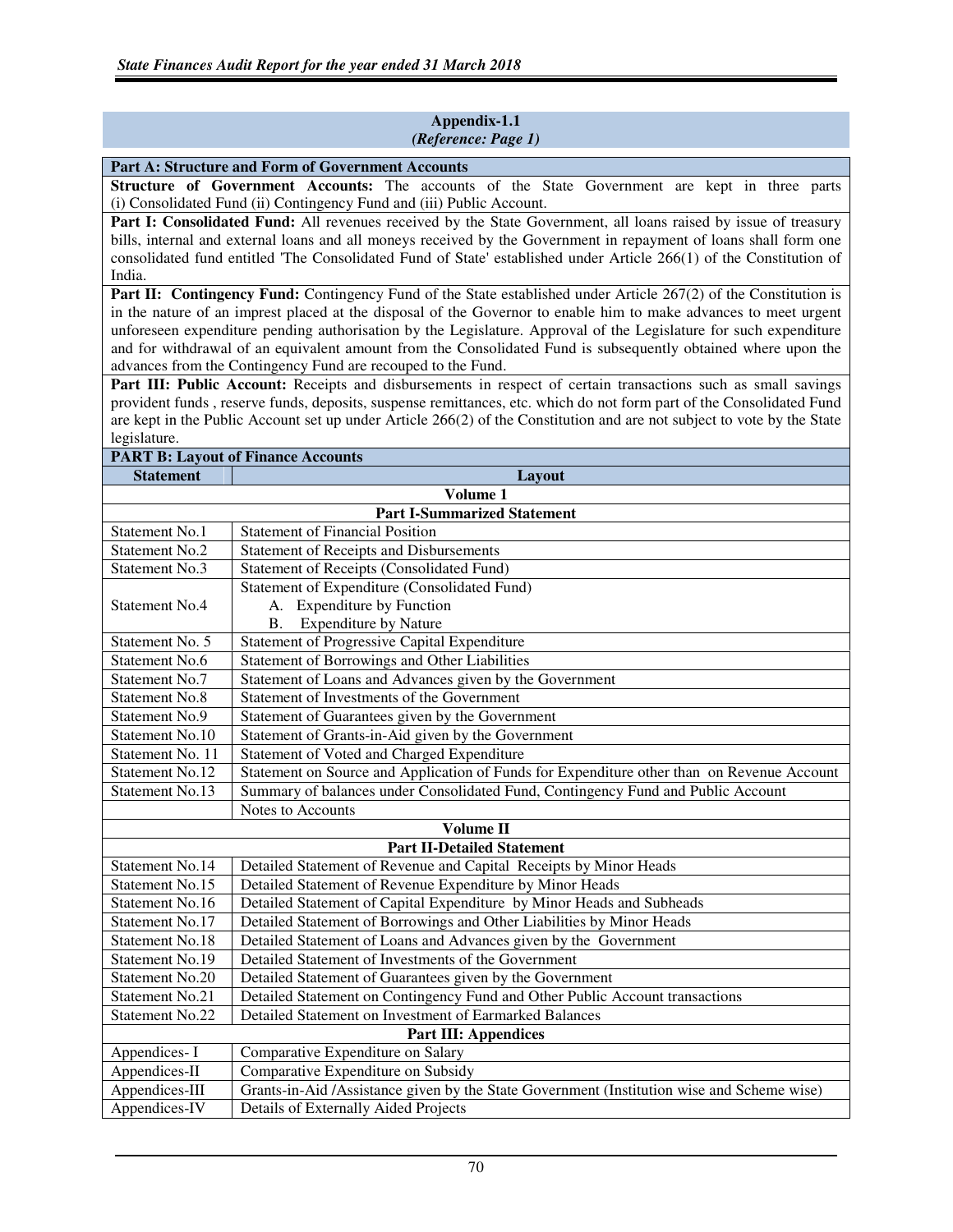| Appendices-V    | Plan Scheme Expenditure (A. Central Schemes B. State Schemes)                                    |
|-----------------|--------------------------------------------------------------------------------------------------|
|                 | Direct Transfer of Central Scheme Funds to Implementing Agencies in the State (Funds routed      |
| Appendices-VI   | outside State Budget) (Unaudited Figures)                                                        |
| Appendices-VII  | Acceptance of Balances/ Unreconciled difference between Ledger and Broadsheet                    |
| Appendices-VIII | Financial results of Irrigation Works                                                            |
| Appendices-IX   | Statement of Commitments on Incomplete Public Works Contracts (As on 31 March 2018)              |
| Appendices-X    | Statement on Maintenance Expenditure of the State during 2017-18 (As on 31 March 2018)           |
| Appendices-XI   | Statement on Implications of Major Policy Decisions during the year on New Schemes               |
|                 | proposed in the Budget for the future Cash Flows (As on 31 March 2018)                           |
| Appendices-XII  | Statement on Committed Liabilities of the State Government in future                             |
|                 | Statement of items for which allocation of balances as a result of Re-organisation of States has |
| Appendices-XIII | not been finalized                                                                               |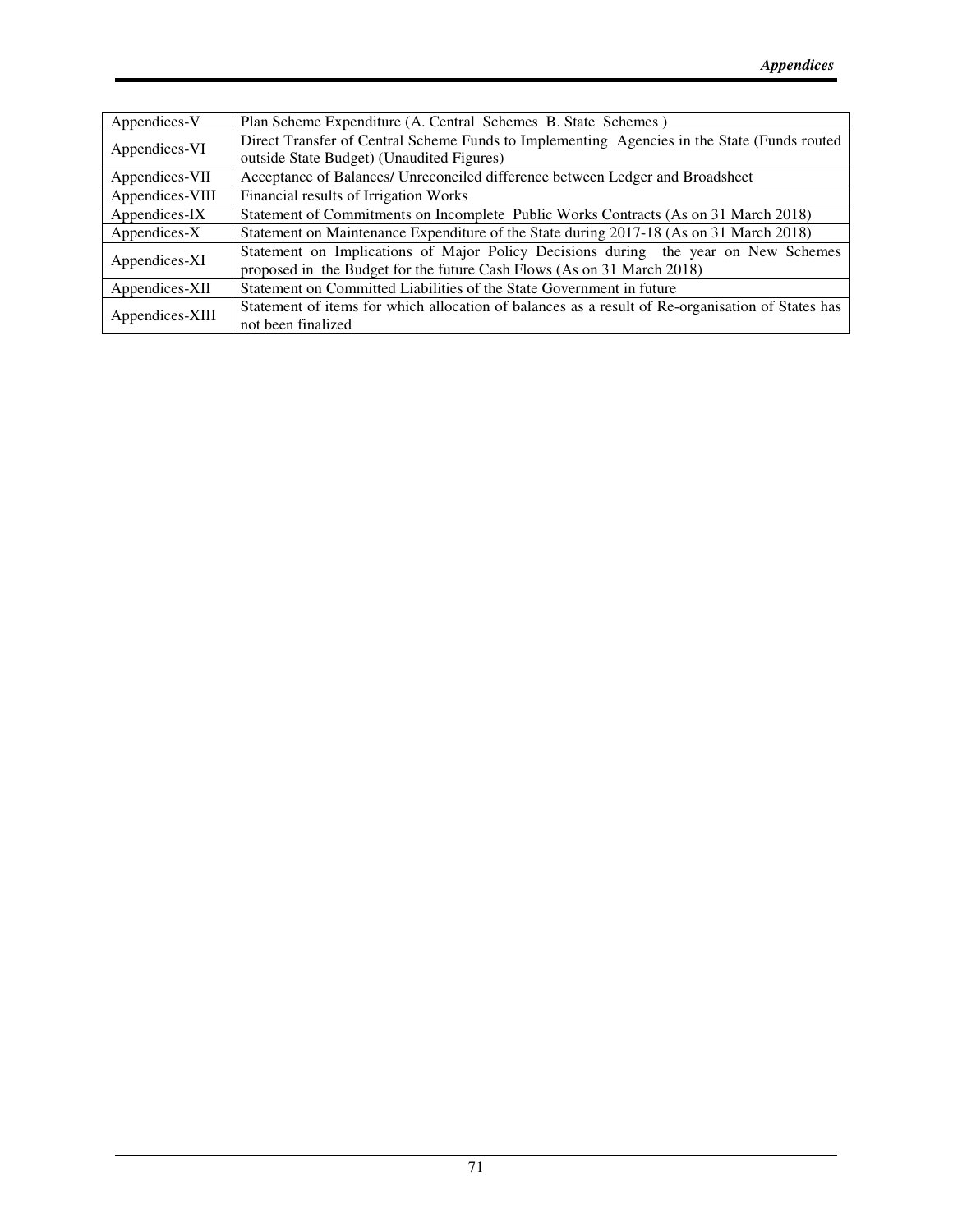### **Appendix-1.2 Part A**  *(Reference: Page 1) Methodology adopted for the Assessment of Fiscal Position*

The norms/Ceilings prescribed by the Fourteenth Finance Commission (*FFC*) for selected fiscal variables along with its projections for a set of fiscal aggregates and the commitments/projections made by the State Governments in their Fiscal Responsibility Acts and in other Statements required to be laid in the legislature under the Act **(Part B of Appendix 1.2),** are used to make qualitative assessment of the trends and pattern of major fiscal aggregates. Assuming that Gross State Domestic Product (GSDP) is a good indicator of the performance of the State's economy, major fiscal aggregates like tax and non-tax revenue, capital expenditure, internal debt, and revenue and fiscal deficits have been presented as percentage to the GSDP at current prices. The buoyancy coefficients for relevant fiscal variables with reference to the base represented by GSDP have also been worked out to assess as to whether the mobilization of resources pattern of expenditure, etc., are keeping pace with the change in the base or these fiscal aggregates are also affected by factors other than GSDP.

The trends in GSDP for the last five years are indicated below:

# **Trends in Gross State Domestic Product (GSDP)**

|                                                                                                                                                      | 2013-14  | 2014-15  | 2015-16 <sup>*</sup> | $\mid$ 2016-17* | $2017 - 18$ <sup>*</sup> |  |  |  |
|------------------------------------------------------------------------------------------------------------------------------------------------------|----------|----------|----------------------|-----------------|--------------------------|--|--|--|
| Gross State Domestic Product ( $\bar{\tau}$ in crore)                                                                                                | 1.49.074 | 1.61.439 | 1,75,772             | 1.95.606        | 2,17,609                 |  |  |  |
| Growth rate of GSDP                                                                                                                                  | 13.27    | 8.29     | 8.88                 | 11.28           | 11.25                    |  |  |  |
| Source: Central Statistics office and Directorate of Economic and Statistics Government of Uttarakhand.<br>* Provisional "Ouick * Advance estimates. |          |          |                      |                 |                          |  |  |  |

The definitions of some of the selected terms used in assessing the trends and pattern of fiscal aggregates are given below:

| <b>Terms</b>                            | <b>Basis of calculation</b>                                     |  |  |  |
|-----------------------------------------|-----------------------------------------------------------------|--|--|--|
| Buoyancy of a parameter                 | Rate of Growth of the parameter/GSDP Growth                     |  |  |  |
| Buoyancy of a parameter $(X)$           | Rate of Growth of parameter $(X)$ /                             |  |  |  |
| With respect to another parameter $(Y)$ | Rate of Growth of parameter (Y)                                 |  |  |  |
| Rate of Growth (ROG)                    | [(Current year Amount /Previous year Amount)-1]* 100            |  |  |  |
| Development Expenditure                 | Social Services + Economic Services                             |  |  |  |
| Average interest paid by the State      | Interest payment/[(Amount of previous year's Fiscal Liabilities |  |  |  |
|                                         | + Current year's Fiscal Liabilities)2]*100                      |  |  |  |
| Interest spread                         | GSDP growth – Average Interest Rate                             |  |  |  |
| Interest received as per cent to Loans  | Interest Received [(Opening balance + Closing balance of        |  |  |  |
| Outstanding                             | Loans and Advances)2]*100                                       |  |  |  |
| Revenue Deficit                         | Revenue Receipt - Revenue Expenditure                           |  |  |  |
|                                         | Revenue Expenditure + Capital Expenditure + Net Loans and       |  |  |  |
| <b>Fiscal Deficit</b>                   | Advances – Revenue Receipts – Miscellaneous Capital             |  |  |  |
|                                         | Receipts                                                        |  |  |  |
| Primary Deficit                         | Fiscal Deficit - Interest payments                              |  |  |  |
|                                         | Revenue Receipts minus all Plan grants and Non-plan             |  |  |  |
|                                         | Revenue Expenditure excluding expenditure recorded under        |  |  |  |
| Balance from Current Revenue (BCR)      | the major head 2048–Appropriation for reduction of Avoidance    |  |  |  |
|                                         | of debt                                                         |  |  |  |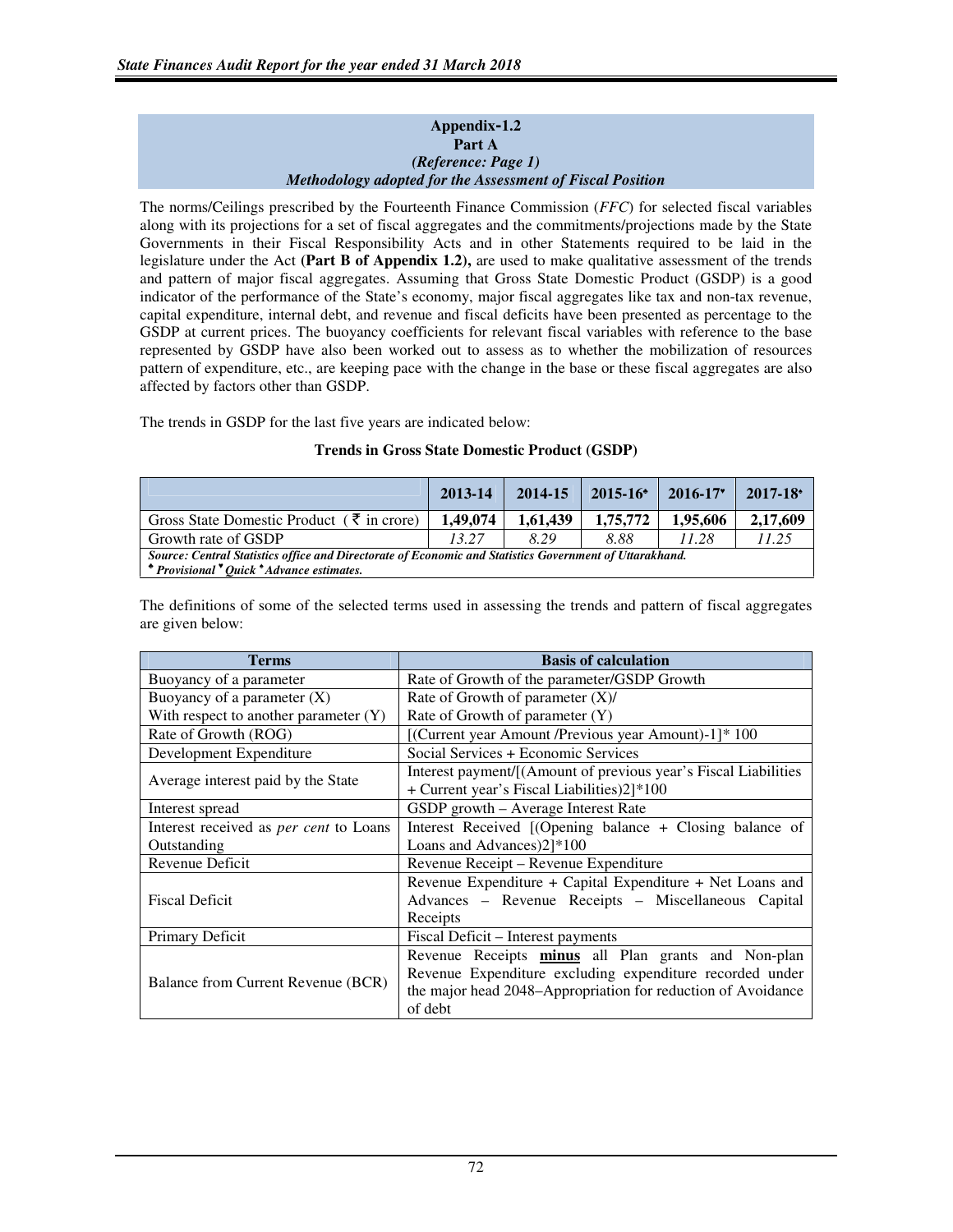### **Appendix-1.2 Part B**  *(Reference: Paragraph: 1.1; Page 2) Fiscal Responsibility and Budgetary Management (FRBM) Act, 2005 (Modified in March, 2011 in accordance with the recommendations of Thirteenth Finance Commission and in December 2016 on the recommendations of Fourteenth Finance Commission)*

To provide for the responsibility of the State government to ensure fiscal stability and sustainability and to enhance the scope for improving social and physical infrastructure and human development by achieving sufficient revenue surplus, reducing fiscal deficit and removing impediments to the effective conduct to fiscal policy and prudent debt management through limits on State government borrowings, Government guarantees debt and deficits, greater transparency in fiscal operations of the State government and use of a medium term fiscal framework and for matters connected therewith or incidental thereto.

### **In particular the State government shall--**

- (a) Fiscal Deficit of the State will be anchored to an annual limit of 3 *per cent* of GSDP. The State will be eligible for flexibility of 0.25 *per cent* over and above this for any year for which the borrowing limits are to be fixed if the debt-GSDP Ratio is less than or equal to 25 *per cent* in the preceding year.
- (b) The State will be further eligible for an additional borrowing limit of 0.25 *per cent* of GSDP in a given year for which the borrowing limits are to be fixed if the interest payments are less than or equal to 10 *per cent* of the revenue receipts in the preceding year.
- (c) The two options under these flexibility provisions can be availed by the State either separately, if any of the above criterion is fulfilled, or simultaneously if both the above stated criterion are fulfilled. Thus, the State can have a maximum fiscal deficit GSDP limit of 3.5 *per cent* in any given year.
- (d) Review the targets set forth by the State government above once in six months;
- (e) Total outstanding guarantee at beginning of the F.Y. should not more than 1 *per cent* of the GSDP of that particular year. New guarantee given during any year should not be more than 0.3 *per cent* of the GSDP for that year.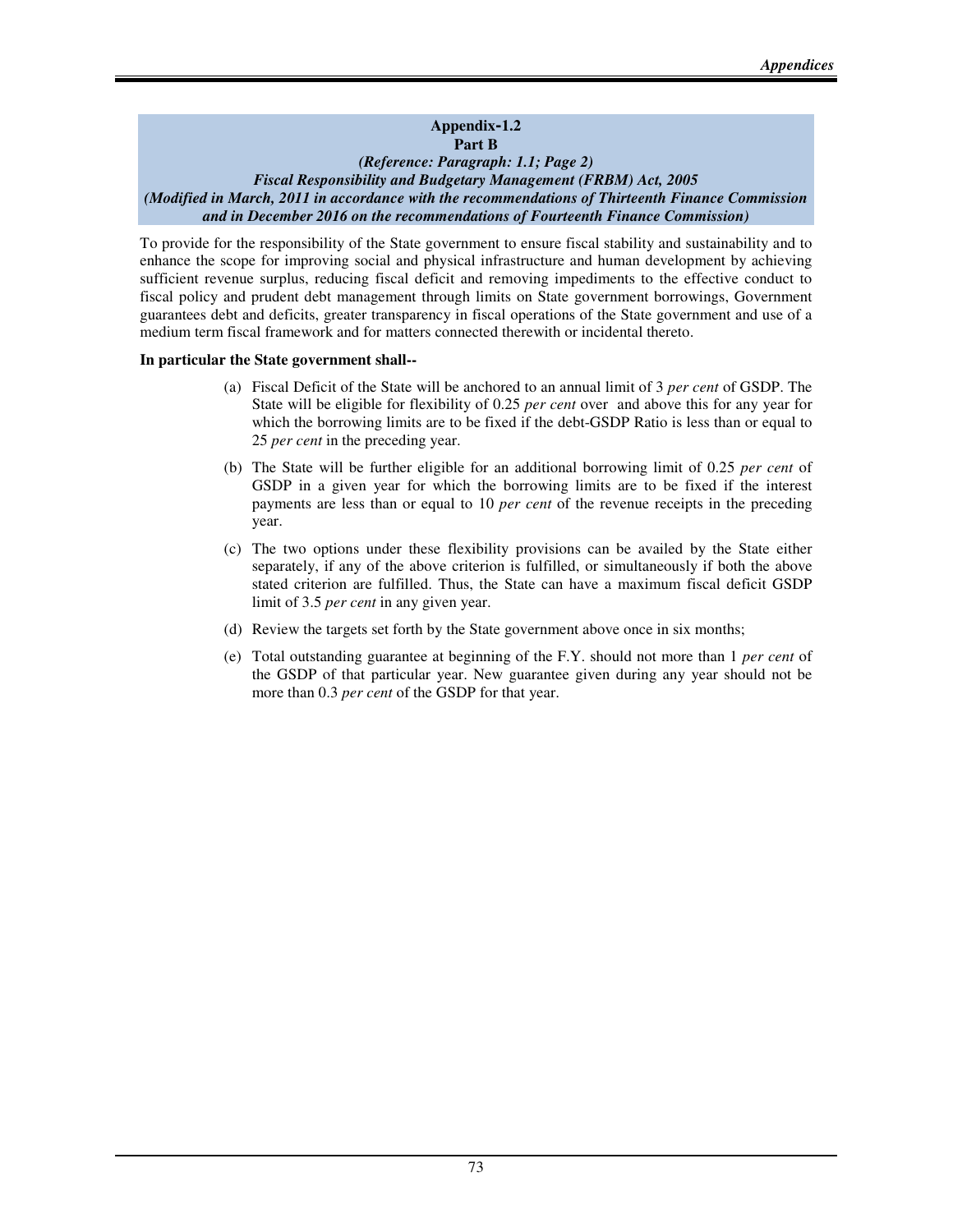|                                                     |                      |                       |                     |             |             |             | $(5$ in crore) |
|-----------------------------------------------------|----------------------|-----------------------|---------------------|-------------|-------------|-------------|----------------|
|                                                     | 2016-17              | 2017-18<br>(Budgeted) | 2017-18             | 2018-19     | 2019-20     | 2020-21     | 2021-22        |
|                                                     | (Actual)             |                       | (Revised))          | (Projected) | (Projected) | (Projected) | (Projected)    |
| A. STATE REVENUE ACCOUNT :                          |                      |                       |                     |             |             |             |                |
| 1. Own Tax Revenue                                  | 10,897.32            | 13,780.28             | 13,450.16           | 14,963.62   | 17,058.53   | 19,105.55   | 21,398.22      |
| 2. Own Non-Tax<br>Revenue                           | 1,345.82             | 2,468.71              | 2,477.24            | 3,470.51    | 2,387.56    | 2,530.81    | 2,682.66       |
| 3. Own Tax +Non-<br>Tax Revenue $(1+2)$             | 12,243.14            | 16,248.99             | 15,927.40           | 18,434.13   | 19,446.09   | 21,636.36   | 24,080.88      |
| 4. Share in Central<br><b>Taxes and Duties</b>      | 6,411.55             | 7,113.48              | 7,084.97            | 8,291.23    | 9,452.00    | 10,680.76   | 12,069.26      |
| 5. Grants from Central<br>Government                | 6,234.27             | 8,230.61              | 6,770.61            | 8,934.64    | 9,828.10    | 10,712.63   | 11,676.77      |
| <b>6. Total Central</b><br>Transfer $(4+5)$         | 12,645.82            | 15,344.09             | 13,855.58           | 17,225.87   | 19,280.11   | 21,393.40   | 23,746.03      |
| 7. Total Revenue<br>Receipts $(3+6)$                | 24,888.96            | 31,593.08             | 29,782.98           | 35,660.00   | 38,726.19   | 43,029.76   | 47,826.91      |
| 8. Salary Expenditure                               | 9,570.88             | 11,859.53             | 11,212.63           | 13,765.42   | 15,279.62   | 16,960.37   | 18,826.02      |
| 9. Pension                                          | 3,170.27             | 4,272.28              | 4,750.33            | 5,352.50    | 6,958.25    | 9,045.73    | 11,759.44      |
| 10. Interest Payments                               | 3,723.05             | 4,409.95              | 4,178.94            | 4,906.12    | 5,627.53    | 6,398.83    | 7,271.11       |
| 11. Subsidies-General                               | $\sim$ $\sim$ $\sim$ | $\qquad \qquad - -$   | $\qquad \qquad - -$ | ---         | ---         | $---$       | $---$          |
| 12. Subsidies-Power                                 | $\qquad \qquad - -$  | ---                   | ---                 | $---$       | ---         | ---         | ---            |
| 13. Interest Payment/<br>Revenue Receipts<br>(10/7) | 14.96                | 13.96                 | 14.03               | 13.76       | 14.53       | 14.87       | 15.20          |
| 14. Total Revenue<br><b>Expenditure</b>             | 25,271.50            | 31,550.83             | 29,744.70           | 35,627.31   | 38,691.26   | 42,947.30   | 47,671.50      |
| 15. Salary + Interest +<br>Pensions $(8+9+10)$      | 16,464.20            | 20,541.76             | 20,141.90           | 24,024.04   | 27,865.39   | 32,404.93   | 37,856.57      |
| 16. As per cent of<br>Revenue Receipt<br>(15/7)     | 66.15                | 65.02                 | 67.63               | 67.37       | 71.95       | 75.31       | 79.15          |
| 17. Revenue surplus/<br>deficit (7-14)              | $-382.54$            | 42.25                 | 38.28               | 32.69       | 34.94       | 82.46       | 155.41         |
| <b>B. CONSOLIDATED REVENUE ACCOUNT</b>              |                      |                       |                     |             |             |             |                |
| <b>Consolidated Revenue</b><br>Surplus/Deficit      | $-382.54$            | 42.25                 | 38.28               | 32.69       | 34.94       | 82.46       | 155.41         |
| <b>C. CONSOLIDATED DEBT</b>                         |                      |                       |                     |             |             |             |                |
| 1. Outstanding Debt<br>and liability*               | 41,599.75            | 47,071.18             | 52,487.79           | 59,198.13   | 67,213.74   | 76,287.90   | 86,550.04      |
| 2. Total Outstanding<br>Guarantee                   | 1,743.32             | 1,257.72              | 1,173.16            | 1,173.16    | 1,173.16    | 1,173.16    | 1,173.16       |
| <b>D. Capital Account</b>                           |                      |                       |                     |             |             |             |                |
| 1. Capital Outlay                                   | 4,954.21             | 5,514.38              | 5,551.59            | 6,583.79    | 7,900.55    | 9,006.62    | 10,267.55      |
| 2. Disbursement of<br>Loans and Advances            | 165.05               | 252.35                | 156.35              | 191.98      | 200.00      | 200.00      | 200.00         |

### **Outcome indicators of the State's Own Fiscal Correction Path through Mid Term Fiscal Policy Statement**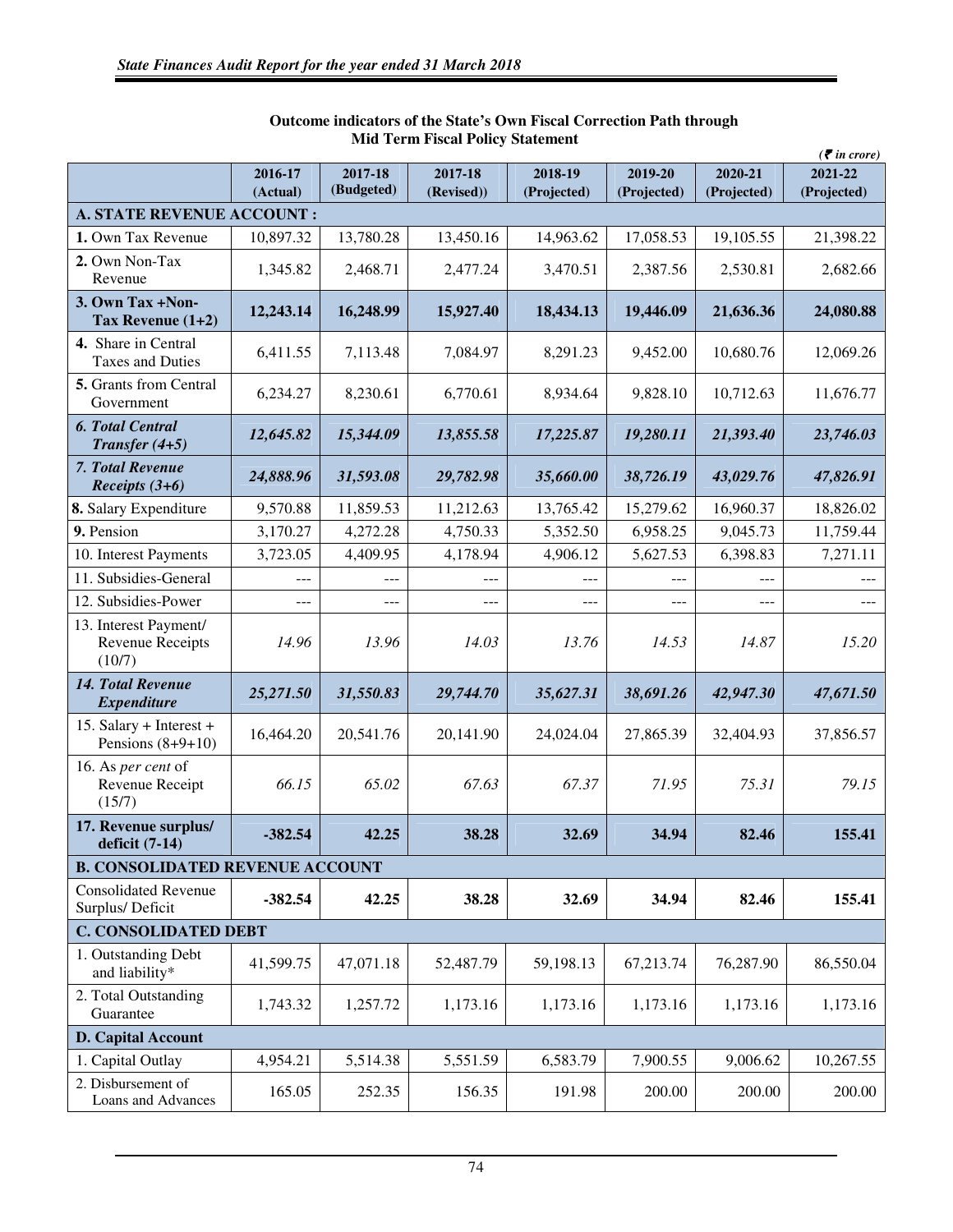| 3. Recovery of Loans<br>and Advances                         | 34.85       | 253.05      | 253.05      | 32.74       | 50.00       | 50.00       | 50.00       |  |  |
|--------------------------------------------------------------|-------------|-------------|-------------|-------------|-------------|-------------|-------------|--|--|
| 4. Other capital<br>receipts                                 | 5.466.95    | 5,471.43    | 5,416.61    | 6,710.34    | 8,015.61    | 9,074.16    | 10,262.14   |  |  |
| <b>E. GROSS FISCAL</b><br><b>DEFICIT (GFD):</b>              | 5,466.95    | 5,471.43    | 5,416.61    | 6,710.34    | 8,015.61    | 9,074.16    | 10,262.14   |  |  |
| GSDP ( $\bar{\tau}$ in crore) at<br><b>Current Prices</b>    | 1,95,606.10 | 2,19,078.80 | 2,17,609.50 | 2,43,722.60 | 2,72,969.30 | 3,05,725.60 | 3,42,412.70 |  |  |
| <b>F. FISCAL DEFICIT:</b>                                    |             |             |             |             |             |             |             |  |  |
| Actual/Assumed<br>Nominal Growth Rate<br>$(\text{per cent})$ | 12.00       | 24.64       | 11.25       | 12.00       | 12.00       | 12.00       | 12.00       |  |  |
| * It includes amount of provident fund.                      |             |             |             |             |             |             |             |  |  |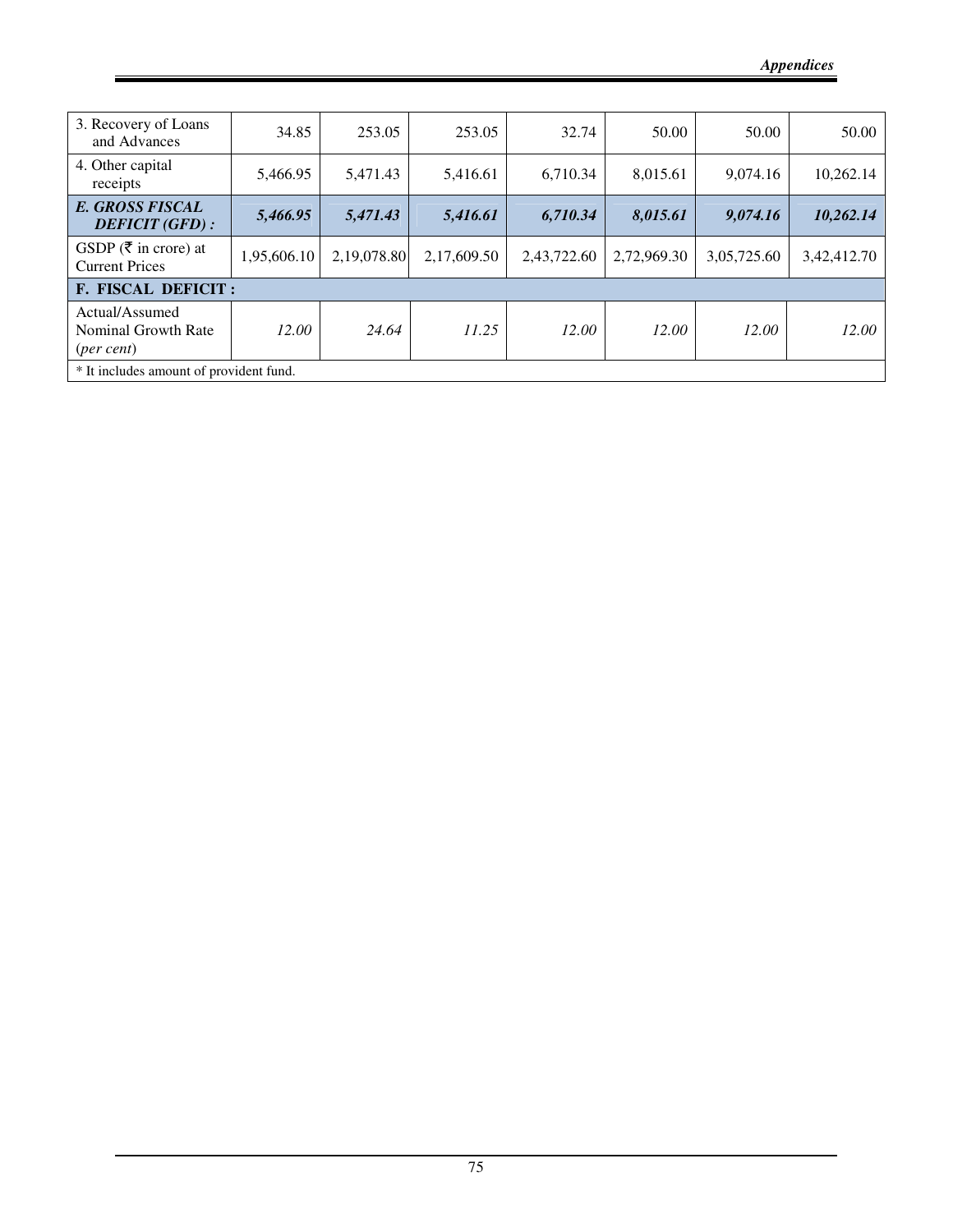|                                                                         |                          |                    |                         |                        | $( \bar{\mathbf{\mathcal{F}}}$ in crore) |
|-------------------------------------------------------------------------|--------------------------|--------------------|-------------------------|------------------------|------------------------------------------|
|                                                                         | 2013-14                  | 2014-15            | 2015-16                 | 2016-17                | 2017-18                                  |
| Part A. Receipts                                                        |                          |                    |                         |                        |                                          |
| 1. Revenue Receipts                                                     | 17,321                   | 20,247             | 21,234                  | 24,889                 | 27,105                                   |
| (i) Tax Revenue                                                         | 7,356(42)                | 8,339 (41)         | 9,377(44)               | 10,897 (44)            | 10,165(37)                               |
| <b>SGST</b>                                                             |                          |                    |                         |                        | $\overline{1,972(19)}$                   |
| Taxes on Sales, Trade etc.                                              | 4,903(67)                | 5,465(65)          | 6,105(65)               | 7,154(66)              | 3,703(37)                                |
| <b>State Excise</b>                                                     | 1,269(17)                | 1,487(18)          | $\overline{1,735}$ (19) | $\overline{1,906(18)}$ | 2,262(22)                                |
| <b>Taxes on Vehicles</b>                                                | 369(5)                   | 394(5)             | $\overline{471}$ (5)    | 556 $(5)$              | 816(8)                                   |
| Stamps and Registration fees                                            | 687(10)                  | 714 (9)            | 871 (9)                 | 778(7)                 | 882(9)                                   |
| Land Revenue                                                            | $22(-)$                  | $\overline{39}(-)$ | $\overline{28}$ (--)    | $\overline{160}$ (1)   | $24(-)$                                  |
| Taxes on Goods and Passengers                                           |                          |                    |                         |                        |                                          |
| Others                                                                  | 106(1)                   | 240(3)             | 167(2)                  | 343(3)                 | 506(5)                                   |
| (ii) Non Tax Revenue                                                    | 1,317(8)                 | 1,111(5)           | 1,220(6)                | 1,346(5)               | 1,770(7)                                 |
| (iii) State's share of Union taxes and duties                           | 3,573(21)                | 3,792 (19)         | 5,333 (25)              | 6,412(26)              | 7,085 (26)                               |
| (iv) Grants in aid from Government of                                   | 5,075(29)                | 7,005(35)          | 5,304 (25)              | 6,234(25)              | 8,085 (30)                               |
| India                                                                   |                          |                    |                         |                        |                                          |
| 2. Miscellaneous Capital Receipts                                       | 180                      | 135                |                         |                        |                                          |
| 3. Recoveries of Loans and Advances                                     | 55                       | 46                 | 27                      | 35                     | 34                                       |
| 4. Total Revenue and Non debt capital                                   | 17,556                   | 20,428             | 21,261                  | 24,924                 | 27,139                                   |
| receipts $(1+2+3)$                                                      |                          |                    |                         |                        |                                          |
| 5. Public Debt Receipts                                                 | 3,873                    | 4,573              | 6,798                   | 6,501                  | 7,526                                    |
| Internal Debt (excluding Ways<br>and<br>Means Advances and Overdrafts)  | 3,838(99)                | 4,512 (99)         | 6,701 (99)              | 6,355(98)              | 7,412 (98)                               |
| Net transactions under Ways and Means<br><b>Advances and Overdrafts</b> |                          |                    |                         |                        |                                          |
| Loans and Advances from Government<br>of India                          | 35(1)                    | 61(1)              | 97(1)                   | 146(2)                 | 114(2)                                   |
| 6. Total Receipts in the Consolidated Fund<br>$(4+5)$                   | 21,429                   | 25,001             | 28,059                  | 31,425                 | 34,665                                   |
| 7. Contingency Fund Receipts                                            | 412                      | 332                | 191                     | 395                    | 105                                      |
| 8. Public Account Receipts                                              | 25,954                   | 35,032             | 37,746                  | 27,855                 | 37,571                                   |
| 9. Total Receipts of the State $(6+7+8)$                                | 47,795                   | 60,365             | 65,996                  | 59,675                 | 72,341                                   |
| Part B. Expenditure/Disbursement <sup>1</sup>                           |                          |                    |                         |                        |                                          |
| 10. Revenue Expenditure                                                 | 16,216                   | 21,164             | 23,086                  | 25,272                 | 29,083                                   |
| Plan<br>State Fund Expenditure                                          | 2,767(17)                | 5,632(27)          | 6,388(28)               | 6,344(25)              | 25,570 (88)                              |
| Central assistance<br>Non Plan                                          | 13,449(83)               | 15,532(73)         | 16,698 (72)             | 18,928 (75)            | 3,513(12)                                |
| General Services (Including interest                                    | $\overline{6}$ , 182(38) | 7,402 (35)         | 8,410 (37)              | 9,934 (39)             | $\overline{12,409}$ (43)                 |
| payments)                                                               |                          |                    |                         |                        |                                          |
| Social Services                                                         | 7,298(45)                | 9,224(44)          | 9,927(43)               | 10,529(42)             | 10,929(37)                               |
| <b>Economic Services</b>                                                | 2,068(13)                | 3,857(18)          | 3,983 (17)              | 3,903(15)              | 4,276(15)                                |
| Grants-in-aid and contributions                                         | 668(4)                   | 681(3)             | 766(3)                  | 906(4)                 | 1,469(5)                                 |
| 11. Capital Expenditure                                                 | 3,712                    | 4,939              | 4,217                   | 4,954                  | 5,914                                    |
| Plan<br><b>State Fund Expenditure</b>                                   | 3,138(85)                | 4,780 (97)         | 4,197 (100)             | 4,076(82)              | 4,274 (72)                               |
| Non Plan<br>Central assistance                                          | 574(15)                  | 159(3)             | $20(-)$                 | 878 (18)               | 1,640(28)                                |
| <b>General Services</b>                                                 | 138(4)                   | 214(4)             | 111(3)                  | 72(1)                  | 804 (14)                                 |
| Social Services                                                         | 841(22)                  | 1,231(25)          | 864 (20)                | 948(19)                | 1,086(18)                                |
| <b>Economic Services</b>                                                | 2,733(74)                | 3,494(71)          | 3,242 (77)              | 3,934 (80)             | 4,024(68)                                |
|                                                                         |                          |                    |                         |                        |                                          |

**Appendix-1.3**  *(Reference: Paragraphs-1.3 & 1.9.2; Pages 8 & 29) Time series data on the State Government Finances* 

 $\frac{1}{1}$ 

**From 2017-18, Plan and Non-Plan bifurcation of funding has been discontinued and is being bifurcated in State Fund Expenditure and Central Assistance.**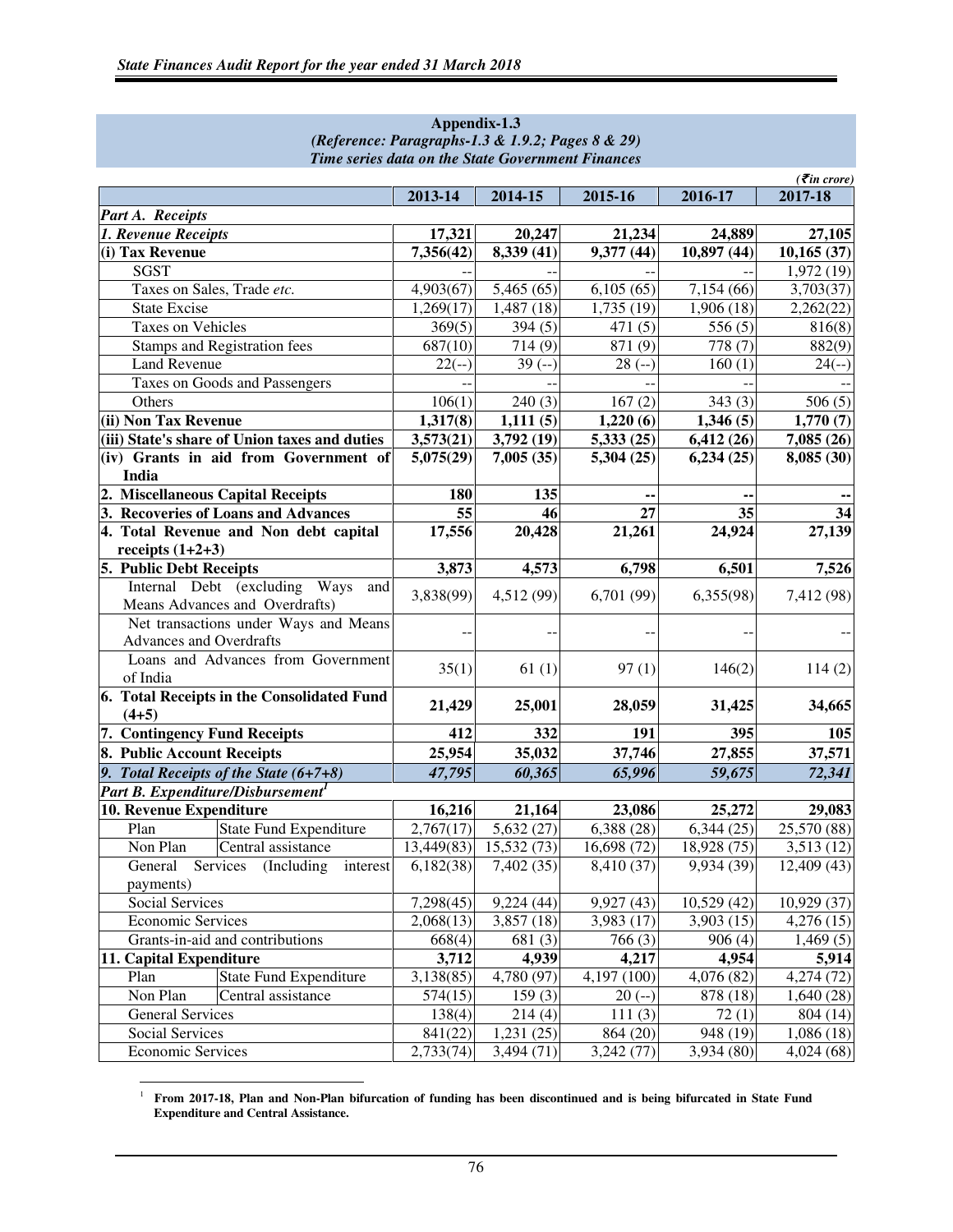| 12. Disbursement of Loans and Advances                                            | $\overline{278}$ | 151         | 83          | 165         | 77          |
|-----------------------------------------------------------------------------------|------------------|-------------|-------------|-------------|-------------|
| 13. Total Expenditure of the State                                                |                  |             |             |             |             |
| $(10+11+12)$                                                                      | 20,206           | 26,254      | 27,386      | 30,391      | 35,074      |
| 14. Repayments of Public Debt                                                     | 1,317            | 894         | 1,997       | 1,128       | 1,721       |
| Ways<br>Internal Debt (excluding<br>and<br>Means Advances and Overdrafts)         | 1,266            | 866         | 1,966       | 1,093       | 1,681       |
| Net transactions under Ways and Means<br>Advances and Overdraft                   |                  |             |             |             | $\theta$    |
| Loans and Advances from Govt. of India                                            | 51               | 28          | 31          | 35          | 40          |
| 15. Appropriation to Contingency Fund                                             | 400              | 150         |             |             | $-250$      |
| 16. Total disbursement out of Consolidated<br>Fund (13+14+15)                     | 21,923           | 27,298      | 29,383      | 31,519      | 36,545      |
| 17. Contingency Fund disbursements                                                | 194              | 194         | 385         | 228         | 482         |
| 18. Public Account disbursements                                                  | 25,190           | 33,535      | 36,537      | 26,607      | 35,366      |
| 19. Total disbursement by the State<br>$(16+17+18)$                               | 47,307           | 61,027      | 66,305      | 58,354      | 72,393      |
| Part C. Deficits/Surplus                                                          |                  |             |             |             |             |
| 20. Revenue Deficit(-)/Revenue Surplus (+)<br>$(1-10)$                            | $(+)1,105$       | $(-) 917$   | $(-) 1,852$ | $(-) 383$   | $(-) 1,978$ |
| 21. Fiscal Deficit (4-13)                                                         | 2,650            | 5,826       | 6,125       | 5,467       | 7,935       |
| 22. Primary Deficit(-)/Primary Surplus (+)<br>$(21+23)$                           | $(-)594$         | $(-)$ 3,420 | $(-)$ 3,154 | $(-) 1,744$ | $(-)$ 3,948 |
| Part D. Other data                                                                |                  |             |             |             |             |
| 23. Interest Payments (included in revenue<br>expenditure)                        | 2,056            | 2,406       | 2,971       | 3,723       | 3,987       |
| 24. Financial Assistance to local bodies etc.                                     | 2,327            | 3,515       | 3,596       | 3,850       | 3,664       |
| 25. Ways and Means Advances/Overdraft<br>availed (days)                           | 16               | 12          | 9           | 90          | 90          |
| 26. Interest on Ways and Means Advances/<br>Overdraft                             | 0.09             | 0.13        | 0.19        | 3.84        | 5.24        |
| 27. Gross State Domestic Product (GSDP) <sup>@</sup>                              | 1,49,074         | 1,61,439    | 1,75,772    | 1,95,606    | 2,17,609    |
| 28. Outstanding Fiscal liabilities (year end)                                     | 28,767           | 33,480      | 39,069      | 44,583      | 51,831      |
| 29. Outstanding guarantees (yearend)<br>(excluding interest)                      | 1,475            | 1,832       | 1,743       | 1,248*      | 1,173       |
| 30. Maximum amount guaranteed<br>(year end)                                       | 2,513            | 2,951       | 2,805       | 2,805       | 2,105       |
| 31. Number of incomplete projects<br>(in numbers)                                 | 96               | 141         | 182         | 297         | 260         |
| 32. Capital blocked in incomplete projects<br>$\left( \bar{\mathbf{z}}$ in crore) | 266              | 155.71      | 582.13      | 1,007.56    | 631.94      |
| <b>Part E. Fiscal Health Indicators (in ratios)</b>                               |                  |             |             |             |             |
| <b>Resource Mobilization</b>                                                      |                  |             |             |             |             |
| <b>Own Tax revenue/GSDP</b>                                                       | 0.05             | 0.05        | 0.05        | 0.06        | 0.05        |
| <b>Own Non-Tax Revenue/GSDP</b>                                                   | 0.01             | 0.01        | 0.01        | 0.01        | 0.01        |
| <b>Central Transfers/GSDP</b>                                                     | 0.06             | 0.07        | 0.06        | 0.07        | 0.07        |
| <b>II</b> Expenditure Management                                                  |                  |             |             |             |             |
| <b>Total Expenditure/GSDP</b>                                                     | 0.14             | 0.16        | 0.16        | 0.16        | 0.16        |
| <b>Total Expenditure/Revenue Receipts</b>                                         | 1.17             | 1.30        | 1.29        | 1.22        | 1.29        |
| <b>Revenue Expenditure/Total Expenditure</b>                                      | 0.80             | 0.81        | 0.84        | 0.83        | 0.83        |

**\* Note: Changed Proforma.**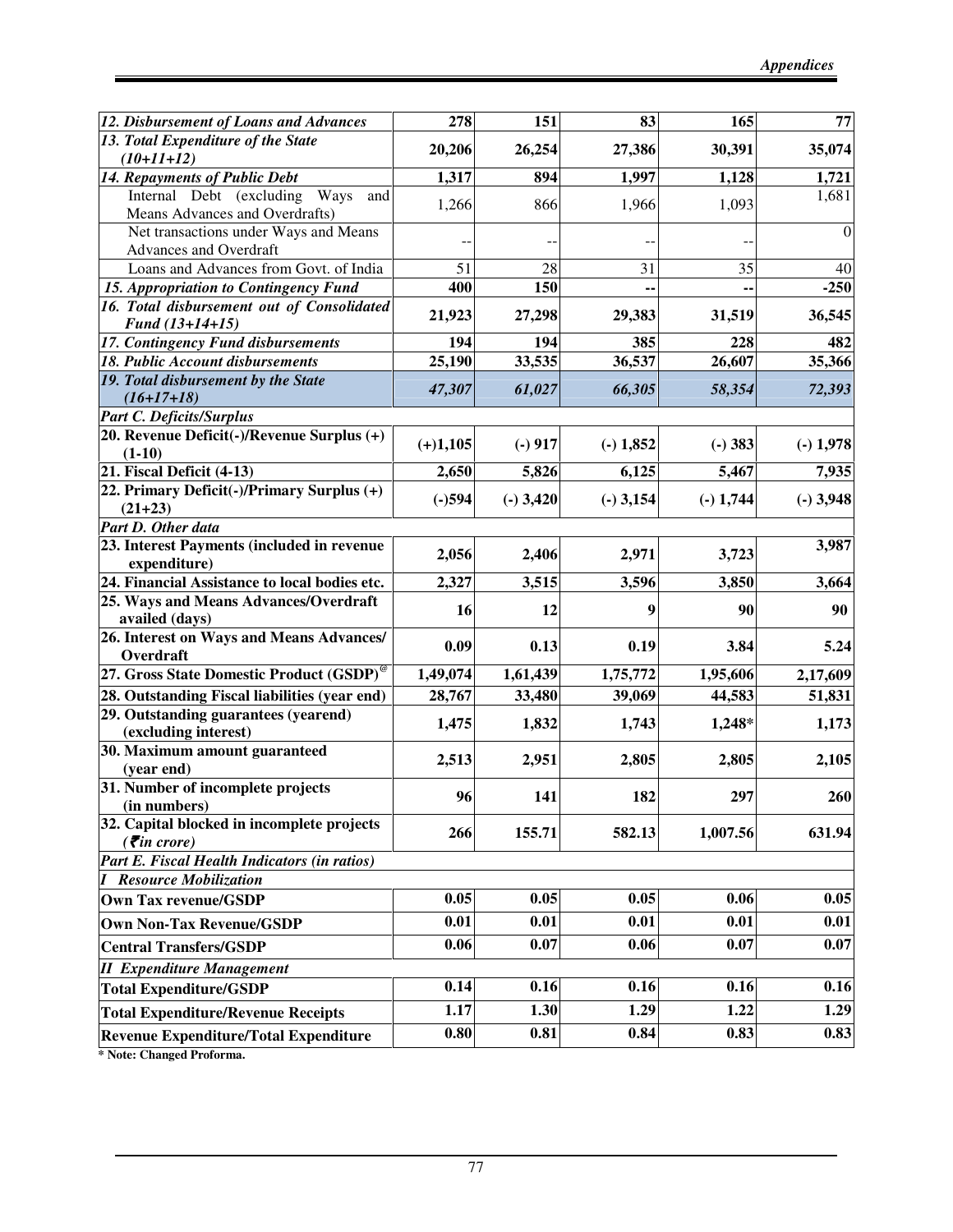| <b>Expenditure on Social Services/Total</b><br><b>Expenditure</b>                      | 0.40        | 0.40        | 0.39        | 0.38        | 0.34        |
|----------------------------------------------------------------------------------------|-------------|-------------|-------------|-------------|-------------|
| <b>Expenditure on Economic Services/Total</b><br><b>Expenditure</b>                    | 0.24        | 0.28        | 0.26        | 0.26        | 0.24        |
| Capital Expenditure/Total Expenditure                                                  | 0.18        | 0.19        | 0.15        | 0.16        | 0.17        |
| <b>Capital Expenditure on Social and</b><br><b>Economic Services/Total Expenditure</b> | 0.18        | 0.18        | 0.15        | 0.16        | 0.15        |
| <b>III</b> Management of Fiscal Imbalances                                             |             |             |             |             |             |
| Revenue deficit (surplus)/GSDP                                                         | $(+)$ 0.007 | $(-)$ 0.006 | $(-)$ 0.011 | $(-)$ 0.002 | $(-)$ 0.009 |
| <b>Fiscal deficit/GSDP</b>                                                             | $(-)$ 0.018 | $(-)$ 0.036 | $(-)$ 0.035 | $(-)$ 0.028 | $(-)$ 0.036 |
| <b>Primary Deficit (surplus) /GSDP</b>                                                 | $(-)$ 0.004 | $(-)$ 0.021 | $(-)$ 0.018 | $(-)$ 0.009 | $(-)$ 0.018 |
| <b>Revenue Deficit/Fiscal Deficit</b>                                                  | $(-) 0.417$ | $(+)$ 0.157 | $(+)$ 0.302 | $(+)$ 0.070 | $(+)$ 0.249 |
| <b>Primary Revenue Balance/GSDP</b>                                                    | $(-)$ 0.006 | $(-)$ 0.020 | $(-)$ 0.027 | $(-)$ 0.021 | $(-)$ 0.027 |
| <b>IV Management of Fiscal Liabilities</b>                                             |             |             |             |             |             |
| <b>Fiscal Liabilities/GSDP</b>                                                         | 0.19        | 0.21        | 0.22        | 0.23        | 0.24        |
| <b>Fiscal Liabilities/RR</b>                                                           | 1.66        | 1.65        | 1.84        | 1.79        | 1.91        |
| <b>Debt Repayment to Debt Receipts</b><br>(in per cent)                                | 34.00       | 19.55       | 29.38       | 17.35       | 22.87       |
| V Other Fiscal Health Indicators                                                       |             |             |             |             |             |
| <b>Return on Investment</b>                                                            | 0.30        | 0.11        | 5.10        | 15.21       | 22.69       |
| <b>Financial Assets/Liabilities</b>                                                    | 0.95        | 0.93        | 0.90        | 0.96        | 0.94        |

**Figures in brackets represent percentages (rounded) to total of each sub-heading.** 

**@ GSDP figures communicated by the Government adopted.**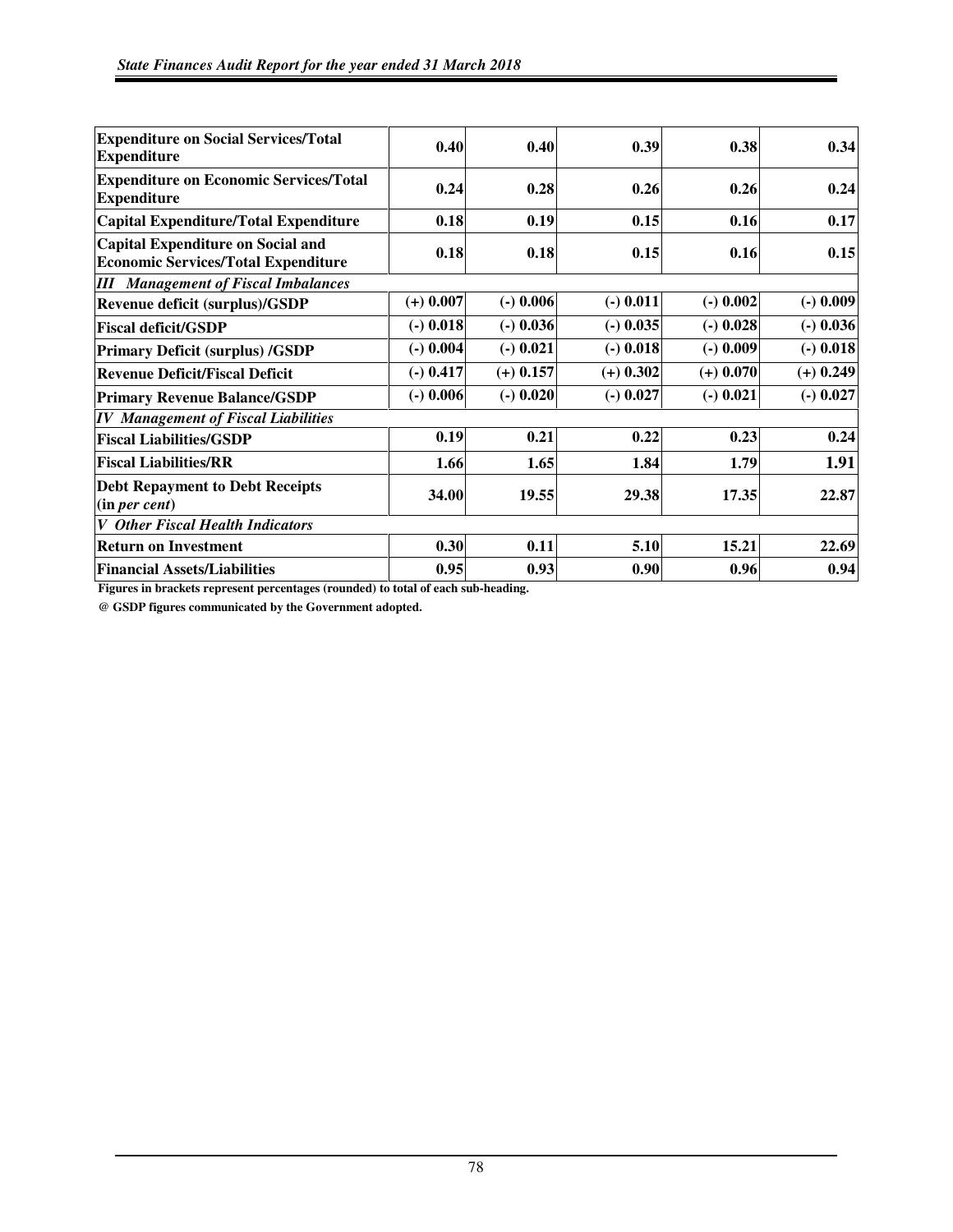### **Appendix-1.4 Part A** (*Reference: Paragraphs-1.1.1 and 1.9.2; Pages 3 & 29) Abstract of Receipts and Disbursements for the year 2017-18*

|                                                                                                          |                |                 |                                                                                                          |           | $( \bar{\mathfrak{F}}$ in crore) |
|----------------------------------------------------------------------------------------------------------|----------------|-----------------|----------------------------------------------------------------------------------------------------------|-----------|----------------------------------|
| <b>Receipts</b>                                                                                          |                |                 | <b>Disbursements</b>                                                                                     |           |                                  |
| <b>Various items</b>                                                                                     | 2016-17        | 2017-18         | <b>Various items</b>                                                                                     | 2016-17   | 2017-18                          |
| $\mathbf{1}$                                                                                             | $\overline{2}$ | 3               | $\overline{\mathbf{4}}$                                                                                  | 5         | 6                                |
| Section – A Revenue                                                                                      |                |                 |                                                                                                          |           |                                  |
| <b>I-Revenue Receipts</b>                                                                                | 24,888.97      |                 | 27,104.57 I-Revenue Expenditure                                                                          | 25,271.50 | 29,082.69                        |
| (i) Tax revenue                                                                                          | 10,897.31      |                 | 10,164.93 General Services                                                                               | 9,934.09  | 12,408.50                        |
| (ii) Non-tax revenue                                                                                     | 1,345.82       |                 | 1,769.53 Social Services                                                                                 | 10,528.57 | 10,929.44                        |
| (iii) State's share of Union Taxes and<br>Duties                                                         | 6,411.57       |                 | 7,084.91 Education, Sports, Art and Culture                                                              | 5,366.18  | 6,454.08                         |
| (iv) Non-Plan Grants                                                                                     | 823.72         |                 | 714.27 Health and Family Welfare                                                                         | 1,390.18  | 1,555.39                         |
| (v) Grants for State Plan Schemes                                                                        | 1,532.33       |                 | 1,620.99 Water Supply Sanitation Housing and<br>Urban Development                                        | 829.93    | 619.00                           |
| Central<br>$(vi)$ Grants for<br>Plan<br>and<br>Centrally Sponsored Plan Schemes                          | 3,878.22       |                 | 4,466.94 Information and Broadcasting                                                                    | 98.16     | 40.34                            |
| (v) Other Grants Compensation for loss<br>revenue<br>arising<br>of<br>out<br>of<br>implementation of GST |                |                 | Welfare<br>of<br>Scheduled<br>Castes<br>1,283.00 Scheduled<br>Tribes<br>Other<br>and<br>backward Classes | 163.40    | 246.27                           |
|                                                                                                          |                |                 | Labour and Labour Welfare                                                                                | 117.40    | 134.84                           |
|                                                                                                          |                |                 | Social Welfare and Nutrition                                                                             | 2,522.78  | 1,859.91                         |
|                                                                                                          |                |                 | Others                                                                                                   | 40.54     | 19.61                            |
|                                                                                                          |                |                 | <b>Economic Services</b>                                                                                 | 3,902.66  | 4,276.21                         |
|                                                                                                          |                |                 | Agriculture and Allied Activities                                                                        | 1,774.58  | 2,132.20                         |
|                                                                                                          |                |                 | Rural Development                                                                                        | 1,247.79  | 1,266.40                         |
|                                                                                                          |                |                 | Special Area Programme                                                                                   |           |                                  |
|                                                                                                          |                |                 | Irrigation and Flood Control                                                                             | 360.22    | 407.44                           |
|                                                                                                          |                |                 | Energy                                                                                                   | 18.20     | 12.08                            |
|                                                                                                          |                |                 | <b>Industry and Minerals</b>                                                                             | 93.25     | 108.38                           |
|                                                                                                          |                |                 | Transport                                                                                                | 314.81    | 236.05                           |
|                                                                                                          |                |                 | Science Technology and<br>Environment                                                                    | 19.78     | 20.74                            |
|                                                                                                          |                |                 | <b>General Economic Services</b>                                                                         | 74.03     | 92.92                            |
|                                                                                                          |                |                 | <b>Grants-in-aid and Contributions</b>                                                                   | 906.18    | 1,468.54                         |
| <b>Total</b>                                                                                             | 24,888.97      | 27,104.57 Total |                                                                                                          | 25,271.50 | 29,082.69                        |
| II-Revenue Deficit carried over to<br><b>Section-B</b>                                                   | 382.53         | 1,978.12        | <b>II-Revenue Surplus carried over to</b><br><b>Section-B</b>                                            |           |                                  |
| <b>Total</b>                                                                                             | 25,271.50      | 29,082.69 Total |                                                                                                          | 25,271.50 | 29.082.69                        |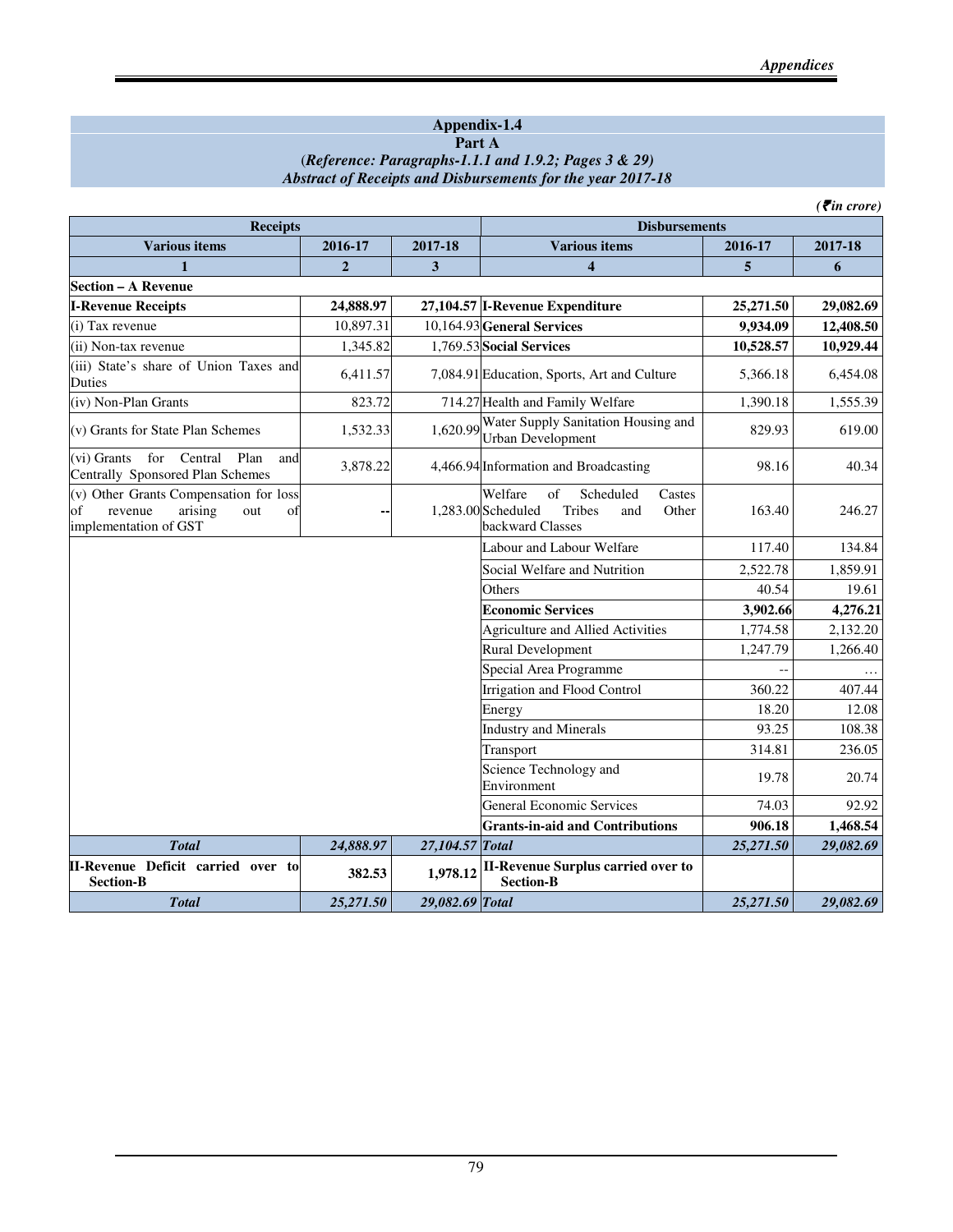| <b>Various items</b>                                                                                     | 2016-17        | 2017-18                      | <b>Various items</b>                                                       | 2016-17  | 2017-18  |
|----------------------------------------------------------------------------------------------------------|----------------|------------------------------|----------------------------------------------------------------------------|----------|----------|
|                                                                                                          | $\overline{2}$ | $\overline{\mathbf{3}}$      | $\overline{\mathbf{4}}$                                                    | 5        | 6        |
| III-Opening cash balance including<br><b>Permanent</b> Advances<br>and Cash<br><b>Balance Investment</b> | 1,464.88       | 2,785.95                     | III-Opening overdraft from Reserve<br><b>Bank of India</b>                 | ۰.       |          |
| <b>IV-Misc. Capital Receipts</b>                                                                         | н.             | н.                           | <b>IV- Capital Outlay</b>                                                  | 4,954.22 | 5,914.37 |
|                                                                                                          |                |                              | <b>General Services</b>                                                    | 72.39    | 804.41   |
|                                                                                                          |                |                              | <b>Social Services</b>                                                     | 947.61   | 1,085.67 |
|                                                                                                          |                |                              | Education Sports Art and Culture                                           | 434.60   | 214.60   |
|                                                                                                          |                |                              | Health and Family Welfare                                                  | 115.97   | 63.94    |
|                                                                                                          |                |                              | Water Supply Sanitation Housing and<br>Urban Development                   | 356.67   | 755.26   |
|                                                                                                          |                |                              | Information and Broadcasting                                               |          |          |
|                                                                                                          |                |                              | Welfare of Scheduled Castes Scheduled<br>Tribes and Other Backward Classes | 8.26     | 24.65    |
|                                                                                                          |                | Social Welfare and Nutrition |                                                                            | 17.70    | 3.87     |
|                                                                                                          |                |                              | <b>Other Social Services</b>                                               | 14.41    | 23.35    |
|                                                                                                          |                |                              | <b>Economic Services</b>                                                   | 3,934.22 | 4,024.29 |
|                                                                                                          |                |                              | Agriculture and Allied Activities                                          | 852.99   | 795.95   |
|                                                                                                          |                |                              | Rural Development                                                          | 841.50   | 1,236.61 |
|                                                                                                          |                |                              | Special Areas Programmes                                                   |          |          |
|                                                                                                          |                |                              | Irrigation and Flood Control                                               | 465.45   | 314.96   |
|                                                                                                          |                |                              | Energy                                                                     | 132.00   | 87.00    |
|                                                                                                          |                |                              | <b>Industry and Minerals</b>                                               | 138.63   | 5.98     |
|                                                                                                          |                |                              | Transport                                                                  | 1,385.39 | 1,525.71 |
|                                                                                                          |                |                              | <b>General Economic Services</b>                                           | 118.26   | 58.08    |
|                                                                                                          |                |                              | <b>Total</b>                                                               | 4,954.22 | 5,914.37 |
| <b>V-Recoveries of Loans and Advances</b>                                                                | 34.85          | 33.50                        | <b>V-Loans and Advances disbursed</b>                                      | 165.05   | 76.83    |
| From Power Projects                                                                                      | 31.05          | 30.54                        | For Power Projects                                                         | 55.42    | 62.64    |
| From Government Servants                                                                                 | 2.15           | 1.97                         | <b>To Government Servants</b>                                              | 0.59     | 0.52     |
| From Others                                                                                              | 1.65           | 0.99                         | To others                                                                  | 109.04   | 13.67    |
| VI-Revenue surplus brought down                                                                          | ---            | ---                          | VI-Revenue deficit brought down                                            | 382.53   | 1,978.12 |

#Differs with the closing balance of 2015-16 due to proforma corrections made in the Finance Accounts 2016-17.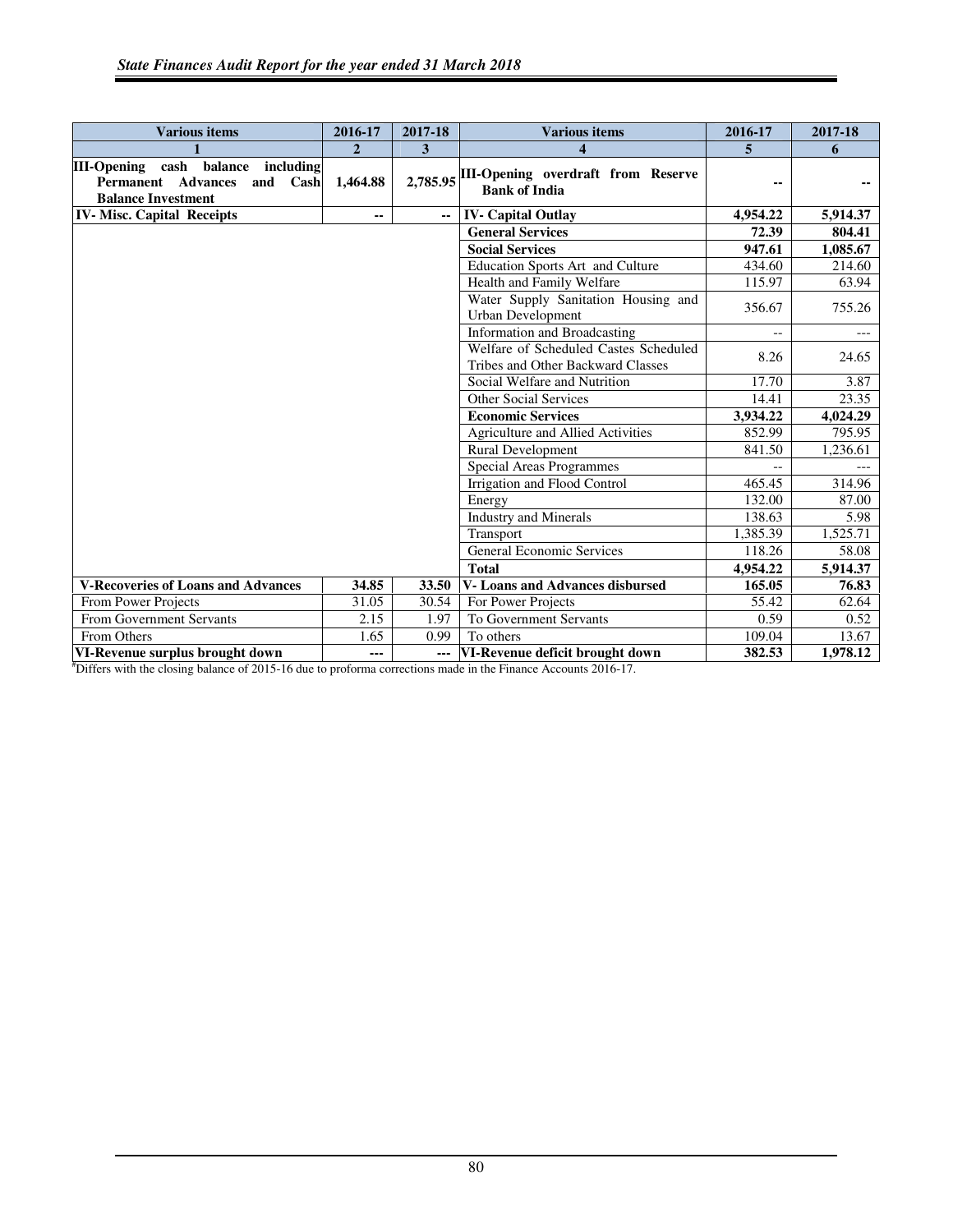| <b>Various items</b>                                                  | 2016-17        | 2017-18       | <b>Various items</b>                                                     | 2016-17        | 2017-18        |
|-----------------------------------------------------------------------|----------------|---------------|--------------------------------------------------------------------------|----------------|----------------|
| 1.                                                                    | 2.             | 3.            | 4.                                                                       | 5.             | 6.             |
| <b>VII-Public Debt Receipts</b>                                       | 6,500.67       | 7,526.08      | <b>VII-Repayment of Public Debt</b>                                      | 1,127.40       | 1,720.72       |
| Internal Debt other than Ways and<br>Means Advances and Overdraft     | 6,355.23       | 7,411.72      | Internal debt other than Ways and Means<br><b>Advances and Overdraft</b> | 1,092.67       | 1,680.40       |
| Net transactions under Ways and<br>Means Advances including Overdraft |                |               | Net transactions under Ways and Means<br>Advances and Overdraft          |                |                |
| Loans and Advances from the Central<br>Government                     | 145.44         | 114.36        | Repayment of Loans and Advances to<br><b>Central Government</b>          | 34.73          | 40.32          |
| <b>VIII-Appropriation from</b><br><b>Contingency Fund</b>             |                |               | <b>VIII-Appropriation to Contingency Fund</b>                            |                | $(-)$ 250.00   |
| <b>IX-Amount transferred to</b><br><b>Contingency Fund</b>            | 394.77         |               | 104.66 IX- Expenditure from Contingency Fund                             | 227.70         | 481.50         |
| X- Public Account Receipts                                            | 27,855.02      |               | 37,571.25 X- Public Account disbursements                                | 26,607.34      | 35,366.30      |
| Small Savings and Provident Funds                                     | 1,528.82       | 1.840.79      | Small Savings and Provident Funds                                        | 1,116.13       | 1,221.32       |
| <b>Reserve Funds</b>                                                  | 280.00         | 232.34        | <b>Reserve Funds</b>                                                     | 356.63         | 127.26         |
| Deposits and Advances                                                 | 3,276.70       | 4,727.47      | Deposits and Advances                                                    | 3,412.01       | 4,008.79       |
| Suspense and Miscellaneous                                            | 29,078.90      | 31,936.91     | Suspense and Miscellaneous                                               | 28,028.62      | 31,206.55      |
| Remittances                                                           | $(-) 6,309.40$ | $(-)1,166.25$ | Remittances                                                              | $(-) 6,306.05$ | $(-) 1,197.62$ |
| XI- Closing overdraft from Reserve<br><b>Bank of India</b>            | ۰.             |               | XI-Cash Balance at end                                                   | 2,785.95       | 2,733.60       |
|                                                                       |                |               | Cash in Treasuries and Local Remittances                                 |                |                |
|                                                                       |                |               | Departmental Cash<br>Balance<br>including<br><b>Permanent Advances</b>   | $(-)$ 11.83    | $(-)$ 11.51    |
|                                                                       |                |               | Deposits with Reserve Bank                                               | 1,157.65       | 1,171.00       |
|                                                                       |                |               | Cash Balance investment and investment<br>of earmarked funds             | 1,640.13       | 1,574.11       |
| <b>Total</b>                                                          | 36,250.19      | 48,021.44     | <b>Total</b>                                                             | 36,250.19      | 48,021.44      |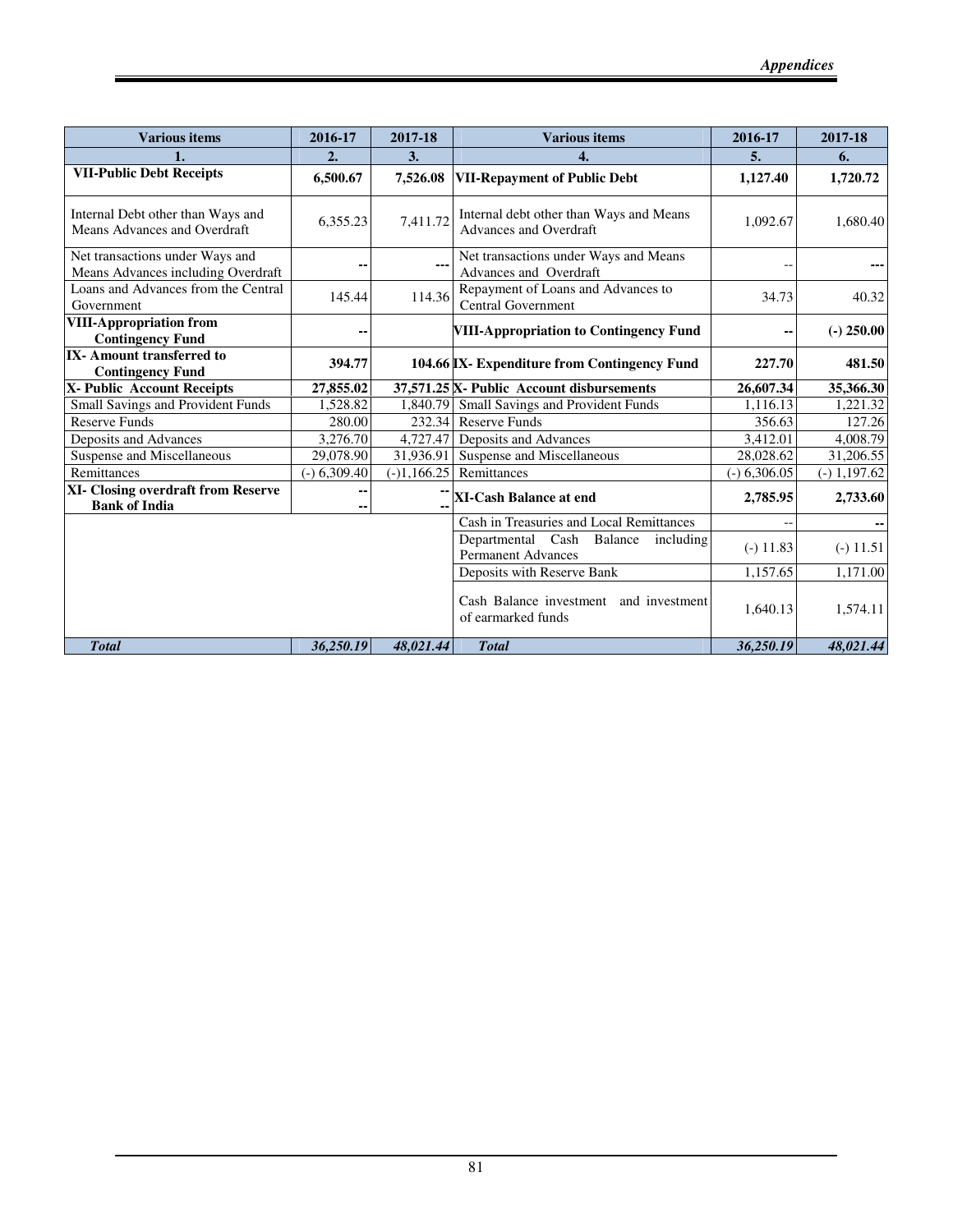| Appendix-1.4 (Continued)                                                           |
|------------------------------------------------------------------------------------|
| <b>Part B</b>                                                                      |
| (Reference: Paragraph 1.9.1; Page 28)                                              |
| Summarised financial position of the Government of Uttarakhand as on 31 March 2018 |

|                  |           |                                                     |           | $( \bar{\mathbf{z}}$ in crore) |
|------------------|-----------|-----------------------------------------------------|-----------|--------------------------------|
| As on 31.03.2017 |           | <b>Liabilities</b>                                  |           | As on 31.03.2018               |
|                  | 34,555.05 | <b>Internal Debt -</b>                              |           | 40,286.37                      |
| 20,832.21        |           | Market Loans bearing interest                       | 26,662.21 |                                |
| 0.07             |           | Market Loans not bearing interest                   | 0.07      |                                |
| 1.50             |           | Loans from Life Insurance Corporation of India      | 1.50      |                                |
| 13,721.27        |           | Loans from other Institutions                       | 13,622.59 |                                |
| $-$              |           | Ways and Means Advances                             | --        |                                |
| --               |           | Overdrafts from Reserve Bank of India               | --        |                                |
|                  | 654.54    | <b>Loans and Advances from Central Government -</b> |           | 728.58                         |
| 0.53             |           | Pre 1984-85 Loans                                   | 0.53      |                                |
| 4.52             |           | Non-Plan Loans                                      | 4.04      |                                |
| 649.49           |           | Loans for State Plan Schemes                        | 724.01    |                                |
| $---$            |           | Loans for Central Plan Schemes                      | --        |                                |
| ---              |           | Loans for Centrally Sponsored Plan Schemes          | --        |                                |
|                  | 750.00    | <b>Contingency Fund (Corpus)</b>                    |           | 500.00                         |
|                  | 1,058.71  | <b>Suspense and Miscellaneous Balances</b>          |           | 1,789.07                       |
|                  | 6,390.16  | <b>Small Savings Provident Funds etc.</b>           |           | 7,009.63                       |
|                  | 2,626.08  | <b>Deposits</b>                                     |           | 3,344.75                       |
|                  | 1,545.46  | <b>Reserve Funds</b>                                |           | 1,650.54                       |
|                  | --        | <b>Remittance Balances</b>                          |           | $\overline{\phantom{a}}$       |
|                  | 47,580.00 | <b>Total</b>                                        |           | 55,308.94                      |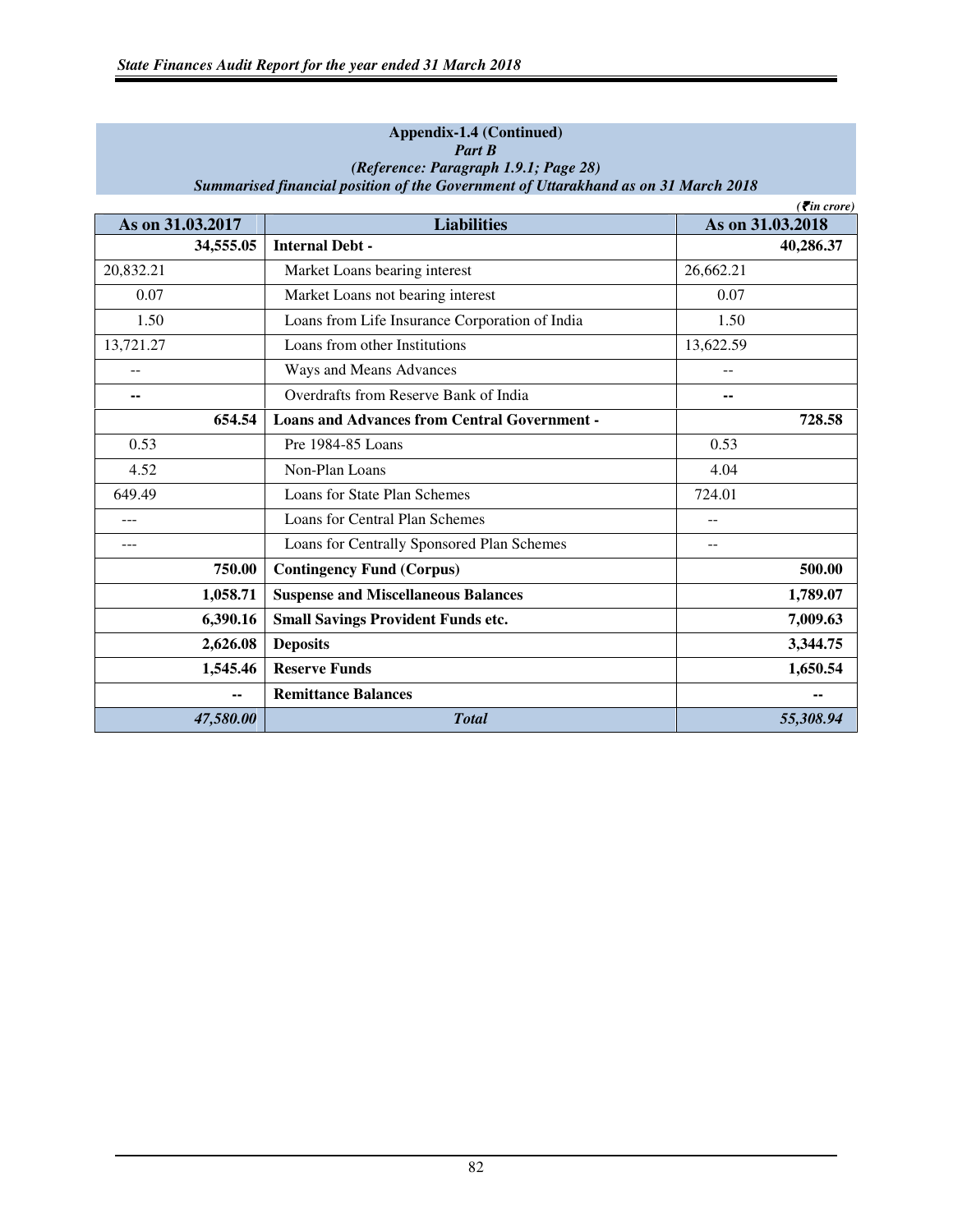| As on 31.03.2017         | <b>Assets</b>                                                                                                      | As on 31.03.2018 |  |
|--------------------------|--------------------------------------------------------------------------------------------------------------------|------------------|--|
| 40,274.30                | <b>Gross Capital Outlay on Fixed Assets -</b>                                                                      | 46,188.67        |  |
| 3,123.74                 | Investments in shares of Companies Corporations etc.                                                               | 3,209.24         |  |
| 37,150.56                | Other Capital Outlay                                                                                               | 42,979.43        |  |
| 1,726.65                 | <b>Loans and Advances</b>                                                                                          | 1,769.97         |  |
| 132.41                   | Loans for Power Projects                                                                                           | 164.50           |  |
| 1,606.16                 | Other Development Loans                                                                                            | 1,618.84         |  |
| $(-) 11.92$              | Loans to Government servants and Miscellaneous loans                                                               | $(-) 13.37$      |  |
| 319.45                   | <b>Contingency Fund (un-recouped)</b>                                                                              | 446.28           |  |
| 644.76                   | <b>Remittance</b>                                                                                                  | 613.39           |  |
|                          | <b>Suspense and Miscellaneous Balances</b>                                                                         |                  |  |
| 0.42                     | <b>Advance with Departmental Officer</b>                                                                           | 0.42             |  |
| 2,785.95                 | Cash -                                                                                                             | 2,733.60         |  |
| $\overline{\phantom{a}}$ | Cash in Treasuries and Local Remittances                                                                           | $-$              |  |
| 1,157.65                 | Deposits with Reserve Bank                                                                                         | 1,171.00         |  |
| $(-) 11.02$              | <b>Departmental Cash Balance</b>                                                                                   | $(-)10.70$       |  |
| $(-) 0.81$               | <b>Permanent Advances</b>                                                                                          | $(-) 0.81$       |  |
| 1,640.13                 | <b>Cash Balance Investments</b>                                                                                    | 1,574.11         |  |
| 1,828.47                 | <b>Deficit on Government Account -</b>                                                                             | 3,556.59         |  |
| 2,793.06                 | Deducted (changed proforma due to apportionment of un<br>allocated balances between Uttar Pradesh and Uttarakhand) |                  |  |
|                          | Deduct Revenue Surplus of the current year<br>(i)                                                                  | --               |  |
| 382.53                   | Add Revenue deficit of the current year<br>(ii)                                                                    | 1,978.12         |  |
|                          | Appropriation to Contingency Fund and Misc. Capital<br>(iii)<br>Receipt                                            | $(-)$ 250.00     |  |
| $\overline{\phantom{a}}$ | Amount close to Government Account<br>(iv)                                                                         | $\overline{a}$   |  |
| 4,239.00                 | Accumulated deficit at the beginning of the year<br>(v)                                                            | 1,828.47         |  |
| 47,580.00                | <b>Total</b>                                                                                                       | 55,308.92        |  |

### **Appendix-1.4 Part B (Continued)**

### **Explanatory Notes for Appendices 1.3 and 1.4**

The abridged accounts in the foregoing statements have to be read with comments and explanations in the Finance Accounts. Government accounts being mainly on cash basis the deficit on Government account as shown in **Appendix 1.4** indicates the position on cash basis as opposed to accrual basis in commercial accounting. Consequently items payable or receivable or items like depreciation or variation in stock figures etc., do not figure in the accounts. Suspense and Miscellaneous balances include cheques issued but not paid payments made on behalf of the State and other pending settlements etc. There was a difference of  $\bar{\tau}$  1,168.24 crore (Credit) between the figures reflected in the Accounts and that intimated by the Reserve Bank of India under "Deposits with Reserve Bank". The difference is under reconciliation.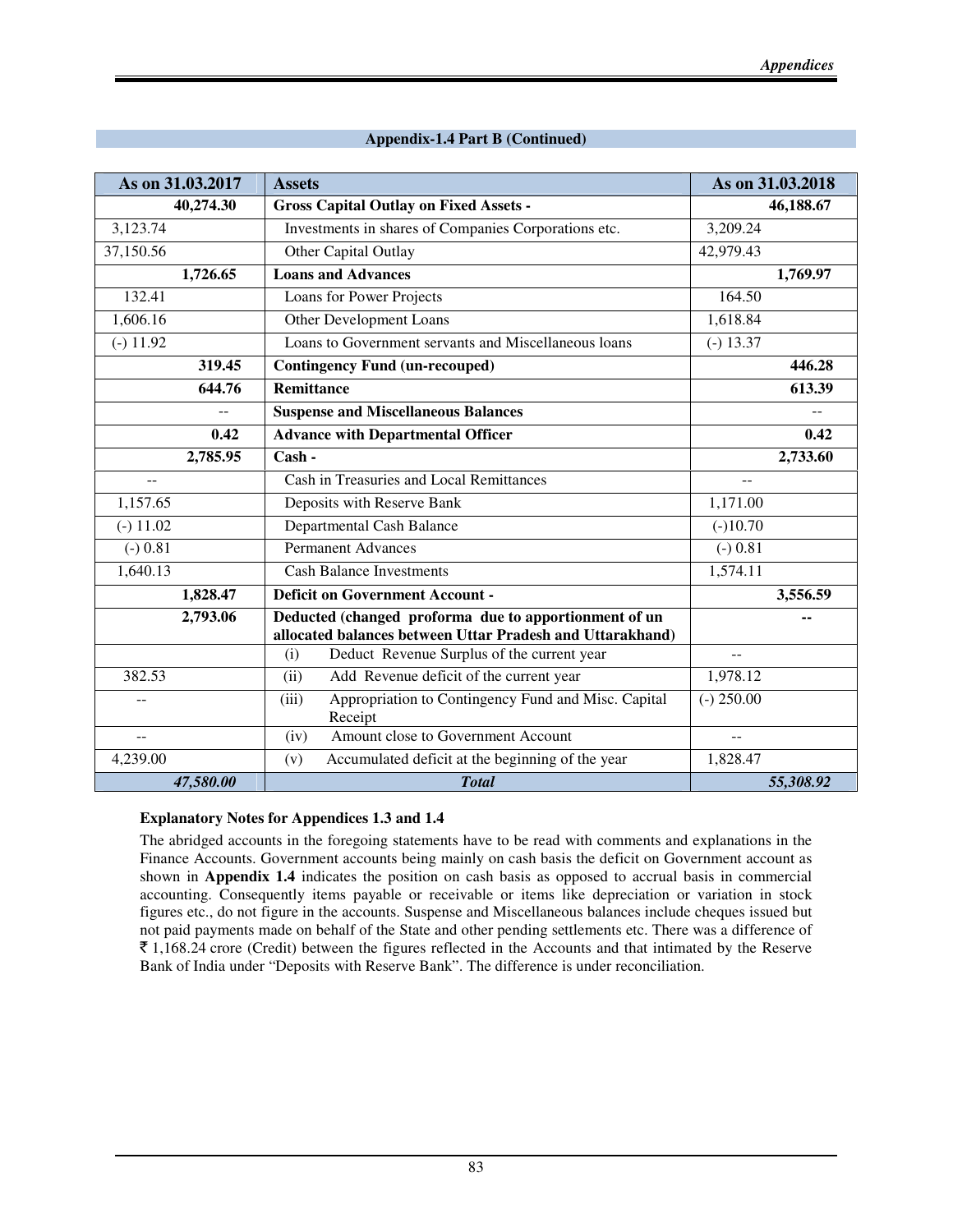|            |                                                       |                              |                         |                                                  |                                                       |                 |                            |                           |                                   | $\overline{\mathcal{F}}$ in lakh      |
|------------|-------------------------------------------------------|------------------------------|-------------------------|--------------------------------------------------|-------------------------------------------------------|-----------------|----------------------------|---------------------------|-----------------------------------|---------------------------------------|
| SI.<br>No. | Name of the<br>Undertaking                            | <b>Period of</b><br>accounts | Mean<br>Govt<br>capital | <b>Block assets</b><br>at<br>depreciated<br>cost | <b>Depreciation</b><br>provided<br>during the<br>Year | <b>Turnover</b> | Net profit/<br><b>Loss</b> | Interest<br>on<br>Capital | <b>Total</b><br>return<br>$(8+9)$ | Percentage<br>of Return<br>on capital |
| 1          | $\mathbf{2}$                                          | 3                            | 4                       | 5.                                               | 6                                                     | $\overline{7}$  | 8                          | $\boldsymbol{9}$          | 10                                | 11                                    |
| ı.         | <b>Irrigation</b><br>Workshop<br>Division,<br>Roorkee | 2011-12                      | 191.72                  | 80.57                                            | 6.03                                                  | 55.57           | $\left( -\right)$<br>26.22 | 23.49                     | $\left( -\right)$<br>2.73         | $(-) 1.42$                            |
| $2(a)$ .   | Regional<br>Food<br>Controller,<br>Haldwani           | 2006-07                      | $\blacksquare$          | 22.33                                            | 25.16                                                 | 20,991.81       | $(-)$<br>10,791.29         |                           | $(-)$<br>10,791.29                |                                       |
| $2(b)$ .   | Regional<br>Food<br>Controller,<br>Dehradun           | 2006-07                      | $\blacksquare$          | 13.00                                            | 1.37                                                  | 14,297.23       | $(-)$<br>2,786.73          |                           | $(-)$<br>2,786.73                 |                                       |

### **Appendix-1.5**  *(Reference: Paragraph 1.8.3; Page 25) Summarised Financial Statement of Departmentally Managed Commercial/Quasi-commercial Undertakings*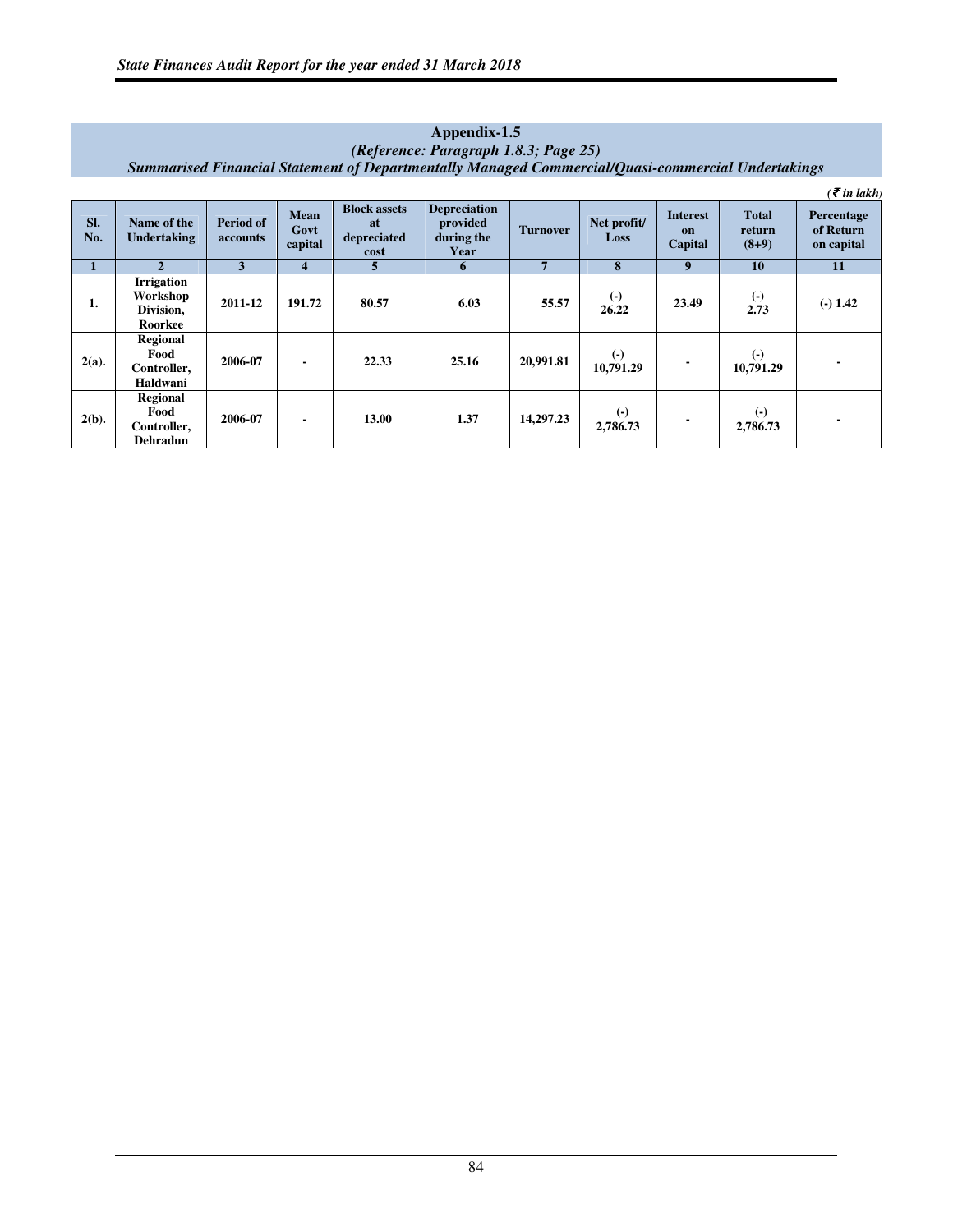### **Appendix-2.1**  *(Reference: Paragraph 2.3.1; Page 45)*

*Statement of various grants/ appropriations where excess expenditure was more than* ` *one crore each or more than 20 per cent of the total provision* 

|              |                          |                                                                    |                                             |                                    |                                     | $( \bar{\mathcal{F}}$ in crore)               |
|--------------|--------------------------|--------------------------------------------------------------------|---------------------------------------------|------------------------------------|-------------------------------------|-----------------------------------------------|
| SI.<br>No.   | Grant<br>No.             | Name of the Grant/Appropriation                                    | <b>Total Grant/</b><br><b>Appropriation</b> | <b>Total</b><br><b>Expenditure</b> | <b>Excess</b><br><b>Expenditure</b> | Percentage<br>of Excess<br><b>Expenditure</b> |
|              | <b>Capital</b> (Charged) |                                                                    |                                             |                                    |                                     |                                               |
| 1.           | 7                        | Finance, Tax, Planning,<br>Secretariat &<br>Miscellaneous Services | 26,40.23                                    | 76,51.62                           | 50,11.39                            | 1,89.81                                       |
|              | <b>Capital (Voted)</b>   |                                                                    |                                             |                                    |                                     |                                               |
| 2.           | 17                       | Agriculture Works & Research                                       | 23.03                                       | 26.75                              | 3.72                                | 16.15                                         |
| 3.           | 20                       | Irrigation & Flood                                                 | 2,92.18                                     | 3,37.88                            | 45.70                               | 15.64                                         |
| 4.           | 22                       | Public Work                                                        | 13.69.20                                    | 13,95.28                           | 26.08                               | 1.90                                          |
| 5.           | 25                       | Food                                                               | 19.27                                       | 13,41.66                           | 13,22.39                            | 68,62.43                                      |
| 6.           | 27                       | Forest                                                             | 53.95                                       | 57.56                              | 3.61                                | 6.69                                          |
| <b>Total</b> |                          |                                                                    | 43,97.86                                    | 1,08,10.75                         | 64,12.89                            | 1,45.82                                       |

**Appendix-2.2** 

(*Reference: Paragraph 2.3.4; Page 47) Statement of various grants/appropriations where supplementary provision proved insufficient by₹one crore or more than* ` *one crore each* 

|              |                        |                                                 |                              |                            |              |                    | $( \bar{\tau}$ in crore) |
|--------------|------------------------|-------------------------------------------------|------------------------------|----------------------------|--------------|--------------------|--------------------------|
| SI.<br>No.   | Grant<br><b>Number</b> | Name of the Grant                               | Original<br><b>Provision</b> | Supplementary<br>provision | <b>Total</b> | <b>Expenditure</b> | <b>Excess</b>            |
| ı.           | 17                     | Agriculture Works & Research<br>(Capital-Voted) | 18.03                        | 5.00                       | 23.03        | 26.75              | 3.72                     |
| 2.           | 20                     | Irrigation & Flood (Capital-Voted)              | 2.84.98                      | 7.20                       | 2,92.18      | 3.37.88            | 45.70                    |
| 3.           | 22                     | Public Works (Capital-Voted)                    | 12.44.20                     | 1,25.00                    | 13,69.20     | 13.95.28           | 26.08                    |
| 4.           | 25                     | Food (Capital-Voted)                            | 18.27                        | 1.00                       | 19.27        | 13,41.66           | 13,22.39                 |
| <b>Total</b> |                        |                                                 | 15,65.48                     | 1,38.20                    | 17,03.68     | 31,01,57           | 13,97.89                 |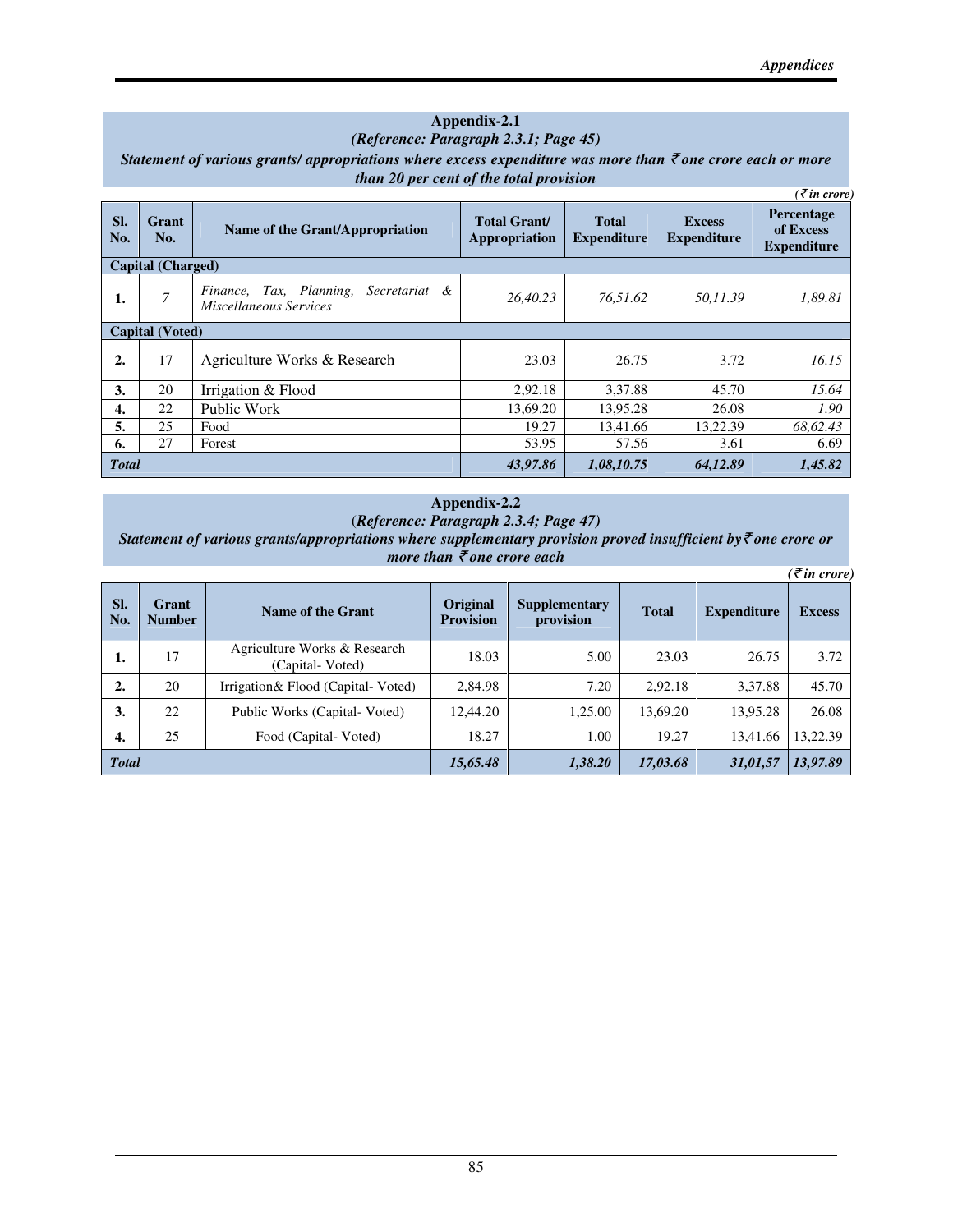|                   | $(5\pi)$ crore)           |                    |                    |                               |                      |                             |  |
|-------------------|---------------------------|--------------------|--------------------|-------------------------------|----------------------|-----------------------------|--|
|                   | <b>Head of</b>            | <b>Expenditure</b> | <b>Expenditure</b> | <b>Total</b>                  |                      | Percentage of total         |  |
| SI.               | account                   | incurred during    | incurred in        | <b>Expenditure</b>            |                      | expenditure incurred during |  |
| No.               | Scheme/<br><b>Service</b> | Jan-March 2018     | <b>March 2018</b>  | <b>April to March</b><br>2018 | <b>March</b><br>2018 | <b>Jan-March</b><br>2018    |  |
| 1.                | 2030                      | 10.67              | 8.67               | 22.08                         | 39.27                | 48.32                       |  |
| $\overline{2}$ .  | 2040                      | 1,11.94            | 95.83              | 1,88.08                       | 50.95                | 59.52                       |  |
| 3.                | 2215                      | 1,33.08            | 1,04.80            | 4,14.32                       | 25.29                | 32.12                       |  |
| 4.                | 2216                      | 1.35               | 0.83               | 2.37                          | 35.02                | 56.96                       |  |
| 5.                | 2225                      | 1,71.73            | 91.66              | 2,46.23                       | 37.23                | 69.74                       |  |
| 6.                | $22\overline{45}$         | 1,87.34            | 1,59.32            | 4,08.97                       | 38.96                | 45.81                       |  |
| 7.                | 2250<br>2251              | 12.26              | 6.35               | 18.94                         | 33.53                | 64.73                       |  |
| 8.<br>9.          | 2404                      | 0.52               | 0.19               | 0.67                          | 28.36                | 77.61                       |  |
| 10.               |                           | 24.01              | 10.70              | 41.57                         | 25.74                | 57.76                       |  |
| 11.               | 2405                      | 8.60               | 5.85               | 15.96                         | 36.65                | 53.88                       |  |
| 12.               | 2408                      | 1,48.12            | 28.05              | 1,73.37                       | 16.18                | 85.44                       |  |
|                   | 2425                      | 40.30              | 25.68              | 62.03                         | 41.40                | 64.97                       |  |
| 13.               | 2701                      | 10.74              | 9.64               | 14.20                         | 67.89                | 75.63                       |  |
| 14.               | 2711                      | 3.71               | 3.43               | 4.90                          | 70.00                | 75.71                       |  |
| 15.               | 2801                      | 0.22               | 0.20               | 0.29                          | 68.97                | 75.86                       |  |
| 16.               | 2851                      | 51.37              | 34.79              | 99.10                         | 35.11                | 51.84                       |  |
| 17.               | 3055                      | 16.03              | 11.66              | 38.21                         | 30.52                | 41.95                       |  |
| 18.               | 3452                      | 42.84              | 16.46              | 57.97                         | 28.39                | 73.90                       |  |
| 19.               | 4055                      | 8.20               | 6.71               | 14.34                         | 46.79                | 57.18                       |  |
| 20.               | 4202                      | 1,58.06            | 1,11.29            | 2,14.60                       | 51.86                | 73.65                       |  |
| 21.               | 4210                      | 52.02              | 27.37              | 63.94                         | 42.81                | 81.36                       |  |
| 22.               | 4216                      | 15.90              | 10.10              | 19.47                         | 51.87                | 81.66                       |  |
| 23.               | 4225                      | 23.03              | 17.97              | 24.65                         | 72.90                | 93.43                       |  |
| 24.               | 4235                      | 3.59               | 3.40               | 3.87                          | 87.86                | 92.76                       |  |
| 25.               | 4250                      | 9.13               | 7.63               | 23.35                         | 32.68                | 39.10                       |  |
| 26.               | 4401                      | 8.81               | 1.98               | 3.37                          | 58.75                | 2,61.42                     |  |
| $\overline{27}$ . | 4403                      | 0.97               | 0.80               | 0.97                          | 82.47                | 1,00.00                     |  |
| $\overline{28}$   | 4405                      | 2.67               | 2.66               | 2.67                          | 99.63                | 1,00.00                     |  |
| 29.               | 4406                      | 45.79              | 34.67              | 57.87                         | 59.91                | 79.13                       |  |
| 30.               | 4702                      | 32.24              | 14.07              | 32.32                         | 43.53                | 99.75                       |  |
| 31.               | 4801                      | 56.51              | 36.83              | 87.01                         | 42.33                | 64.95                       |  |
| 32.               | 4851                      | 3.42               | 2.05               | 3.42                          | 59.94                | 1,00.00                     |  |
| 33.               | 5055                      | 23.44              | 20.84              | 24.92                         | 83.63                | 94.06                       |  |
| <b>Total</b>      |                           | 14,18.61           | 9,12.48            | 23,86.03                      | 38.24                | 59.45                       |  |

### **Appendix-2.3**  *(Reference: Paragraph 2.3.5; Page 47) Rush of Expenditure exceeding 25 per cent in March 2018 or 50 per cent in the last Quarter (Jan 2018 to March 2018) of the total Expenditure*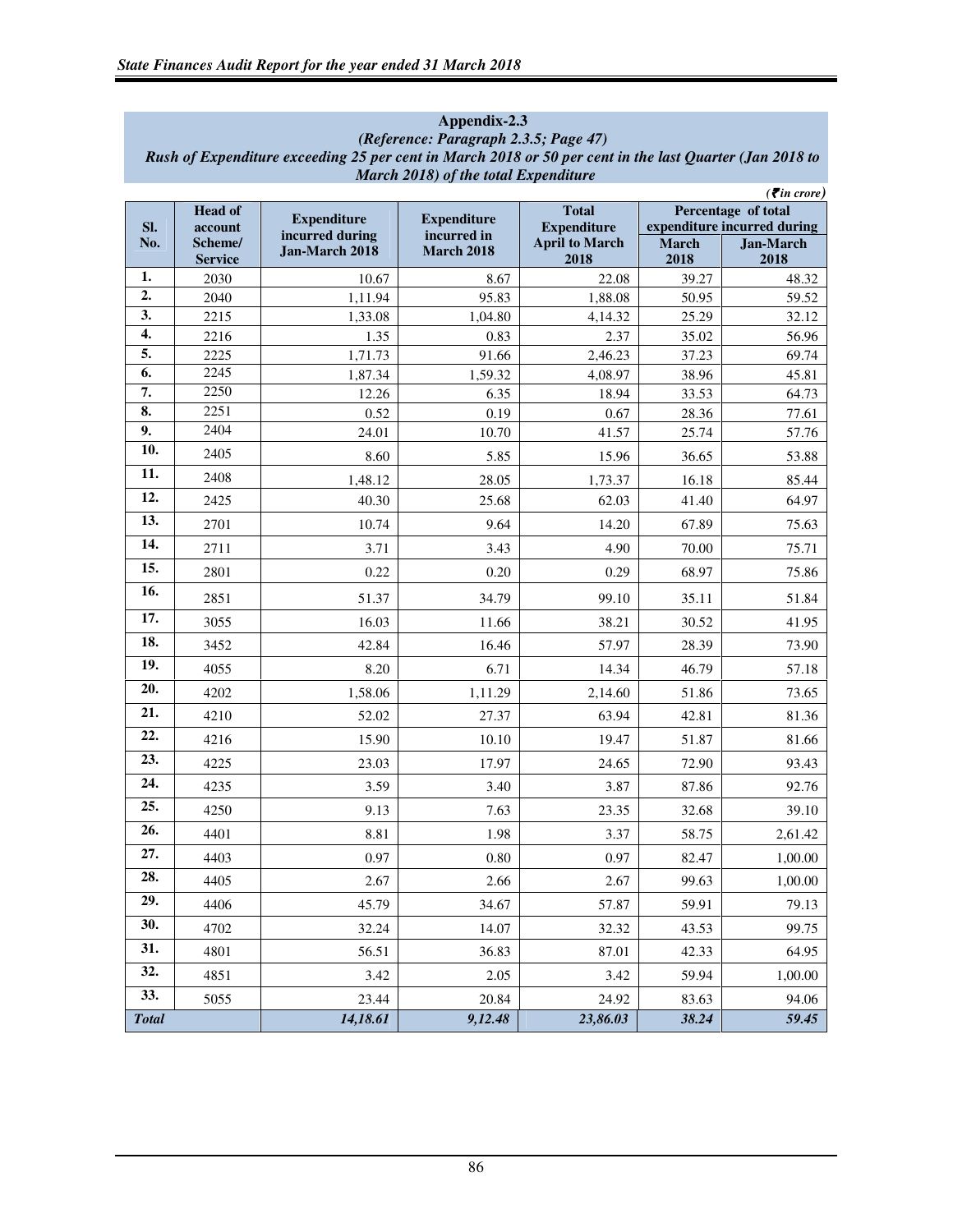|                           | (Reference: Paragraph 2.5.0.1; Page 47)<br>Cases where supplementary provision ( $\bar{\epsilon}$ 10 lakh or more in each case) proved unnecessary |                    |                    |                           |                                          |  |  |  |  |
|---------------------------|----------------------------------------------------------------------------------------------------------------------------------------------------|--------------------|--------------------|---------------------------|------------------------------------------|--|--|--|--|
|                           |                                                                                                                                                    |                    |                    |                           | $( \bar{\mathbf{\mathcal{F}}}$ in crore) |  |  |  |  |
| SI.                       | <b>Number and Name of the Grant</b>                                                                                                                | Original           | <b>Actual</b>      | <b>Savings out of</b>     | <b>Supplementary</b>                     |  |  |  |  |
| No.                       |                                                                                                                                                    | <b>Provision</b>   | <b>Expenditure</b> | <b>Original provision</b> | <b>Provision</b>                         |  |  |  |  |
|                           | <b>A-Revenue (Voted)</b>                                                                                                                           |                    |                    |                           |                                          |  |  |  |  |
| 1.                        | 04- Judicial Administration                                                                                                                        | 1,52.55            | 1,44.35            | 8.20                      | 11.18                                    |  |  |  |  |
| 2.                        | 05-Election                                                                                                                                        | 43.80              | 41.13              | 2.67                      | 0.55                                     |  |  |  |  |
| $\overline{3}$ .          | 06- Revenue & General Administration                                                                                                               | 17,33.14           | 9,29.37            | 8,03.77                   | 19.52                                    |  |  |  |  |
| $\overline{4}$ .          | 08-Excise                                                                                                                                          | 23.04              | 22.82              | 0.22                      | 2.37                                     |  |  |  |  |
| 5.                        | 11- Education, Sports, Youth Welfare & Culture                                                                                                     | 63,91.32           | 62,30.77           | 1,60.55                   | 2,78.86                                  |  |  |  |  |
| 6.                        | 12-Medical, Health & Family Welfare                                                                                                                | 17,99.45           | 14,41.16           | 3,58.30                   | 1,51.88                                  |  |  |  |  |
| 7.                        | 13-Water Supply, Housing & Urban Development                                                                                                       | 6,51.69            | 5,84.16            | 67.53                     | 1,03.72                                  |  |  |  |  |
| $\overline{\mathbf{8}}$ . | 15-Welfare                                                                                                                                         | 13,75.19           | 11,72.14           | 2,03.05                   | 1,21.78                                  |  |  |  |  |
| 9.                        | 19-Rural Development                                                                                                                               | 11,75.13           | 6,54.44            | 5,20.69                   | 37.13                                    |  |  |  |  |
| 10.                       | 20-Irrigation and Flood                                                                                                                            | 4.40.66<br>6,92.13 | 4.07.62            | 33.04                     | 3.54                                     |  |  |  |  |
| $\overline{11}$ .         | 22- Public Works                                                                                                                                   |                    | 6,41.84            | 50.29                     | 13.33                                    |  |  |  |  |
| $\overline{12}$ .         | 23-Industries<br>24- Transport                                                                                                                     | 1,59.30<br>51.95   | 1,40.44<br>49.59   | 18.86<br>2.36             | 24.16<br>7.08                            |  |  |  |  |
| 13.<br>14.                | $25 - Food$                                                                                                                                        | 2,34.36            | 1,82.35            | 52.01                     | 3.35                                     |  |  |  |  |
| 15.                       | 27-Forest                                                                                                                                          | 6,21.70            | 5,50.89            | 70.81                     | 12.10                                    |  |  |  |  |
| 16.                       | 28-Animal Husbandry                                                                                                                                | 2,50.49            | 2,38.50            | 11.99                     | 10.33                                    |  |  |  |  |
| 17.                       | 29-Horticulture Development                                                                                                                        | 2,55.29            | 2,15.63            | 39.66                     | 15.82                                    |  |  |  |  |
| $\overline{18}$ .         | 30-Welfare of Scheduled Castes                                                                                                                     | 8,57.27            | 7,61.09            | 96.18                     | 1,48.94                                  |  |  |  |  |
| 19.                       | 31- Welfare of Scheduled Tribes                                                                                                                    | 2,77.61            | 2,25.08            | 52.53                     | 37.82                                    |  |  |  |  |
|                           | <b>Total Revenue (Voted)</b>                                                                                                                       | 1,71,86.07         | 1,46,33.37         | 25,52.70                  | 10,03.46                                 |  |  |  |  |
|                           | <b>B-Revenue (Charged)</b>                                                                                                                         |                    |                    |                           |                                          |  |  |  |  |
| 1.                        | 02-Governer                                                                                                                                        | 10.28              | 8.22               | 2.06                      | 0.12                                     |  |  |  |  |
| $\overline{2}$ .          | 04- Judicial Administration                                                                                                                        | 36.02              | 32.22              | 3.80                      | 3.40                                     |  |  |  |  |
| 3.                        | Tax,<br>Planning,<br>07-Finance,<br>Secretariat<br>&                                                                                               | 46,33.83           | 39,88.18           | 6,45.65                   | 0.50                                     |  |  |  |  |
|                           | Miscellaneous Services                                                                                                                             |                    |                    |                           |                                          |  |  |  |  |
| $\boldsymbol{4}$          | 09-Public Service Commission                                                                                                                       | 23.88              | 14.37              | 9.51                      | 0.60                                     |  |  |  |  |
|                           | <b>Total Revenue (Charged)</b>                                                                                                                     | 47,04.01           | 40,42.99           | 6,61.02                   | 4.62                                     |  |  |  |  |
|                           | C- Capital (Voted)                                                                                                                                 |                    |                    |                           |                                          |  |  |  |  |
| 1.                        | 06- Revenue & General Administration                                                                                                               | 7,08.40            | 5,82.75            | 1,25.65                   | 20.50                                    |  |  |  |  |
| 2.                        | 07-Finance.<br>Tax,<br>Planning,<br>Secretariat<br>&<br>Miscellaneous Services                                                                     | 4,47.00            | 1,89.58            | 2,57.41                   | 5.00                                     |  |  |  |  |
| 3.                        | 11- Education, Sports, Youth Welfare & Culture                                                                                                     | 2,42.14            | 1,65.17            | 76.97                     | 35.00                                    |  |  |  |  |
| 4.                        | 12-Medical, Health & Family Welfare                                                                                                                | 1,23.85            | 63.94              | 59.91                     | 22.70                                    |  |  |  |  |
| 5.                        | 13-Water Supply, Housing & Urban Development                                                                                                       | 6,42.81            | 6,37.51            | $\overline{5.30}$         | 1,88.19                                  |  |  |  |  |
| 6.                        | 21- Energy                                                                                                                                         | 3,26.00            | 1,42.33            | 1,83.67                   | 13.00                                    |  |  |  |  |
| 7.                        | 23-Industries                                                                                                                                      | 52.83              | 5.98               | 46.85                     | 10.91                                    |  |  |  |  |
| 8.                        | 26-Tourism                                                                                                                                         | 62.30              | 58.08              | 4.22                      | 1.00                                     |  |  |  |  |
| 9.                        | 28-Animal Husbandry                                                                                                                                | 7.34               | 3.64               | 3.70                      | 0.50                                     |  |  |  |  |
| 10.                       | 30-Welfare of Scheduled Castes                                                                                                                     | 2,63.25            | 2,44.35            | 18.90                     | 42.99                                    |  |  |  |  |
| 11.                       | 31- Welfare of Scheduled Tribes                                                                                                                    | 89.46              | 72.52              | 16.94                     | 19.71                                    |  |  |  |  |
|                           | <b>Total Capital (Voted)</b>                                                                                                                       | 29,65.38           | 21,65.85           | 7,99.52                   | 3,59.50                                  |  |  |  |  |
| <b>Grand Total</b>        |                                                                                                                                                    | 2,48,55.46         | 2,08,42.21         | 40,13.24                  | 13,67.58                                 |  |  |  |  |

# **Appendix-2.4**  *(Reference: Paragraph 2.3.6.1; Page 47)*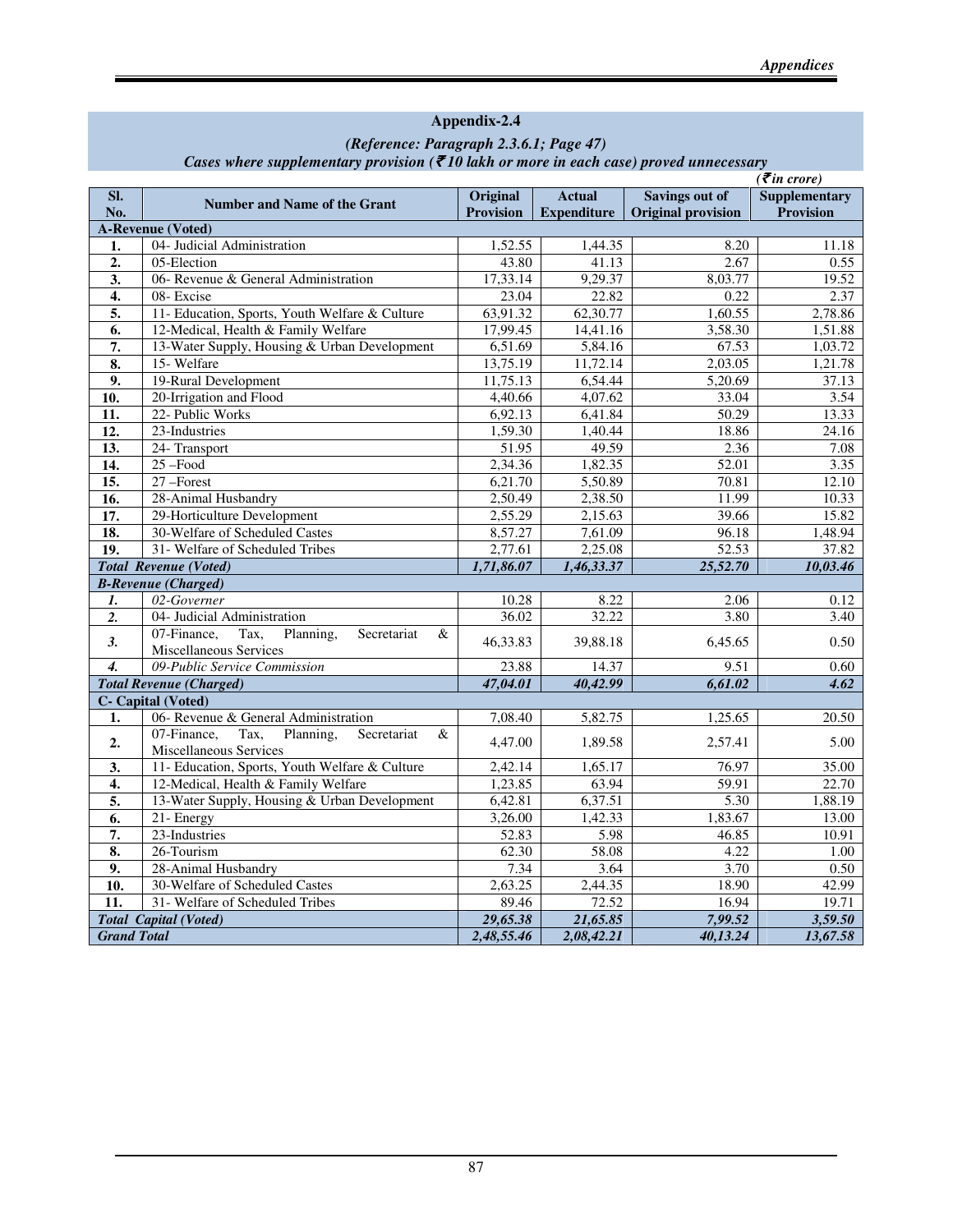## **Appendix-2.5**

*(Reference: Paragraph 2.3.6.2; Page 48) Excess/Unnecessary/Insufficient re-appropriation of funds resulting in saving (shortfall in the utilisation of funds)/ excess of ₹10 lakh and above* 

|         |              |                          |                      |                        |                  | $($ <i>₹in lakh</i> $)$          |
|---------|--------------|--------------------------|----------------------|------------------------|------------------|----------------------------------|
| Sl. No. | Grant<br>No. | <b>Description</b>       | <b>Voted/Charged</b> | <b>Head of Account</b> | Re-appropriation | Final $Excess(+)/$<br>Saving (-) |
|         |              |                          | Revenue-Voted        | 2014-00-105-03         | $(+)3,00.00$     | $(-)8,82.20$                     |
| 1.      | 04           | Judicial Administration  | Revenue-Voted        | 2014-00-105-04         | $(-)40.00$       | $(-)2,44.48$                     |
|         |              |                          | Revenue-Voted        | 2014-00-108-03         | $(-)2,60.00$     | $(-)1,46.73$                     |
| 2.      | 05           | Election                 | Revenue-Voted        | 2015-00-103-05         | $(+)26.84$       | $(+)51.00$                       |
|         |              | Revenue and General      | Revenue-Voted        | 2070-00-107-03         | $(-)67.00$       | $(-)17,47.00$                    |
| 3.      | 06           | Administration           | Revenue-Voted        | 2070-00-107-04         | $(+)67.00$       | $(-)68.36$                       |
|         |              |                          | Revenue-Voted        | 2245-80-102-02         | $(-)8.00$        | $(-)21,37.87$                    |
|         |              |                          | Revenue-Voted        | 2030-01-101-03         | $(+)1,51.00$     | $(+)58.06$                       |
|         |              |                          | Revenue-Voted        | 2030-02-101-03         | $(-)1,79.50$     | $(-)44.25$                       |
|         |              |                          | Revenue-Voted        | 2030-03-001-03         | $(+)28.50$       | $(-)49.12$                       |
|         |              |                          | Revenue-Voted        | 2040-00-001-03         | $(+)34.00$       | $(-)1,35.77$                     |
|         |              |                          | Revenue-Voted        | 2040-00-101-03         | $(+)3,67.00$     | $(-)4,56.32$                     |
|         |              |                          | Revenue-Voted        | 2040-00-800-05         | $(-)4,01.00$     | $(-)1,81.23$                     |
|         |              | Finance, Tax, Planning,  | Revenue-Voted        | 2049-60-701-03         | $(+)25.00$       | $(-)21.73$                       |
| 4.      | 07           | Secretariat &            | Revenue-Voted        | 2049-60-701-05         | $(-)25.00$       | $(-)34,75.00$                    |
|         |              | Miscellaneous Service    | Revenue-Voted        | 2054-00-095-03         | $(+)18.50$       | $(-)30.75$                       |
|         |              |                          | Revenue-Voted        | 2054-00-097-03         | $(-)18.50$       | $(-)2,39.91$                     |
|         |              |                          | Revenue-Voted        | 3604-01-192-03         | $(+)14,00.00$    | $(+)4,30.19$                     |
|         |              |                          | Revenue-Voted        | 3604-01-193-03         | $(-)14,00.00$    | $(-)6,11.60$                     |
|         |              |                          | Revenue-Voted        | 3604-01-193-04         | $(-)13,00.00$    | $(-)1,34,28.32$                  |
|         |              |                          | Revenue-Voted        | 3604-02-198-03         | $(+)13,00.00$    | $(-)81.48$                       |
|         |              |                          | Capital -Voted       | 4216-02-800-16         | $(-)1.00$        | $(-)49.00$                       |
|         |              |                          | Capital -Voted       | 6003-00-111-03         | $(-)19,71.00$    | $(-)1,05,85.65$                  |
|         |              |                          | Revenue-Voted        | 2055-00-001-03         | $(-)2,67.31$     | $(-)86.30$                       |
|         |              |                          | Revenue-Voted        | 2055-00-001-04         | $(+)1,94.54$     | $(-)4,86.29$                     |
|         |              |                          | Revenue-Voted        | 2055-00-001-05         | $(-)1.75$        | $(-)16.05$                       |
|         |              |                          | Revenue-Voted        | 2055-00-001-06         | $(-)12.30$       | $(-)43.47$                       |
|         |              |                          | Revenue-Voted        | 2055-00-001-10         | $(-)34.65$       | $(-)51.36$                       |
|         |              |                          | Revenue-Voted        | 2055-00-003-04         | $(+)8.50$        | $(-)36.13$                       |
|         |              |                          | Revenue-Voted        | 2055-00-101-03         | $(-)40.09$       | $(-)4,67.65$                     |
|         |              |                          | Revenue-Voted        | 2055-00-101-04         | $(-)20.60$       | $(-)1,15.94$                     |
|         |              |                          | Revenue-Voted        | 2055-00-101-05         | $(+)8.50$        | $(-)36.71$                       |
| 5.      | 10           | Police & Jail            | Revenue-Voted        | 2055-00-104-03         | $(-)4,78.42$     | $(-)6,62.92$                     |
|         |              |                          | Revenue-Voted        | 2055-00-104-04         | $(-)1,04.70$     | $(-)1,50.38$                     |
|         |              |                          | Revenue-Voted        | 2055-00-104-05         | $(-)2.10$        | $(-)12.85$                       |
|         |              |                          | Revenue-Voted        | 2055-00-108-04         | $(-)2,65.57$     | $(-)1,08.45$                     |
|         |              |                          | Revenue-Voted        | 2055-00-109-03         | $(+)4,91.45$     | $(-)31,98.77$                    |
|         |              |                          | Revenue-Voted        | 2055-00-109-04         | $(+)1,10.67$     | $(-)47.13$                       |
|         |              |                          | Revenue-Voted        | 2055-00-109-05         | $(+)2,48.59$     | $(-)1,60.00$                     |
|         |              |                          | Revenue-Voted        | 2055-00-109-07         | $(+)28.78$       | $(-)21.81$                       |
|         |              |                          | Revenue-Voted        | 2055-00-111-03         | $(+)1,72.00$     | $(-)20.18$                       |
|         |              |                          | Revenue-Voted        | 2055-00-113-04         | $(-)4.42$        | $(-)51.99$                       |
|         |              |                          | Revenue-Voted        | 2055-00-116-03         | $(-)0.50$        | $(-)28.83$                       |
|         |              |                          | Revenue-Voted        | 2202-01-101-01         | $(+)18,28.68$    | $(-)15,92.68$                    |
|         |              |                          | Revenue-Voted        | 2202-01-101-04         | $(-)16,00.68$    | $(-)1,99,69.17$                  |
| 6.      | 11           | Education, Sports, Youth | Revenue-Voted        | 2202-02-101-04         | $(+)2,54.00$     | $(-)79.01$                       |
|         |              | Welfare & Culture        | Revenue-Voted        | 2202-02-109-03         | $(-)3,68.00$     | $(-)94,01.56$                    |
|         |              |                          | Revenue-Voted        | 2202-02-109-07         | $(+)6,86.12$     | $(-)1,30.97$                     |
|         |              |                          | Revenue-Voted        | 2202-02-109-16         | $(-)8,50.12$     | $(-)4,37.81$                     |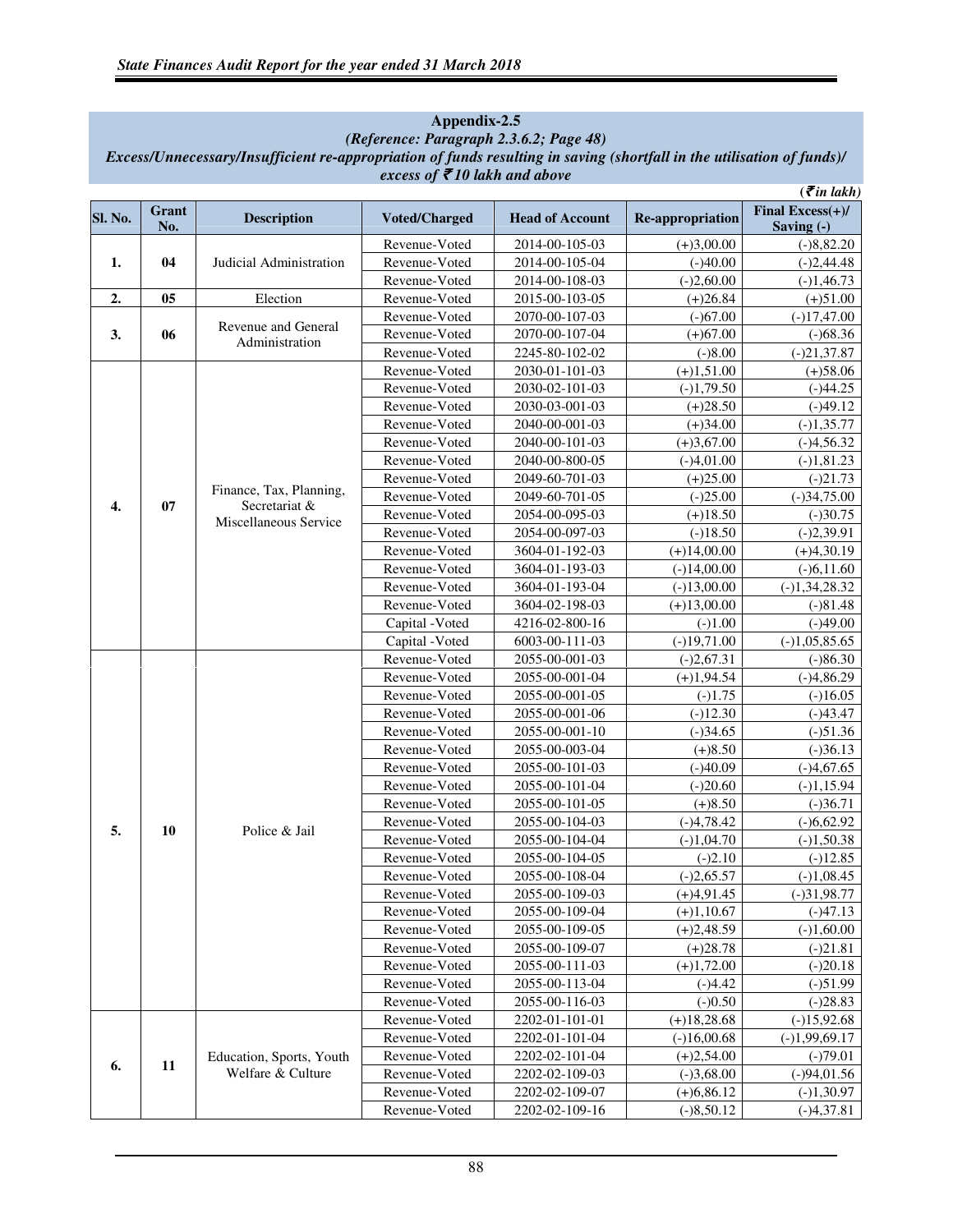|    |    |                          | Revenue-Voted | 2202-02-109-19 | $(+)24.80$    | $(-)24.48$    |
|----|----|--------------------------|---------------|----------------|---------------|---------------|
|    |    |                          | Revenue-Voted | 2202-02-110-04 | $(-)1,01.24$  | $(-)4,17.29$  |
|    |    |                          | Revenue-Voted | 2202-03-103-03 | $(-10,63.74)$ | $(-)3,17.93$  |
|    |    |                          | Revenue-Voted | 2202-03-103-04 | $(+)2,06.74$  | $(-)3,22.56$  |
|    |    |                          | Revenue-Voted | 2202-03-104-03 | $(+)8,57.00$  | $(-)63.76$    |
|    |    |                          | Revenue-Voted | 2204-00-104-21 | $(+)3.66$     | $(-10.00)$    |
|    |    |                          | Revenue-Voted | 2205-00-001-03 | $(+)64.40$    | $(-)47.82$    |
|    |    |                          | Capital Voted | 4202-01-203-03 | $(-)6.14$     | $(-)14.83$    |
|    |    | Medical, Health & Family | Revenue-Voted | 2210-02-101-01 | $(+)11,16.64$ | $(-)74.35$    |
|    |    |                          | Revenue-Voted | 2210-02-101-03 | $(+)10.84$    | $(-)1, 11.49$ |
|    |    |                          | Revenue-Voted | 2210-02-101-04 | $(+)1.50$     | $(-)22.60$    |
|    |    |                          | Revenue-Voted | 2210-02-101-08 | $(-)11,28.98$ | $(-)8,59.75$  |
| 7. | 12 |                          | Revenue-Voted | 2210-02-102-04 | $(+)20.36$    | $(-)19.53$    |
|    |    | Welfare                  | Revenue-Voted | 2210-04-102-03 | $(-)20.36$    | $(-)46.86$    |
|    |    |                          | Capital Voted | 4210-01-110-10 | $(-)1,56.95$  | $(-)43.05$    |
|    |    |                          | Capital Voted | 4210-01-110-17 | $(+)50.00$    | $(-)69.22$    |
|    |    |                          | Capital Voted | 4210-01-110-23 | $(+)1,00.00$  | $(-)1,00.00$  |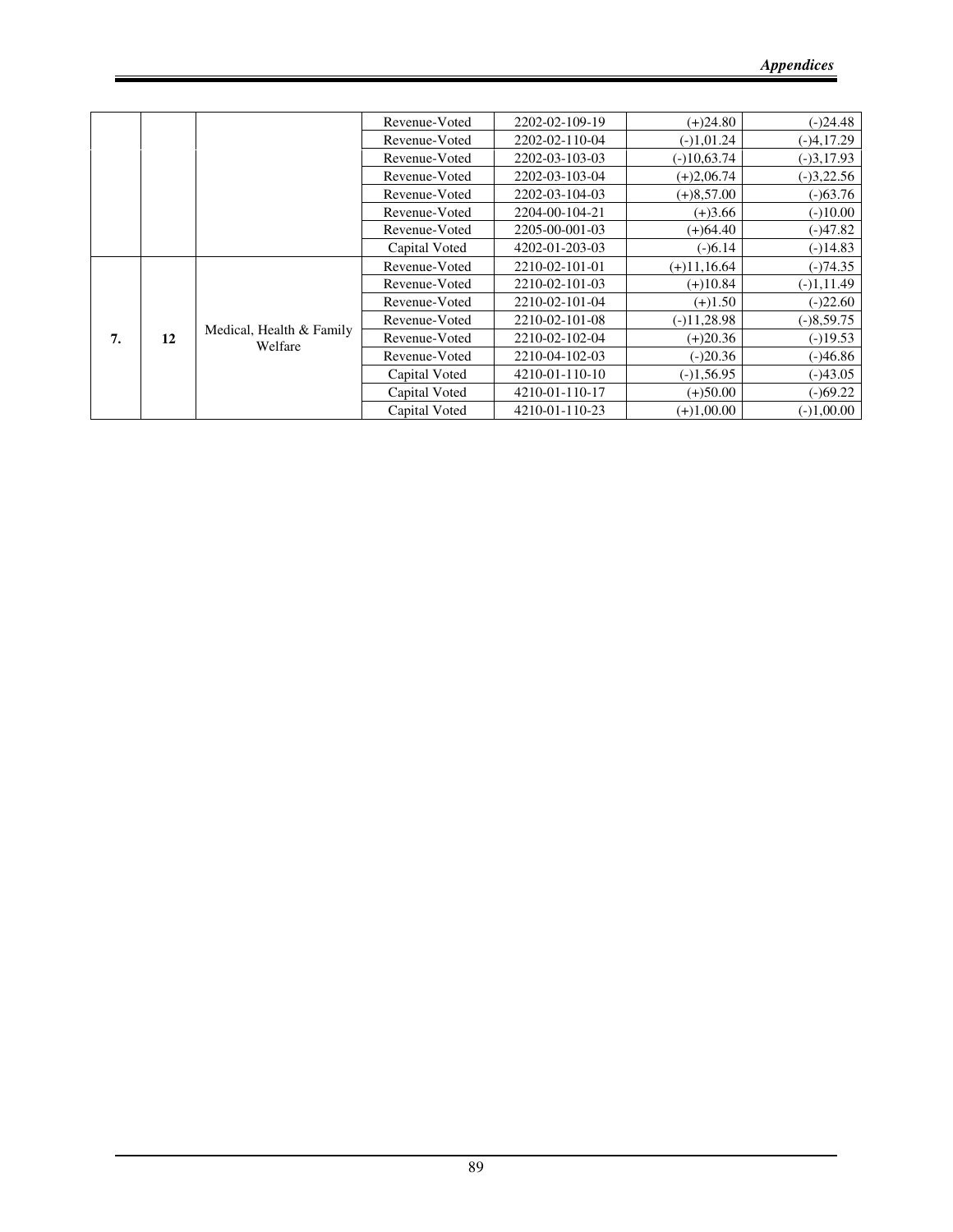| $($ <i>₹in lakh</i> $)$<br>Name of the<br><b>Amount of</b><br>Percentage<br><b>Total Grant</b><br>Sl.No.<br><b>Number and title of Grant</b><br>scheme<br><b>Surrender</b><br>of<br>(Head of Account)<br><b>Surrender</b><br>4059-80-051-02<br>01-Legislature<br>1.<br>20.00<br>18.67<br>93.35<br>2013-00-101-03<br>5,70.00<br>3,67.70<br>64.51<br>03-Council of Ministers<br>2013-00-101-04<br>35.00<br>20.96<br>2.<br>59.89<br>2,00.00<br>83.84<br>2013-00-108-03<br>41.92<br>2015-00-105-03<br>0.10<br>0.10<br>1,00.00<br>05-Election<br>3.<br>2015-00-105-04<br>0.10<br>0.10<br>1,00.00<br>1,00.00<br>2070-00-107-01<br>2,00.04<br>2,00.04<br>2070-00-107-06<br>40.05<br>40.05<br>1,00.00<br>06-Revenue & General Administration<br>4.<br>2070-00-107-11<br>0.09<br>0.09<br>1,00.00<br>4059-60-051-12<br>2,50.00<br>2,49.11<br>99.64<br>2052-00-090-11<br>26.82<br>18.61<br>69.39<br>2052-00-090-13<br>26.00<br>26.00<br>1,00.00<br>07-Finance, Tax, Planning, Secretariat &<br>2052-00-091-04<br>1,15.58<br>54.79<br>5.<br>47.40<br>Miscellaneous Service<br>2052-00-091-10<br>56.59<br>1,12.39<br>50.35<br>2052-00-091-11<br>7.25<br>4.02<br>55.45<br>41.97<br>29.50<br>12.38<br>2202-02-800-25<br>2204-00-001-06<br>20.00<br>20.00<br>1,00.00<br>2204-00-001-17<br>6.00<br>5.62<br>93.67<br>5.00<br>2204-00-104-03<br>5.00<br>1,00.00<br>2204-00-104-07<br>60.00<br>45.01<br>75.02<br>2204-00-104-11<br>65.00<br>26.92<br>41.42<br>46.70<br>2204-00-104-12<br>50.00<br>93.40<br>2204-00-104-14<br>15.00<br>15.00<br>1,00.00<br>2204-00-104-15<br>15.00<br>6.<br>11-Education, Sports, Youth Welfare & Culture<br>4.90<br>32.67<br>2204-00-104-29<br>4.00<br>4.00<br>1,00.00<br>50.00<br>44.00<br>2204-00-104-30<br>88.00<br>2204-00-104-31<br>10.00<br>10.00<br>1,00.00<br>2204-00-104-33<br>30.00<br>30.00<br>1,00.00<br>2204-00-104-34<br>10.00<br>10.00<br>1,00.00<br>2204-00-104-36<br>20.00<br>20.00<br>100.00<br>4202-01-202-01<br>55,10.03<br>20,00.01<br>36.30 |
|-------------------------------------------------------------------------------------------------------------------------------------------------------------------------------------------------------------------------------------------------------------------------------------------------------------------------------------------------------------------------------------------------------------------------------------------------------------------------------------------------------------------------------------------------------------------------------------------------------------------------------------------------------------------------------------------------------------------------------------------------------------------------------------------------------------------------------------------------------------------------------------------------------------------------------------------------------------------------------------------------------------------------------------------------------------------------------------------------------------------------------------------------------------------------------------------------------------------------------------------------------------------------------------------------------------------------------------------------------------------------------------------------------------------------------------------------------------------------------------------------------------------------------------------------------------------------------------------------------------------------------------------------------------------------------------------------------------------------------------------------------------------------------------------------------------------------------------------------------------------------------------------------------------------------------------------------------------------------------|
|                                                                                                                                                                                                                                                                                                                                                                                                                                                                                                                                                                                                                                                                                                                                                                                                                                                                                                                                                                                                                                                                                                                                                                                                                                                                                                                                                                                                                                                                                                                                                                                                                                                                                                                                                                                                                                                                                                                                                                               |
|                                                                                                                                                                                                                                                                                                                                                                                                                                                                                                                                                                                                                                                                                                                                                                                                                                                                                                                                                                                                                                                                                                                                                                                                                                                                                                                                                                                                                                                                                                                                                                                                                                                                                                                                                                                                                                                                                                                                                                               |
|                                                                                                                                                                                                                                                                                                                                                                                                                                                                                                                                                                                                                                                                                                                                                                                                                                                                                                                                                                                                                                                                                                                                                                                                                                                                                                                                                                                                                                                                                                                                                                                                                                                                                                                                                                                                                                                                                                                                                                               |
|                                                                                                                                                                                                                                                                                                                                                                                                                                                                                                                                                                                                                                                                                                                                                                                                                                                                                                                                                                                                                                                                                                                                                                                                                                                                                                                                                                                                                                                                                                                                                                                                                                                                                                                                                                                                                                                                                                                                                                               |
|                                                                                                                                                                                                                                                                                                                                                                                                                                                                                                                                                                                                                                                                                                                                                                                                                                                                                                                                                                                                                                                                                                                                                                                                                                                                                                                                                                                                                                                                                                                                                                                                                                                                                                                                                                                                                                                                                                                                                                               |
|                                                                                                                                                                                                                                                                                                                                                                                                                                                                                                                                                                                                                                                                                                                                                                                                                                                                                                                                                                                                                                                                                                                                                                                                                                                                                                                                                                                                                                                                                                                                                                                                                                                                                                                                                                                                                                                                                                                                                                               |
|                                                                                                                                                                                                                                                                                                                                                                                                                                                                                                                                                                                                                                                                                                                                                                                                                                                                                                                                                                                                                                                                                                                                                                                                                                                                                                                                                                                                                                                                                                                                                                                                                                                                                                                                                                                                                                                                                                                                                                               |
|                                                                                                                                                                                                                                                                                                                                                                                                                                                                                                                                                                                                                                                                                                                                                                                                                                                                                                                                                                                                                                                                                                                                                                                                                                                                                                                                                                                                                                                                                                                                                                                                                                                                                                                                                                                                                                                                                                                                                                               |
|                                                                                                                                                                                                                                                                                                                                                                                                                                                                                                                                                                                                                                                                                                                                                                                                                                                                                                                                                                                                                                                                                                                                                                                                                                                                                                                                                                                                                                                                                                                                                                                                                                                                                                                                                                                                                                                                                                                                                                               |
|                                                                                                                                                                                                                                                                                                                                                                                                                                                                                                                                                                                                                                                                                                                                                                                                                                                                                                                                                                                                                                                                                                                                                                                                                                                                                                                                                                                                                                                                                                                                                                                                                                                                                                                                                                                                                                                                                                                                                                               |
|                                                                                                                                                                                                                                                                                                                                                                                                                                                                                                                                                                                                                                                                                                                                                                                                                                                                                                                                                                                                                                                                                                                                                                                                                                                                                                                                                                                                                                                                                                                                                                                                                                                                                                                                                                                                                                                                                                                                                                               |
|                                                                                                                                                                                                                                                                                                                                                                                                                                                                                                                                                                                                                                                                                                                                                                                                                                                                                                                                                                                                                                                                                                                                                                                                                                                                                                                                                                                                                                                                                                                                                                                                                                                                                                                                                                                                                                                                                                                                                                               |
|                                                                                                                                                                                                                                                                                                                                                                                                                                                                                                                                                                                                                                                                                                                                                                                                                                                                                                                                                                                                                                                                                                                                                                                                                                                                                                                                                                                                                                                                                                                                                                                                                                                                                                                                                                                                                                                                                                                                                                               |
|                                                                                                                                                                                                                                                                                                                                                                                                                                                                                                                                                                                                                                                                                                                                                                                                                                                                                                                                                                                                                                                                                                                                                                                                                                                                                                                                                                                                                                                                                                                                                                                                                                                                                                                                                                                                                                                                                                                                                                               |
|                                                                                                                                                                                                                                                                                                                                                                                                                                                                                                                                                                                                                                                                                                                                                                                                                                                                                                                                                                                                                                                                                                                                                                                                                                                                                                                                                                                                                                                                                                                                                                                                                                                                                                                                                                                                                                                                                                                                                                               |
|                                                                                                                                                                                                                                                                                                                                                                                                                                                                                                                                                                                                                                                                                                                                                                                                                                                                                                                                                                                                                                                                                                                                                                                                                                                                                                                                                                                                                                                                                                                                                                                                                                                                                                                                                                                                                                                                                                                                                                               |
|                                                                                                                                                                                                                                                                                                                                                                                                                                                                                                                                                                                                                                                                                                                                                                                                                                                                                                                                                                                                                                                                                                                                                                                                                                                                                                                                                                                                                                                                                                                                                                                                                                                                                                                                                                                                                                                                                                                                                                               |
|                                                                                                                                                                                                                                                                                                                                                                                                                                                                                                                                                                                                                                                                                                                                                                                                                                                                                                                                                                                                                                                                                                                                                                                                                                                                                                                                                                                                                                                                                                                                                                                                                                                                                                                                                                                                                                                                                                                                                                               |
|                                                                                                                                                                                                                                                                                                                                                                                                                                                                                                                                                                                                                                                                                                                                                                                                                                                                                                                                                                                                                                                                                                                                                                                                                                                                                                                                                                                                                                                                                                                                                                                                                                                                                                                                                                                                                                                                                                                                                                               |
|                                                                                                                                                                                                                                                                                                                                                                                                                                                                                                                                                                                                                                                                                                                                                                                                                                                                                                                                                                                                                                                                                                                                                                                                                                                                                                                                                                                                                                                                                                                                                                                                                                                                                                                                                                                                                                                                                                                                                                               |
|                                                                                                                                                                                                                                                                                                                                                                                                                                                                                                                                                                                                                                                                                                                                                                                                                                                                                                                                                                                                                                                                                                                                                                                                                                                                                                                                                                                                                                                                                                                                                                                                                                                                                                                                                                                                                                                                                                                                                                               |
|                                                                                                                                                                                                                                                                                                                                                                                                                                                                                                                                                                                                                                                                                                                                                                                                                                                                                                                                                                                                                                                                                                                                                                                                                                                                                                                                                                                                                                                                                                                                                                                                                                                                                                                                                                                                                                                                                                                                                                               |
|                                                                                                                                                                                                                                                                                                                                                                                                                                                                                                                                                                                                                                                                                                                                                                                                                                                                                                                                                                                                                                                                                                                                                                                                                                                                                                                                                                                                                                                                                                                                                                                                                                                                                                                                                                                                                                                                                                                                                                               |
|                                                                                                                                                                                                                                                                                                                                                                                                                                                                                                                                                                                                                                                                                                                                                                                                                                                                                                                                                                                                                                                                                                                                                                                                                                                                                                                                                                                                                                                                                                                                                                                                                                                                                                                                                                                                                                                                                                                                                                               |
|                                                                                                                                                                                                                                                                                                                                                                                                                                                                                                                                                                                                                                                                                                                                                                                                                                                                                                                                                                                                                                                                                                                                                                                                                                                                                                                                                                                                                                                                                                                                                                                                                                                                                                                                                                                                                                                                                                                                                                               |
|                                                                                                                                                                                                                                                                                                                                                                                                                                                                                                                                                                                                                                                                                                                                                                                                                                                                                                                                                                                                                                                                                                                                                                                                                                                                                                                                                                                                                                                                                                                                                                                                                                                                                                                                                                                                                                                                                                                                                                               |
|                                                                                                                                                                                                                                                                                                                                                                                                                                                                                                                                                                                                                                                                                                                                                                                                                                                                                                                                                                                                                                                                                                                                                                                                                                                                                                                                                                                                                                                                                                                                                                                                                                                                                                                                                                                                                                                                                                                                                                               |
|                                                                                                                                                                                                                                                                                                                                                                                                                                                                                                                                                                                                                                                                                                                                                                                                                                                                                                                                                                                                                                                                                                                                                                                                                                                                                                                                                                                                                                                                                                                                                                                                                                                                                                                                                                                                                                                                                                                                                                               |
|                                                                                                                                                                                                                                                                                                                                                                                                                                                                                                                                                                                                                                                                                                                                                                                                                                                                                                                                                                                                                                                                                                                                                                                                                                                                                                                                                                                                                                                                                                                                                                                                                                                                                                                                                                                                                                                                                                                                                                               |
|                                                                                                                                                                                                                                                                                                                                                                                                                                                                                                                                                                                                                                                                                                                                                                                                                                                                                                                                                                                                                                                                                                                                                                                                                                                                                                                                                                                                                                                                                                                                                                                                                                                                                                                                                                                                                                                                                                                                                                               |
|                                                                                                                                                                                                                                                                                                                                                                                                                                                                                                                                                                                                                                                                                                                                                                                                                                                                                                                                                                                                                                                                                                                                                                                                                                                                                                                                                                                                                                                                                                                                                                                                                                                                                                                                                                                                                                                                                                                                                                               |
|                                                                                                                                                                                                                                                                                                                                                                                                                                                                                                                                                                                                                                                                                                                                                                                                                                                                                                                                                                                                                                                                                                                                                                                                                                                                                                                                                                                                                                                                                                                                                                                                                                                                                                                                                                                                                                                                                                                                                                               |
| 4202-01-800-31<br>50.00<br>50.00<br>1,00.00                                                                                                                                                                                                                                                                                                                                                                                                                                                                                                                                                                                                                                                                                                                                                                                                                                                                                                                                                                                                                                                                                                                                                                                                                                                                                                                                                                                                                                                                                                                                                                                                                                                                                                                                                                                                                                                                                                                                   |
| 4,92.57<br>2220-01-105-03<br>1,56.04<br>31.69                                                                                                                                                                                                                                                                                                                                                                                                                                                                                                                                                                                                                                                                                                                                                                                                                                                                                                                                                                                                                                                                                                                                                                                                                                                                                                                                                                                                                                                                                                                                                                                                                                                                                                                                                                                                                                                                                                                                 |
| 14-Information<br>2220-01-105-06<br>50.00<br>33.98<br>7.<br>67.96                                                                                                                                                                                                                                                                                                                                                                                                                                                                                                                                                                                                                                                                                                                                                                                                                                                                                                                                                                                                                                                                                                                                                                                                                                                                                                                                                                                                                                                                                                                                                                                                                                                                                                                                                                                                                                                                                                             |
| 2220-60-103-04<br>1.00<br>0.40<br>40.00<br>43.00<br>15- Welfare<br>2250-00-800-17                                                                                                                                                                                                                                                                                                                                                                                                                                                                                                                                                                                                                                                                                                                                                                                                                                                                                                                                                                                                                                                                                                                                                                                                                                                                                                                                                                                                                                                                                                                                                                                                                                                                                                                                                                                                                                                                                             |
| 8.<br>10.00<br>4.30<br>30.83<br>2401-00-001-01<br>1,71,15.02<br>52,75.71                                                                                                                                                                                                                                                                                                                                                                                                                                                                                                                                                                                                                                                                                                                                                                                                                                                                                                                                                                                                                                                                                                                                                                                                                                                                                                                                                                                                                                                                                                                                                                                                                                                                                                                                                                                                                                                                                                      |
| 2415-80-120-05<br>1,00.00<br>1,00.00                                                                                                                                                                                                                                                                                                                                                                                                                                                                                                                                                                                                                                                                                                                                                                                                                                                                                                                                                                                                                                                                                                                                                                                                                                                                                                                                                                                                                                                                                                                                                                                                                                                                                                                                                                                                                                                                                                                                          |
| 1,00.00<br>55.00<br>2415-80-120-08<br>55.00                                                                                                                                                                                                                                                                                                                                                                                                                                                                                                                                                                                                                                                                                                                                                                                                                                                                                                                                                                                                                                                                                                                                                                                                                                                                                                                                                                                                                                                                                                                                                                                                                                                                                                                                                                                                                                                                                                                                   |
| 1,00.00<br>80.00<br>80.00<br>2415-80-120-11<br>1,00.00                                                                                                                                                                                                                                                                                                                                                                                                                                                                                                                                                                                                                                                                                                                                                                                                                                                                                                                                                                                                                                                                                                                                                                                                                                                                                                                                                                                                                                                                                                                                                                                                                                                                                                                                                                                                                                                                                                                        |
| 9.<br>17-Agriculture Works & Research<br>2415-80-120-12<br>80.00<br>80.00<br>1,00.00                                                                                                                                                                                                                                                                                                                                                                                                                                                                                                                                                                                                                                                                                                                                                                                                                                                                                                                                                                                                                                                                                                                                                                                                                                                                                                                                                                                                                                                                                                                                                                                                                                                                                                                                                                                                                                                                                          |
| 50.00<br>22.40<br>2415-80-120-14<br>44.80                                                                                                                                                                                                                                                                                                                                                                                                                                                                                                                                                                                                                                                                                                                                                                                                                                                                                                                                                                                                                                                                                                                                                                                                                                                                                                                                                                                                                                                                                                                                                                                                                                                                                                                                                                                                                                                                                                                                     |
| 2415-80-120-16<br>70.00<br>70.00<br>1,00.00                                                                                                                                                                                                                                                                                                                                                                                                                                                                                                                                                                                                                                                                                                                                                                                                                                                                                                                                                                                                                                                                                                                                                                                                                                                                                                                                                                                                                                                                                                                                                                                                                                                                                                                                                                                                                                                                                                                                   |
| 70.00<br>2415-80-120-17<br>70.00<br>1,00.00                                                                                                                                                                                                                                                                                                                                                                                                                                                                                                                                                                                                                                                                                                                                                                                                                                                                                                                                                                                                                                                                                                                                                                                                                                                                                                                                                                                                                                                                                                                                                                                                                                                                                                                                                                                                                                                                                                                                   |

# **Appendix-2.6(A)**  *(Reference: Paragraph 2.3.6.3; Page 48)*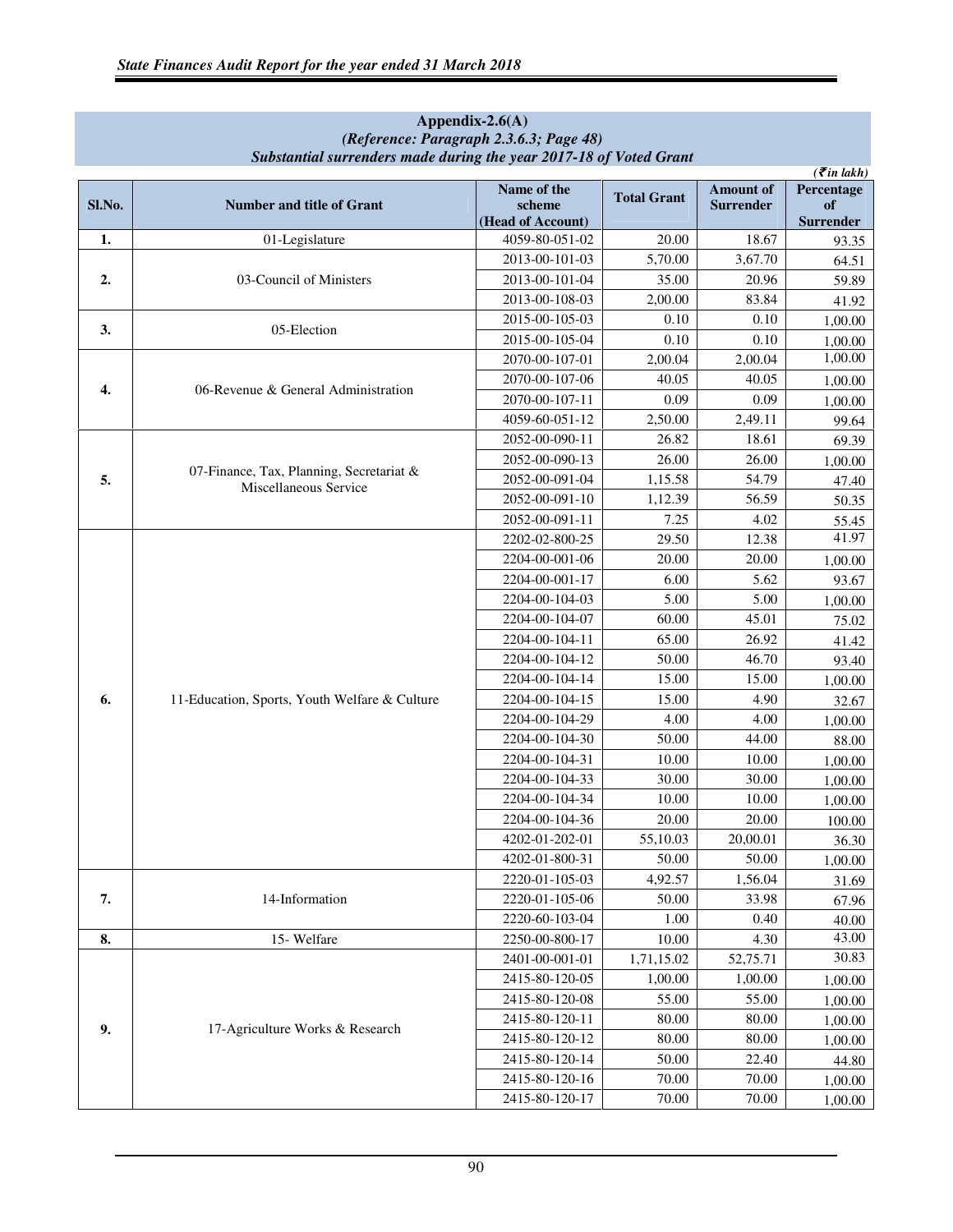|     |                                | 2415-80-120-18 | 70.00      | 70.00      | 1,00.00 |
|-----|--------------------------------|----------------|------------|------------|---------|
|     |                                | 2415-80-120-19 | 70.00      | 70.00      | 1,00.00 |
|     |                                | 2415-80-120-20 | 60.50      | 51.33      | 84.84   |
|     |                                | 2415-80-120-21 | 60.00      | 54.54      | 90.90   |
|     |                                | 2415-80-120-22 | 60.00      | 60.00      | 1,00.00 |
|     |                                | 2415-80-120-24 | 12.00      | 8.00       | 66.67   |
|     |                                | 4401-00-800-07 | 50.00      | 50.00      | 1,00.00 |
|     |                                | 4401-00-800-08 | 5,00.00    | 5,00.00    | 1,00.00 |
|     |                                | 6401-00-109-12 | 0.01       | 0.01       | 1,00.00 |
|     |                                | 2059-80-001-05 | 11,50.00   | 3,73.40    | 32.47   |
| 10. | 22-Public Work                 | 3054-01-337-01 | 30,00.01   | 18,97.09   | 63.24   |
|     |                                | 5054-05-337-03 | 5,00.00    | 5,00.00    | 1,00.00 |
|     |                                | 5054-80-190-03 | 2,00.00    | 2,00.00    | 1,00.00 |
|     |                                | 2403-00-101-01 | 9,50.83    | 3,40.38    | 35.80   |
|     |                                | 2403-00-104-05 | 2.52       | 2.52       | 1,00.00 |
|     | 28-Animal Husbandry            | 2403-00-106-15 | 25.00      | 25.00      | 1,00.00 |
|     |                                | 2403-00-107-01 | 1,40.00    | 1,40.00    | 1,00.00 |
|     |                                | 2403-00-107-05 | 2.82       | 2.82       | 1,00.00 |
| 11. |                                | 4403-00-101-01 | 40.02      | 23.37      | 58.40   |
|     |                                | 4403-00-101-09 | 1,50.00    | 1,50.00    | 1,00.00 |
|     |                                | 4403-00-101-10 | 1,50.00    | 69.68      | 46.45   |
|     |                                | 4403-00-102-02 | 50.00      | 50.00      | 1,00.00 |
|     |                                | 4405-00-001-03 | 25.00      | 25.00      | 1,00.00 |
|     |                                | 4405-00-101-01 | 2,69.39    | 1,02.51    | 38.05   |
|     |                                | 2403-00-101-01 | 2,81.95    | 2,30.15    | 81.63   |
|     |                                | 2403-00-104-01 | 0.01       | 0.01       | 1,00.00 |
|     |                                | 2403-00-104-02 | 8.33       | 8.33       | 1,00.00 |
|     |                                | 2403-00-106-02 | 5,56.50    | 2,07.58    | 37.30   |
| 12. | 30-Welfare of Scheduled Castes | 2403-00-107-01 | 71.33      | 71.33      | 1,00.00 |
|     |                                | 2403-00-113-01 | 0.01       | 0.01       | 1,00.00 |
|     |                                | 4403-00-101-01 | 0.01       | 0.01       | 1,00.00 |
|     |                                | 4403-00-101-02 | 0.01       | 0.01       | 1,00.00 |
|     |                                | 2401-00-114-01 | 5.00       | 2.02       | 40.40   |
|     |                                | 2405-00-796-03 | 60.00      | 25.21      | 42.02   |
| 13. | 31-Welfare of Scheduled Tribes | 4403-00-101-04 | 25.00      | 25.00      | 1,00.00 |
|     |                                | 5054-04-796-01 | 30.00      | 29.70      | 99.00   |
|     | <b>Total</b>                   |                | 3,43,02.79 | 1,48,03.05 | 43.15   |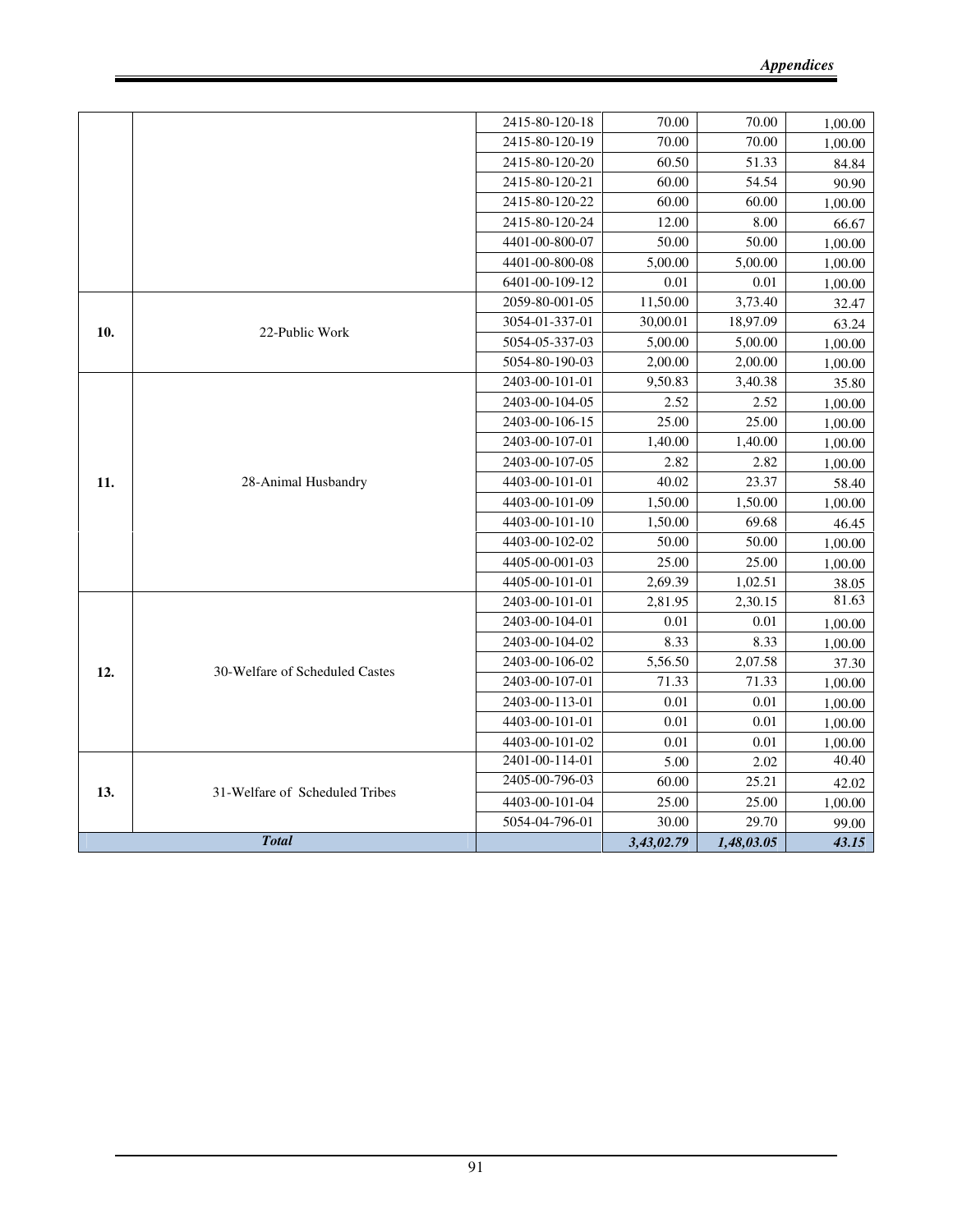|                  |                                          |                                            |                    |                               | $\left(\bar{\boldsymbol{\xi}}$ in lakh) |
|------------------|------------------------------------------|--------------------------------------------|--------------------|-------------------------------|-----------------------------------------|
| <b>Sl. No.</b>   | <b>Number and title of Appropriation</b> | Name of the<br>scheme<br>(Head of Account) | <b>Total Grant</b> | Amount of<br><b>Surrender</b> | Percentage of<br><b>Surrender</b>       |
| 1.               | 02-Governor                              | 2012-03-101-03                             | 15.50              | 7.70                          | 49.68                                   |
|                  |                                          | 2012-03-103-04                             | 0.10               | 0.10                          | 1.00.00                                 |
|                  |                                          | 2012-03-103-05                             | 0.10               | 0.10                          | 1,00.00                                 |
|                  |                                          | 2012-03-105-03                             | 51.88              | 16.84                         | 32.46                                   |
| $\overline{2}$ . | 22-Public Works                          | 2059-01-053-03                             | 3,50.00            | 1,10.85                       | 31.67                                   |
|                  | <b>Total</b>                             |                                            |                    | 1,35.59                       | 32.47                                   |

### **Appendix-2.6(B)**  *(Reference: Paragraph 2.3.6.3; Page 48) Substantial surrenders made during the year 2017-18 of Charged Appropriation*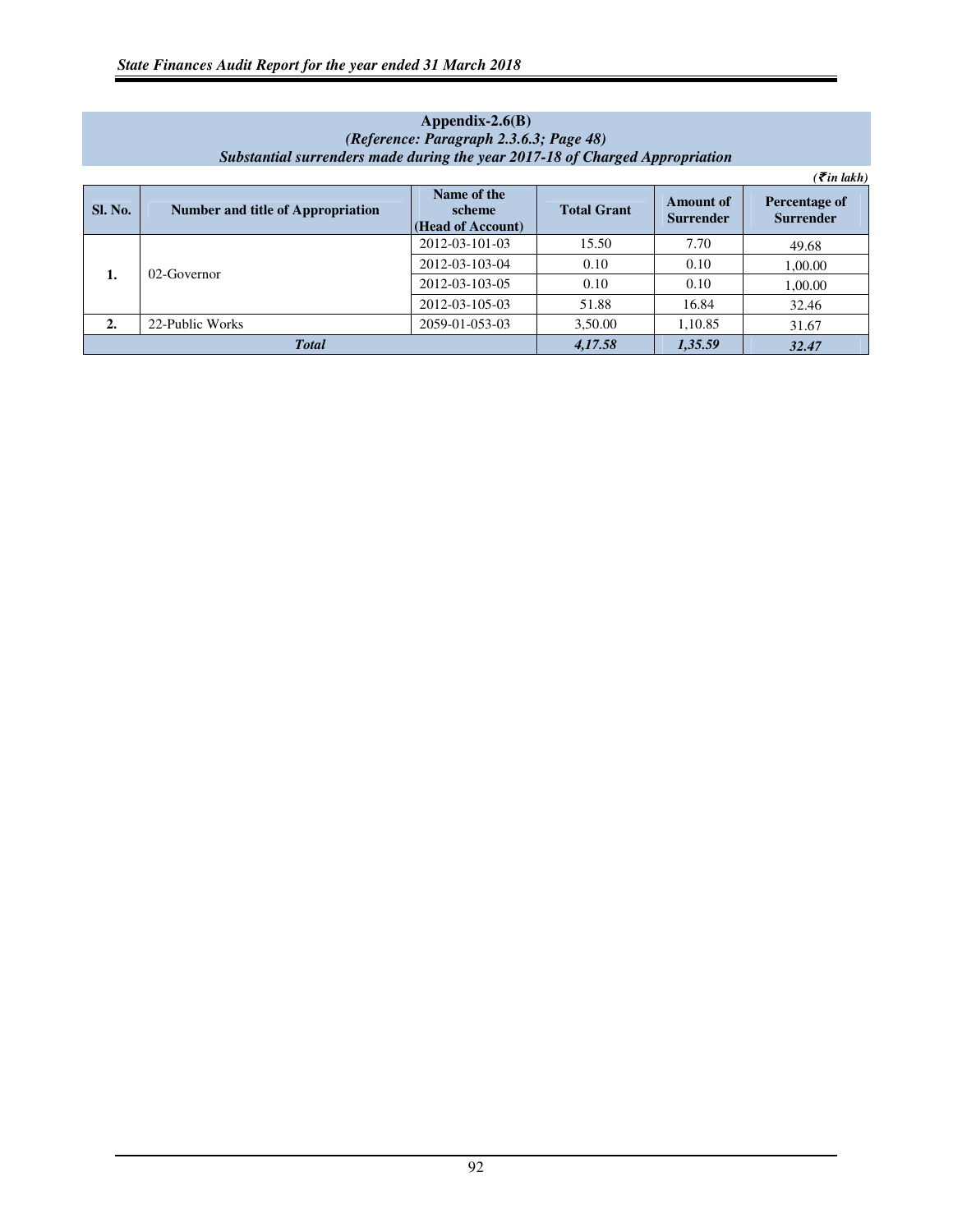### **Appendix-2.7**  *(Reference: Paragraph 2.3.6.4; Page 48) Surrenders in excess of actual savings*

|                  |                              |                    |               |                              | $( \bar{\mathbf{z}}$ in crore)            |  |
|------------------|------------------------------|--------------------|---------------|------------------------------|-------------------------------------------|--|
| Sl.No.           | Number and name of the Grant | <b>Total Grant</b> | <b>Saving</b> | Amount<br><b>Surrendered</b> | Amount<br><b>Surrendered in</b><br>excess |  |
| 1. Revenue-Voted |                              |                    |               |                              |                                           |  |
| ı.               | 01-Legislature               | 43.65              | 0.46          | 0.47                         | 0.01                                      |  |
| $\overline{2}$   | 03-Council of Ministers      | 64.30              | 11.99         | 12.08                        | 0.09                                      |  |
| 3.               | 14- Information              | 43.46              | 3.30          | 3.35                         | 0.05                                      |  |
| <b>Total</b>     |                              | 1,51.41            | 15.75         | 15.90                        | 0.15                                      |  |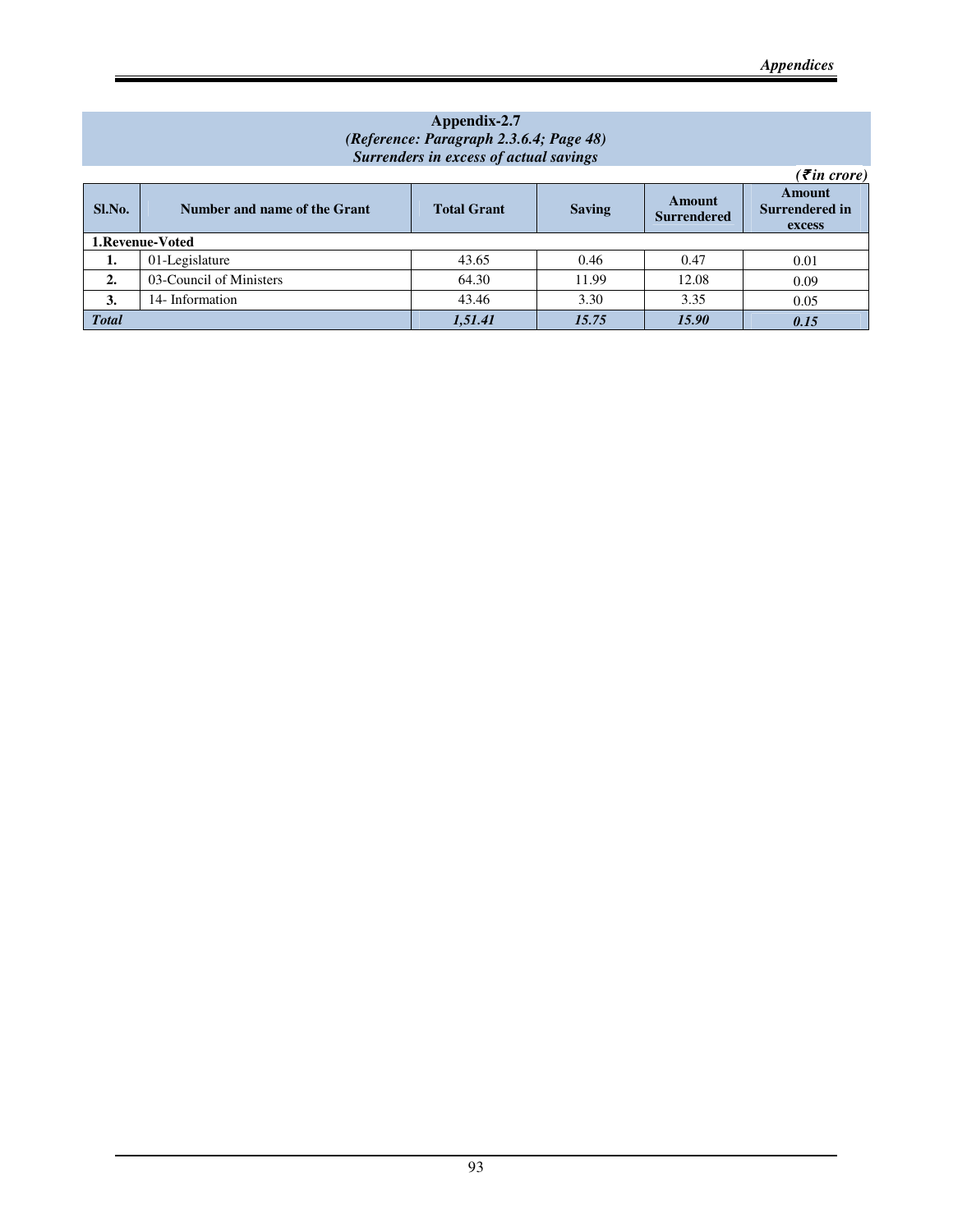### **Appendix-2.8**  (*Reference: Paragraph 2.3.6.5; Page 48) Statement of various grants/appropriations in which savings of ₹ five crore and above occurred but no part of which had been surrendered*

|                |                 |                                                                                               |                                             |                    | $( \bar{\mathbf{z}}$ in crore) |
|----------------|-----------------|-----------------------------------------------------------------------------------------------|---------------------------------------------|--------------------|--------------------------------|
| <b>Sl. No.</b> | Grant<br>No.    | Name of grant/appropriation                                                                   | <b>Total Grant/</b><br><b>Appropriation</b> | <b>Expenditure</b> | <b>Saving</b>                  |
| 1.             | 04              | Judicial Administration (Revenue-Charged)                                                     | 39.42                                       | 32.22              | 7.20                           |
|                | 07              | Planning,<br>Tax,<br>Secretariat<br>Finance.<br>&<br>Miscellaneous Services (Revenue Charged) | 46,34.33                                    | 39,88.18           | 6,46.15                        |
| 2.             |                 | Finance,<br>Planning,<br>Secretariat<br>&<br>Tax,<br>Miscellaneous Services (Capital Voted)   | 4,52.00                                     | 1,89.59            | 2,62.41                        |
| 3.             | 09              | Public Service Commission (Revenue- Charged)                                                  | 24.48                                       | 14.37              | 10.11                          |
| 4.             | 10 <sup>2</sup> | Police and Jail (Capital-Voted)                                                               | 26.50                                       | 18.07              | 8.43                           |
| 5.             | 12              | Medical, Health and Family Welfare (Revenue<br>Voted)                                         | 19,51.34                                    | 14,41.16           | 5,10.18                        |
| 6.             |                 | Medical, Health and Family Welfare (Capital-<br>Voted)                                        | 1,46.55                                     | 63.94              | 82.61                          |
| 7.             | 13              | Water Supply, Housing & urban Development<br>(Capital-Voted)                                  | 8,31.00                                     | 6,37.51            | 1,93.49                        |
| 8.             | 15              | Welfare (Capital Voted)                                                                       | 64.55                                       | 20.54              | 44.01                          |
| 9.             | 16              | Labour and Employment (Revenue Voted)                                                         | 2,37.85                                     | 2,18.79            | 19.06                          |
| 10.            | 19              | Rural Development (Capital Voted)                                                             | 11,83.16                                    | 11,28.00           | 55.16                          |
| 11.            | 20              | Irrigation and Flood (Revenue-Voted)                                                          | 4,44.20                                     | 4,07.62            | 36.58                          |
| 12.            | 21              | Energy (Capital Voted)                                                                        | 3,39.00                                     | 1,42.33            | 1,96.67                        |
| 13.            | 23              | Industries (Revenue - Voted)                                                                  | 1,83.45                                     | 1,40.44            | 43.01                          |
| 14.            |                 | Industries (Capital-Voted)                                                                    | 63.74                                       | 5.98               | 57.76                          |
| 15.            | 24              | Transport (Revenue-Voted)                                                                     | 59.03                                       | 49.59              | 9.44                           |
| 16.            |                 | Transport (Capital-Voted)                                                                     | 1,52.13                                     | 1,32.90            | 19.23                          |
| 17.            | 25              | Food (Revenue-Voted)                                                                          | 2,37.71                                     | 1,82.35            | 55.36                          |
| 18.            | 26              | Tourism (Revenue-Voted)                                                                       | 66.77                                       | 58.37              | 8.40                           |
|                |                 | Tourism (Capital-Voted)                                                                       | 63.30                                       | 58.08              | 5.22                           |
| 19.            | 27              | Forest (Revenue-Voted)                                                                        | 6,33.80                                     | 5,50.89            | 82.91                          |
| 20.            | 29              | Horticulture Development (Revenue-Voted)                                                      | 2,71.11                                     | 2,15.63            | 55.48                          |
|                |                 | <b>Total</b>                                                                                  | 1,21,05.42                                  | 96,96.55           | 24,08.87                       |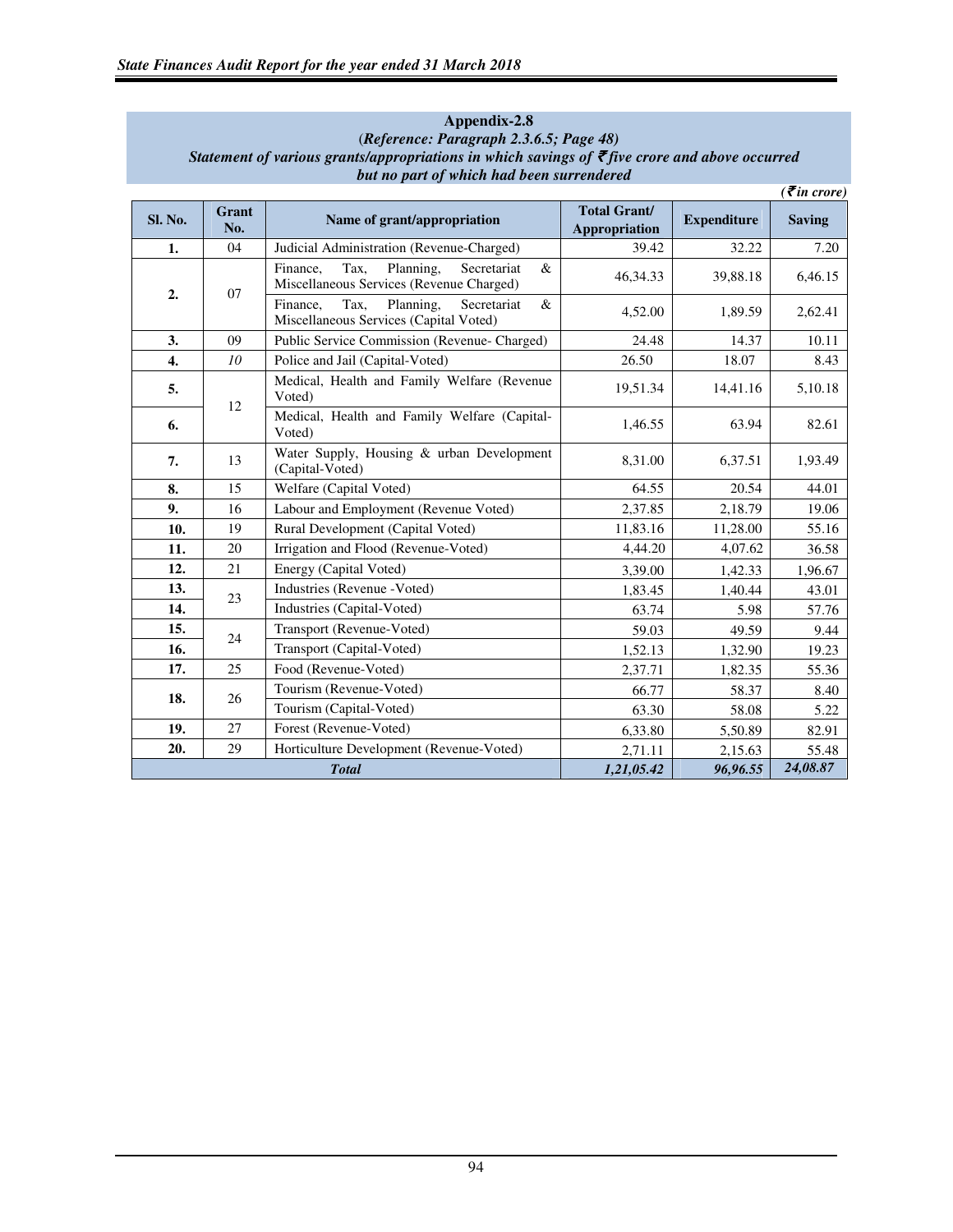| Appendix-2.9<br>(Reference: Paragraph 2.3.6.5; Page 48) |                                                                                                             |               |                  |                                                                                                   |
|---------------------------------------------------------|-------------------------------------------------------------------------------------------------------------|---------------|------------------|---------------------------------------------------------------------------------------------------|
|                                                         | Details of saving/shortfall in the utilisation of funds of $\bar{\tau}$ one crore and above not surrendered |               |                  |                                                                                                   |
| Sl. No.                                                 | <b>Number and Name of Grants/Appropriation</b>                                                              | <b>Saving</b> | <b>Surrender</b> | $\left( \bar{\boldsymbol{\xi}}$ in crore)<br><b>Saving which</b><br>remained to be<br>surrendered |
| <b>Revenue-Voted</b>                                    |                                                                                                             |               |                  |                                                                                                   |
| 1.                                                      | 04-Judicial Administration                                                                                  | 19.38         | 0.53             | 18.85                                                                                             |
| 2.                                                      | 06- Revenue & General Administration                                                                        | 8,23.29       | 2.53             | 8,20.76                                                                                           |
| 3.                                                      | 07- Finance, Tax, Planning, Secretariat & Misc.<br>Services                                                 | 2,26.15       | 5.79             | 2,20.36                                                                                           |
| 4.                                                      | 08-Excise                                                                                                   | 2.59          | 0.00             | 2.59                                                                                              |
| 5.                                                      | 10-Police And Jail                                                                                          | 73.90         | 2.25             | 71.65                                                                                             |
| 6.                                                      | 11-Education, Sports, Youth Welfare and Culture                                                             | 4,39.41       | 8.55             | 4,30.86                                                                                           |
| 7.                                                      | 12-Medical, Health and Family Welfare                                                                       | 5,10.18       | 00               | 5,10.18                                                                                           |
| 8.                                                      | 13-Water Supply, Housing and Urban Development                                                              | 1,71.25       | 0.27             | 1,70.98                                                                                           |
| 9.                                                      | 15-Welfare                                                                                                  | 3,24.83       | 1.05             | 3,23.78                                                                                           |
| 10.                                                     | 16-Labour & Employment                                                                                      | 19.06         | $00\,$           | 19.06                                                                                             |
| 11.                                                     | 17-Agriculture Works & Research                                                                             | 64.05         | 42.03            | 22.02                                                                                             |
| 12.                                                     | 18- Co-Operative                                                                                            | 2.84          | $00\,$           | 2.84                                                                                              |
| 13.                                                     | 19- Rural Development                                                                                       | 5,57.81       | 0.52             | 5,57.29                                                                                           |
| 14.                                                     | 20- Irrigation and Flood                                                                                    | 36.58         | $00\,$           | 36.58                                                                                             |
| 15.                                                     | 22- Public Work                                                                                             | 63.62         | 47.68            | 15.94                                                                                             |
| 16.                                                     | 23- Industries                                                                                              | 43.01         | $00\,$           | 43.01                                                                                             |
| 17.                                                     | 24- Transport                                                                                               | 9.43          | $00\,$           | 9.43                                                                                              |
| 18.                                                     | 25-Food                                                                                                     | 55.36         | 00               | 55.36                                                                                             |
| 19.                                                     | 26-Tourism                                                                                                  | 8.40          | 00               | 8.40                                                                                              |
| 20.                                                     | 27- Forest                                                                                                  | 82.90         | $00\,$           | 82.90                                                                                             |
| 21.                                                     | 28- Animal Husbandry                                                                                        | 22.33         | 19.02            | 3.31                                                                                              |
| 22.                                                     | 29- Horticulture Development                                                                                | 55.47         | $00\,$           | 55.47                                                                                             |
| 23.                                                     | 30-Welfare of Scheduled Castes                                                                              | 2,45.12       | 8.14             | 2,36.98                                                                                           |
| 24.                                                     | 31- Welfare of Scheduled Tribes                                                                             | 90.34         | 5.24             | 85.10                                                                                             |
| <b>Total</b>                                            |                                                                                                             | 39,47.30      | 1,43.60          | 38,03.70                                                                                          |
| <b>Revenue Charged</b>                                  |                                                                                                             |               |                  |                                                                                                   |
| 1.                                                      | 04- Judicial Administration                                                                                 | 7.20          | 00               | 7.20                                                                                              |
| 2.                                                      | 07- Finance, Tax, Planning, Secretariat & Misc.<br>Services                                                 | 6,46.15       | 00               | 6,46.15                                                                                           |
| 3.                                                      | 09- Public Service Commission                                                                               | 10.11         | 00               | 10.11                                                                                             |
| $\boldsymbol{4}$                                        | 22- Public Work                                                                                             | 3.95          | 1.24             | 2.71                                                                                              |
| <b>Total</b><br>6,67.41<br>1.24<br>6,66.17              |                                                                                                             |               |                  |                                                                                                   |
| <b>Capital Voted</b>                                    |                                                                                                             |               |                  |                                                                                                   |
| 1.                                                      | 04- Judicial Administration                                                                                 | 3.76          | 00               | 3.76                                                                                              |
| 2.                                                      | 06- Revenue and General Administration                                                                      | 1,46.15       | 2.49             | 1,43.66                                                                                           |
| 3.                                                      | 07- Finance, Tax, Planning, Secretariat & Misc.<br>Services                                                 | 2,62.41       | $00\,$           | 2,62.41                                                                                           |
| 4.                                                      | 10-Police And Jail                                                                                          | 8.43          | $00\,$           | 8.43                                                                                              |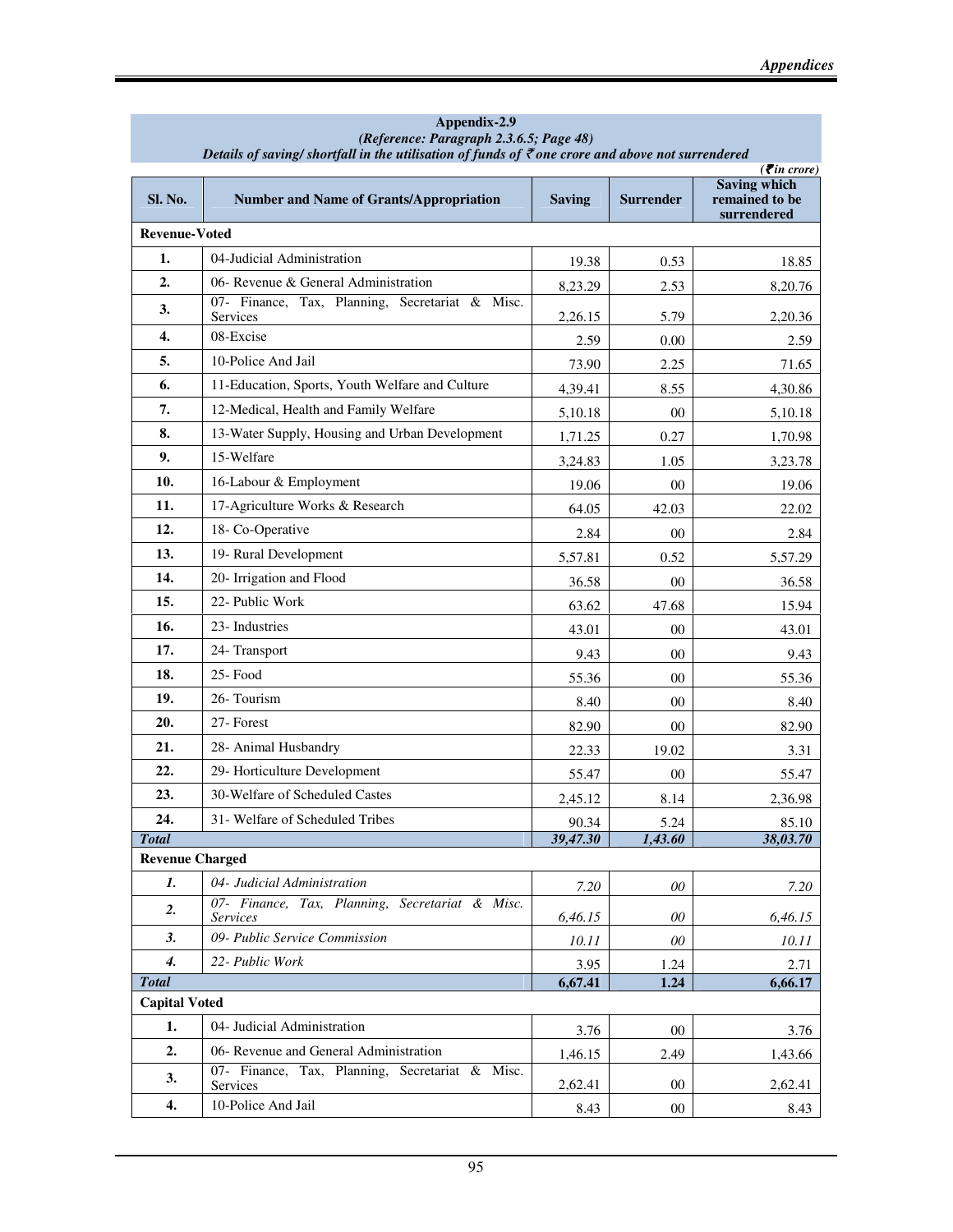| 5.                     | 11-Education, Sports, Youth Welfare and Culture | 1,11.97  | 5.79                  | 1,06.18     |
|------------------------|-------------------------------------------------|----------|-----------------------|-------------|
| 6.                     | 12-Medical, Health and Family Welfare           | 82.61    | 00 <sup>2</sup>       | 82.61       |
| 7.                     | 13-Water Supply, Housing and Urban Development  | 1,93.49  | $00\,$                | 1,93.49     |
| 8.                     | 15-Welfare                                      | 44.01    | 0 <sub>0</sub>        | 44.01       |
| 9.                     | 16-Labour & Employment                          | 3.54     | $00\,$                | 3.54        |
| 10.                    | 18-Co-operative                                 | 4.69     | $00\,$                | 4.69        |
| 11.                    | 19-Rural Development                            | 55.16    | $00\,$                | 55.16       |
| 12.                    | 21-Energy                                       | 1,96.67  | $00\,$                | 1,96.67     |
| 13.                    | 23- Industries                                  | 57.77    | 0 <sub>0</sub>        | 57.77       |
| 14.                    | 24-Transport                                    | 19.23    | 0 <sub>0</sub>        | 19.23       |
| 15.                    | 26-Tourism                                      | 5.22     | 00 <sup>2</sup>       | 5.22        |
| 16.                    | 29-Horticulure Development                      | 1.46     | 0 <sub>0</sub>        | 1.46        |
| 17.                    | 30-Welfare of Scheduled Castes                  | 61.89    | 1.29                  | 60.60       |
| 18.                    | 31- Welfare of Scheduled Tribes                 | 36.65    | 1.49                  | 35.16       |
| <b>Total</b>           |                                                 | 12,95.11 | 11.06                 | 12,84.05    |
| <b>Capital Charged</b> |                                                 |          |                       |             |
| 1.                     | 09- Public Service Commission                   | 3.00     | $\Omega$              | 3.00        |
| <b>Total</b>           |                                                 | 3.00     | $\boldsymbol{\theta}$ | <b>3.00</b> |
|                        | <b>Grand Total</b><br>155.90<br>59,12.82        |          |                       | 5756.92     |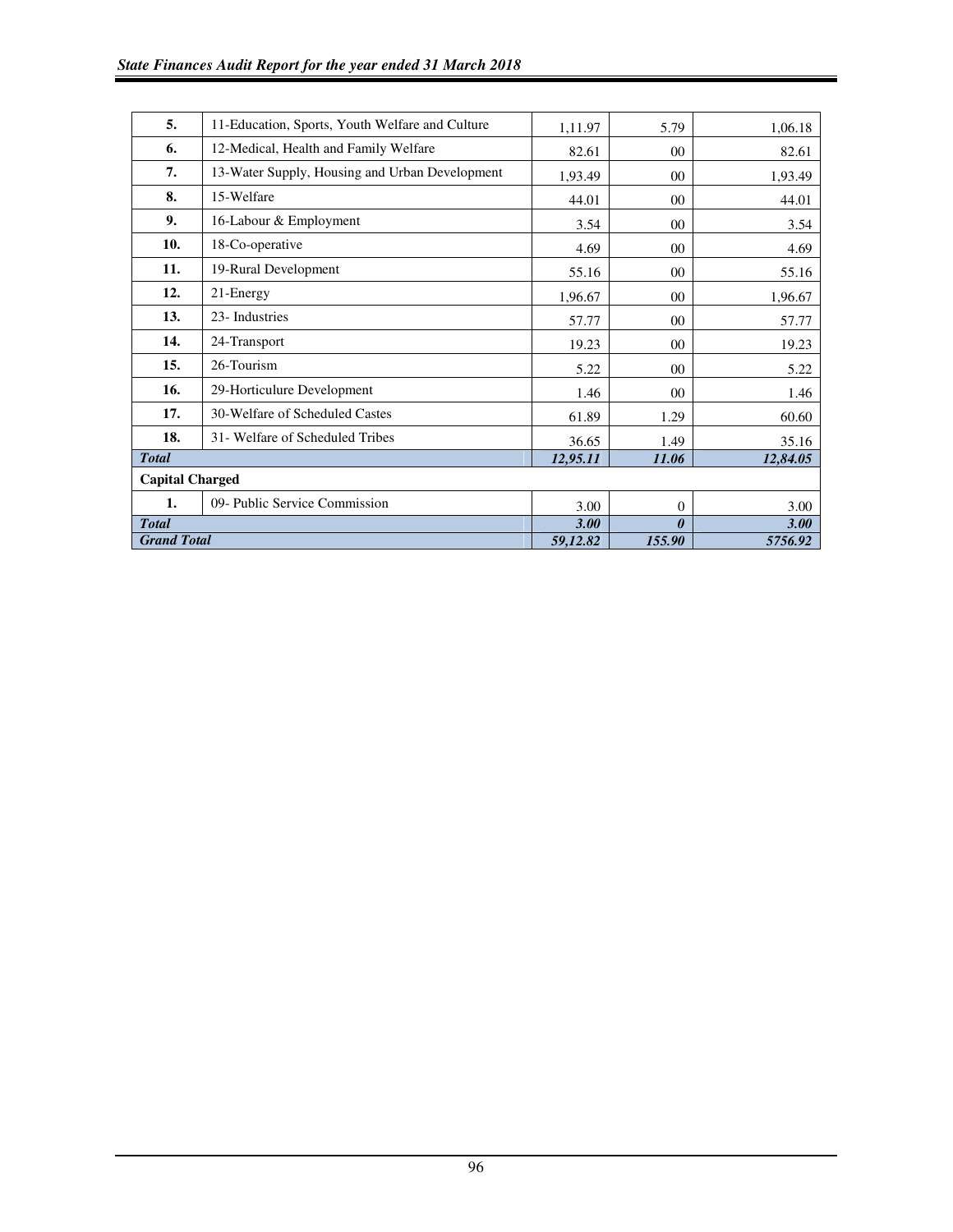| Appendix-2.10<br>(Reference: Paragraph 2.3.6.5; Page 48)<br>Cases of surrender of funds in excess of $\bar{\xi}$ 10 crore on 30/31 March 2018 of Voted Grant |              |                                           |                                  |                                         |                                                                                |
|--------------------------------------------------------------------------------------------------------------------------------------------------------------|--------------|-------------------------------------------|----------------------------------|-----------------------------------------|--------------------------------------------------------------------------------|
| <b>SI. No.</b>                                                                                                                                               | Grant<br>No. | <b>Major Head</b>                         | <b>Total</b><br><b>Provision</b> | <b>Amount</b><br>of<br><b>Surrender</b> | $\left( \mathbf{\bar{z}}$ in crore)<br>Percentage of<br><b>Total Provision</b> |
| 1.                                                                                                                                                           | 3            | 2013-Council of Ministers                 | 64.30                            | 12.08                                   | 18.79                                                                          |
| $\overline{2}$ .                                                                                                                                             | 17           | 2401-Crop Husbandry                       | 6,93.73                          | 21.75                                   | 3.14                                                                           |
|                                                                                                                                                              |              | 2415- Agricultural Research and Education | 2,07.58                          | 20.28                                   | 9.77                                                                           |
| 3.                                                                                                                                                           | 22           | 2059-Public Work                          | 4,73.90                          | 16.78                                   | 3.54                                                                           |
|                                                                                                                                                              |              | 3054-Roads and Bridges                    | 2,29.46                          | 30.43                                   | 13.26                                                                          |
|                                                                                                                                                              |              | 5054-Capital Outlay on Road and Bridges   | 13,66.00                         | 48.69                                   | 3.56                                                                           |
| 4.                                                                                                                                                           | 28           | 2403- Animal Husbandry                    | 2,02.32                          | 16.49                                   | 8.15                                                                           |
| <b>Total</b>                                                                                                                                                 |              |                                           | 32,37.29                         | 1,66.50                                 | 5.14                                                                           |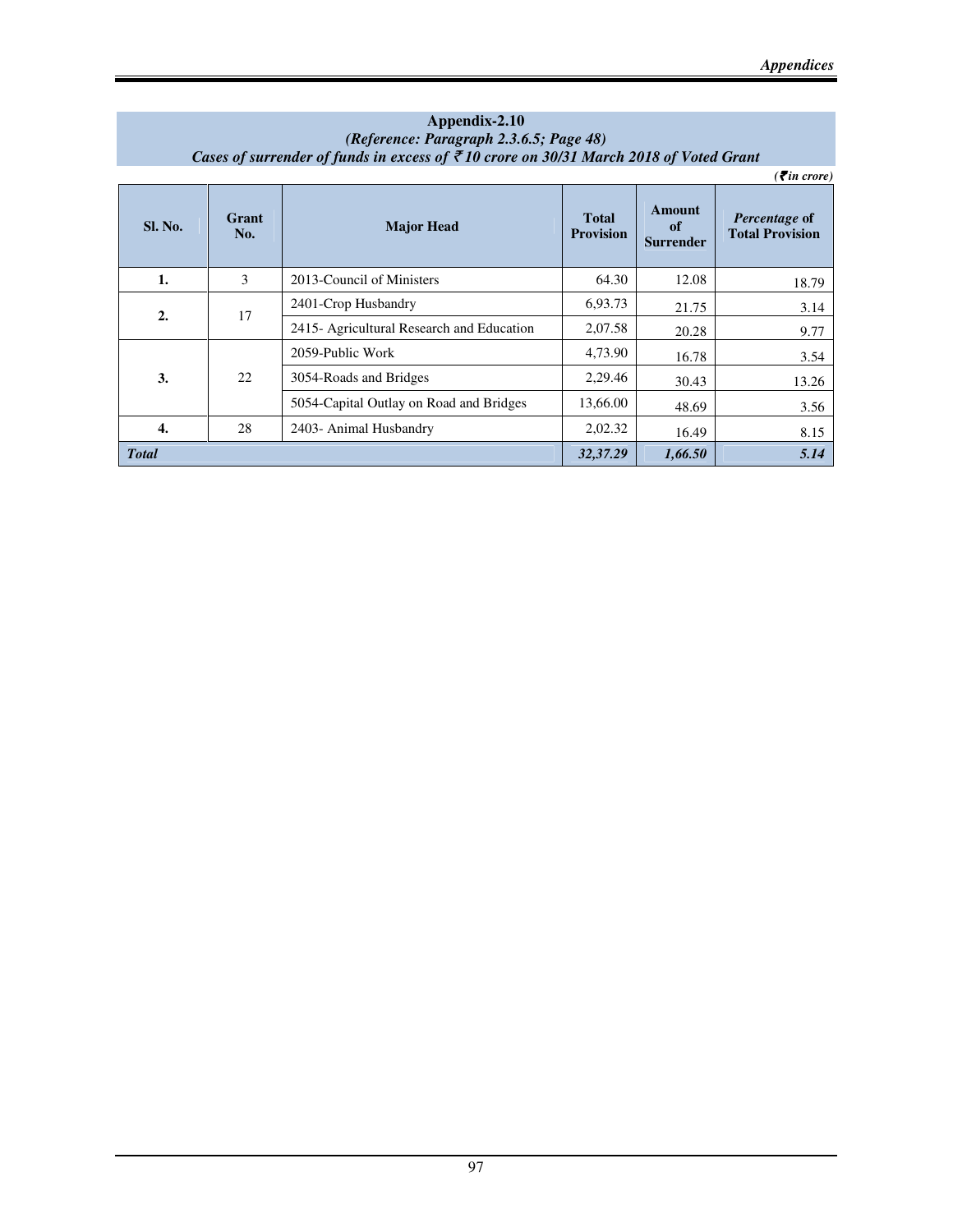|                    |                                        |                                                                   |                      |                   | $( \bar{\mathbf{z}}$ in crore) |
|--------------------|----------------------------------------|-------------------------------------------------------------------|----------------------|-------------------|--------------------------------|
| SI.                | Grant                                  | Name of the Grant/Appropriation                                   | <b>Total Grant/</b>  | <b>Savings</b>    | Percentage                     |
| No.                | N <sub>0</sub><br><b>Revenue-Voted</b> |                                                                   | <b>Appropriation</b> |                   |                                |
| 1.                 | 03                                     | Council of Ministers                                              | 64.30                | 11.99             | 18.65                          |
| 2.                 | 04                                     | Judicial Administration                                           | 1,63.72              | 19.38             | 11.84                          |
| 3.                 | 05                                     | Election                                                          | 44.35                | 3.22              | 7.26                           |
| $\boldsymbol{4}$ . | 06                                     | Revenue and General Administration                                | 17,52.67             | 8,23.29           | 46.97                          |
| 5.                 | 07                                     | Finance, Tax, Planning, Secretariat & Misc. Services              | 76,29.63             | 2,26.15           | 2.96                           |
| 6.                 | 08                                     | Excise                                                            | 25.41                | 2.59              | 10.19                          |
| 7.                 | 10                                     | Police And Jail                                                   | 17,34.49             | 73.90             | 4.26                           |
| 8.                 | 11                                     | Education, Sports, Youth Welfare and Culture                      | 66,70.18             | 4,39.41           | 6.59                           |
| 9.                 | 12                                     | Medical, Health and Family Welfare                                | 19,51.34             | 5,10.18           | 26.15                          |
| 10.                | 13                                     | Water Supply, Housing and Urban Development                       | 7,55.41              | 1,71.25           | 22.67                          |
| 11.                | 14                                     | Information                                                       | 43.46                | 3.30              | 7.59                           |
| 12.                | 15                                     | Welfare                                                           | 14,96.97             | 3,24.83           | 21.70                          |
| 13.                | 16                                     | Labour& Employment                                                | 2,37.85              | 19.06             | 8.01                           |
| 14.                | 17                                     | <b>Agriculture Works and Research</b>                             | 9,01.30              | 64.05             | 7.11                           |
| 15.                | 18                                     | Co-Operative                                                      | 62.07                | 2.84              | 4.58                           |
| 16.                | 19                                     | Rural Development                                                 | 12,12.25             | 5,57.81           | 46.01                          |
| 17.                | 20                                     | Irrigation and Flood                                              | 4.44.20              | 36.58             | 8.24                           |
| 18.                | 22                                     | Public Work                                                       | 7,05.46              | 63.62             | 9.02                           |
| 19.                | 23                                     | Industries                                                        | 1,83.45              | 43.01             | 23.45                          |
| 20.                | 24                                     | Transport                                                         | 59.03                | 9.43              | 15.97                          |
| 21.                | $\overline{25}$                        | Food                                                              | 2,37.71              | 55.36             | 23.29                          |
| 22.                | 26                                     | Tourism                                                           | 66.77                | 8.40              | 12.58                          |
| 23.                | 27                                     | Forest                                                            | 6,33.80              | 82.90             | 13.08                          |
| 24.                | 28                                     | Animal Husbandry                                                  | 2,60.82              | 22.33             | 8.56                           |
| 25.                | 29                                     | Horticulture Development                                          | 2,71.11              | 55.47             | 20.46                          |
| 26.                | 30                                     | Welfare of Scheduled Castes                                       | 10,06.21             | 2,45.12           | 24.36                          |
| 27.                | 31                                     | Welfare of Scheduled Tribes                                       | 3.15.42              | 90.34             | 28.64                          |
| <b>Total</b>       |                                        |                                                                   | 2,89,99.44           | 39,66.99          | 13.68                          |
|                    | <b>Revenue Charged</b>                 |                                                                   |                      |                   |                                |
| 1.                 | 01                                     | Legislature                                                       | 2.39                 | 1.00              | 41.84                          |
| 2.                 | 02                                     | Governor                                                          | 10.40                | 2.18              | 20.96                          |
| 3.                 | 04                                     | Judicial Administration                                           | 39.42                | 7.20              | 18.26                          |
| 4.                 | 06                                     | Revenue and General Administration                                | 2.39                 | $\overline{0.51}$ | 21.34                          |
| 5.                 | 07                                     | Finance,<br>Tax, Planning, Secretariat & Misc.<br><b>Services</b> | 46,34.33             | 6,46.15           | 13.94                          |
| 6.                 | 09                                     | <b>Public Service Commission</b>                                  | 24.48                | 10.11             | 41.30                          |
| 7.                 | 22                                     | Public Work                                                       | 7.30                 | 3.95              | 54.11                          |
| <b>Total</b>       |                                        |                                                                   | 47,20.71             | 6,71.10           | 2,11.75                        |
|                    | <b>Capital Voted</b>                   |                                                                   |                      |                   |                                |
| 1.                 | 03                                     | Council of Ministers                                              | 25.00                | 1.28              | 5.12                           |
| $\overline{2}$ .   | 04                                     | Judicial Administration                                           | 18.50                | 3.76              | 20.32                          |
| 3.                 | 06                                     | Revenue and General Administration                                | 7,28.90              | 1,46.15           | 20.05                          |
| 4.                 | 07                                     | Finance, Tax, Planning, Secretariat & Misc. Services              | 4,52.00              | 2,62.41           | 58.06                          |
| 5.                 | 10                                     | Police And Jail                                                   | 26.50                | 8.43              | 31.81                          |
| 6.                 | 11                                     | Education, Sports, Youth Welfare and Culture                      | 2,77.14              | 1,11.97           | 40.40                          |
| 7.                 | 12                                     | Medical, Health and Family Welfare                                | 1,46.55              | 82.61             | 56.37                          |
| 8.                 | 13                                     | Water Supply, Housing and Urban Development                       | 8,31.00              | 1,93.49           | 23.28                          |
| 9.                 | 15                                     | Welfare                                                           | 64.55                | 44.01             | 68.18                          |
| 10.                | 16                                     | Labour& Employment                                                | 14.25                | 3.54              | 24.84                          |
| 11.                | 18                                     | Co-operative                                                      | 6.25                 | 4.69              | 75.04                          |

### *(Reference: Paragraph 2.3.6.6; Page 49) Statement of various grants/ appropriation where saving/ shortfall in the utilisation of funds was more than*  $\bar{\tau}$  *one crore or more than 20 per cent of the total provision*

**Appendix-2.11**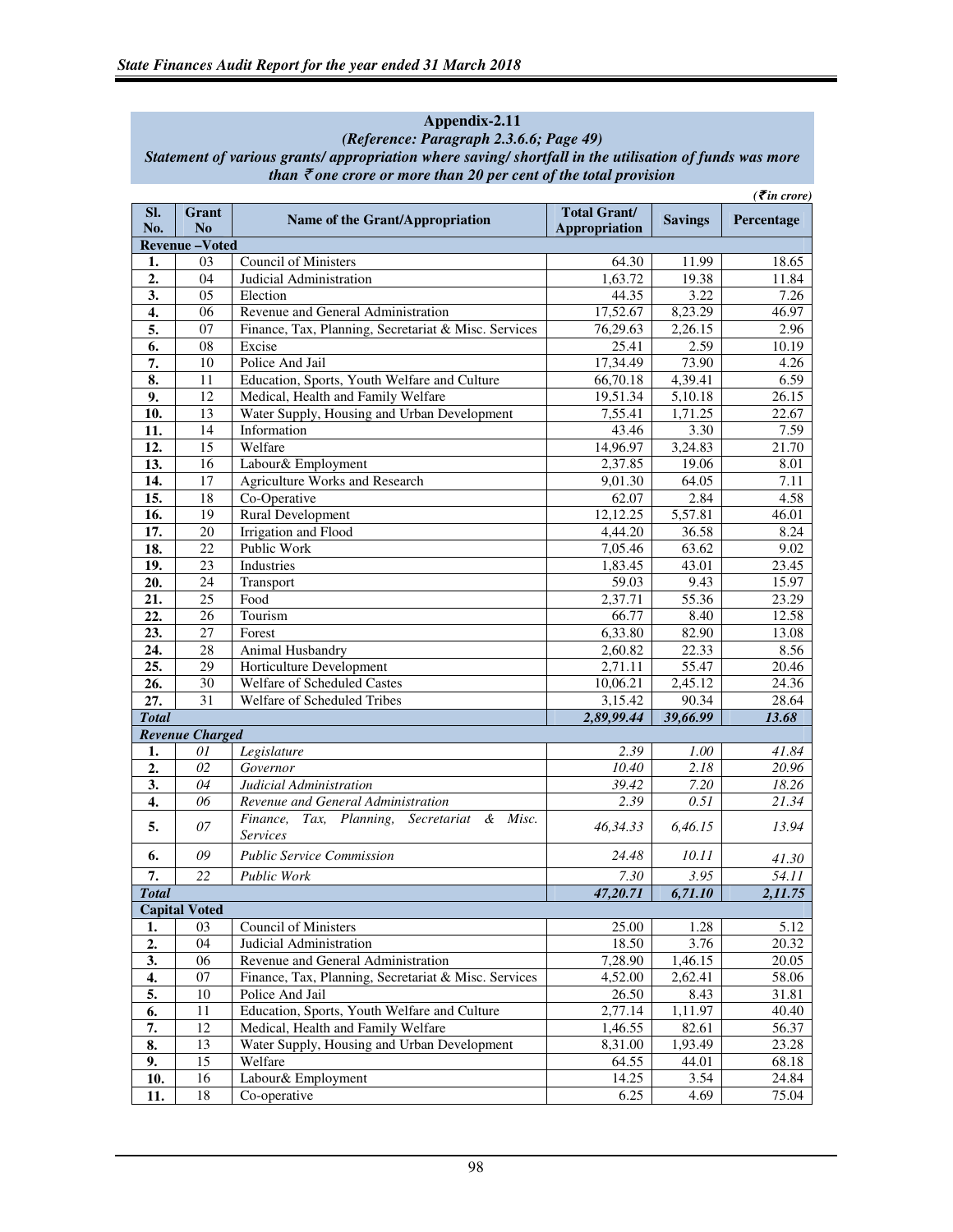| 12.                    | 19                 | <b>Rural Development</b>           | 11,83.16   | 55.16    | 4.66    |
|------------------------|--------------------|------------------------------------|------------|----------|---------|
| 13.                    | 21                 | Energy                             | 3,39.00    | 1,96.67  | 58.01   |
| 14.                    | 23                 | Industries                         | 63.74      | 57.77    | 90.63   |
| 15.                    | 24                 | Transport                          | 1,52.13    | 19.23    | 12.64   |
| 16.                    | 26                 | Tourism                            | 63.30      | 5.22     | 8.25    |
| 17.                    | 28                 | Animal Husbandry                   | 7.84       | 4.21     | 53.70   |
| 18.                    | 29                 | Horticulture Development           | 8.00       | 1.46     | 18.25   |
| 19.                    | 30                 | <b>Welfare of Scheduled Castes</b> | 3.06.24    | 61.89    | 20.21   |
| 20.                    | 31                 | Welfare of Scheduled Tribes        | 1.09.17    | 36.65    | 33.57   |
| <b>Total</b>           |                    |                                    | 48,23.22   | 13,00.60 | 26.97   |
| <b>Capital Charged</b> |                    |                                    |            |          |         |
|                        | 09                 | <b>Public Service Commission</b>   | 3.00       | 3.00     | 1,00.00 |
| <b>Total</b>           |                    |                                    | 3.00       | 3.00     | 1,00.00 |
|                        | <b>Grand Total</b> |                                    | 3.85,46.37 | 59.41.69 | 15.41   |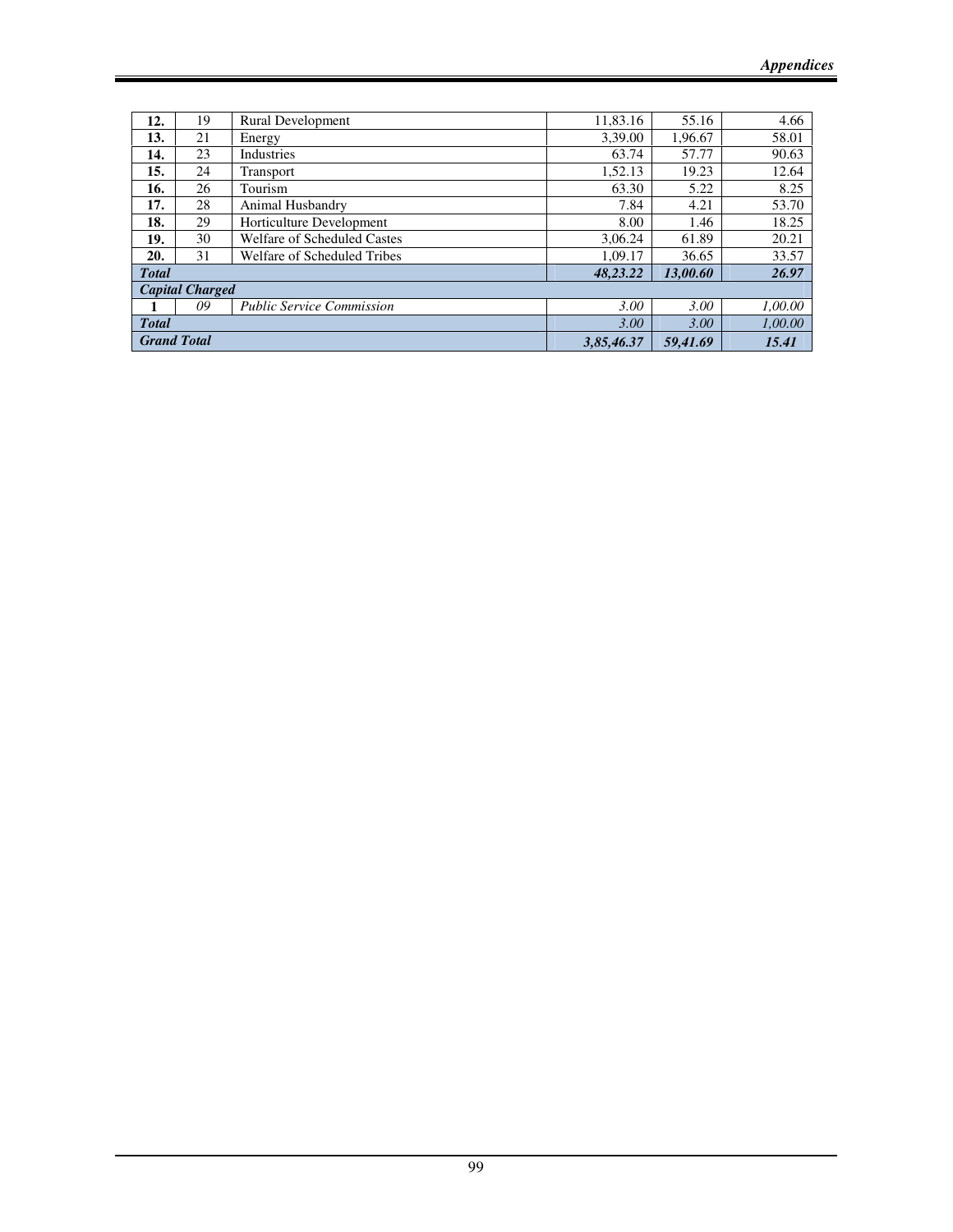### **Appendix-2.12**

| (Reference: Paragraph 2.6; Page 57)                                                                       |
|-----------------------------------------------------------------------------------------------------------|
| Status (as on August 2018) of Advances drawn from Contingency Fund during the year 2017-18 which remained |
| un-recouped till the close of financial year                                                              |

|              |                                                                                                |                      |                                                | $\left( \bar{\tau}$ in crore)       |
|--------------|------------------------------------------------------------------------------------------------|----------------------|------------------------------------------------|-------------------------------------|
| Sl. No       | <b>Grant No</b>                                                                                | Major<br><b>Head</b> | <b>Adv. From</b><br>Contingency<br><b>Fund</b> | <b>Un-recouped</b><br>(August 2018) |
| 1.           | 01- Parliament/State/Union Territory Legislatures                                              | 2011                 | 1.96                                           | 1.96                                |
| 2.           | 04-Capital Outlay on Public Works                                                              | 4059                 | 10.00                                          | 10.00                               |
| 3.           | 06-Relief on Account of Natural Calamities                                                     | 2245                 | 4.86                                           | 4.86                                |
| 4.           | 07-Taxes on Sales, Trades, etc.                                                                | 2040                 | 0.01                                           | 0.01                                |
| 5.           | 07-Secretariate-General Services                                                               | 2052                 | 6.08                                           | 6.08                                |
| 6.           | 07-Capital Outlay on Housing                                                                   | 4216                 | 3.96                                           | 3.96                                |
| 7.           | 10-Police                                                                                      | 2055                 | 2.54                                           | 2.54                                |
| 8.           | <b>11-General Education</b>                                                                    | 2202                 | 25.94                                          | 25.94                               |
| 9.           | 11-Sports and Youth Services                                                                   | 2204                 | 0.07                                           | 0.07                                |
| 10.          | <b>12-Medical and Public Health</b>                                                            | 2210                 | 0.32                                           | 0.32                                |
| 11.          | 12- Capital Outlay on Medical and Public Health                                                | 4210                 | 1.90                                           | 1.90                                |
| 12.          | 14-Information & Publicity                                                                     | 2220                 | 24.96                                          | 24.96                               |
| 13.          | <b>15-Social Security and Welfare</b>                                                          | 2235                 | 0.90                                           | 0.90                                |
| 14.          | 17-Crop Husbandry                                                                              | 2401                 | 0.93                                           | 0.93                                |
| 15.          | 20-Capital Outlay on Major Irrigation                                                          | 4700                 | 12.00                                          | 12.00                               |
| 16.          | 20-Capital Outlay on Flood Control Projects                                                    | 4711                 | 1.50                                           | 1.50                                |
| 17.          | 22- Capital Outlay on Roads and Bridges                                                        | 5054                 | 1,12.33                                        | 1,12.33                             |
| 18.          | 30-Welfare of Schedule Cast/ Schedule Tribe, Other<br><b>Backward Classes &amp; Minorities</b> | 2225                 | 0.06                                           | 0.06                                |
| 19.          | <b>30-Animal Husbandry</b>                                                                     | 2403                 | 0.56                                           | 0.56                                |
| 20.          | 30-Capital Outlay on of Water Supply and Sanitation                                            | 4215                 | 3.83                                           | 3.83                                |
| 21.          | 31-Welfare of Schedule Cast/ Schedule Tribe, Other<br><b>Backward Classes &amp; Minorities</b> | 2225                 | 0.79                                           | 0.79                                |
| 22.          | 31- Capital Outlay on Roads and Bridges                                                        | 5054                 | 16.00                                          | 16.00                               |
| <b>Total</b> |                                                                                                |                      | 2,31.50                                        | 2,31.50                             |

*Source: Information as compiled from VLC data of Accountant General (A&E), Uttarakhand.*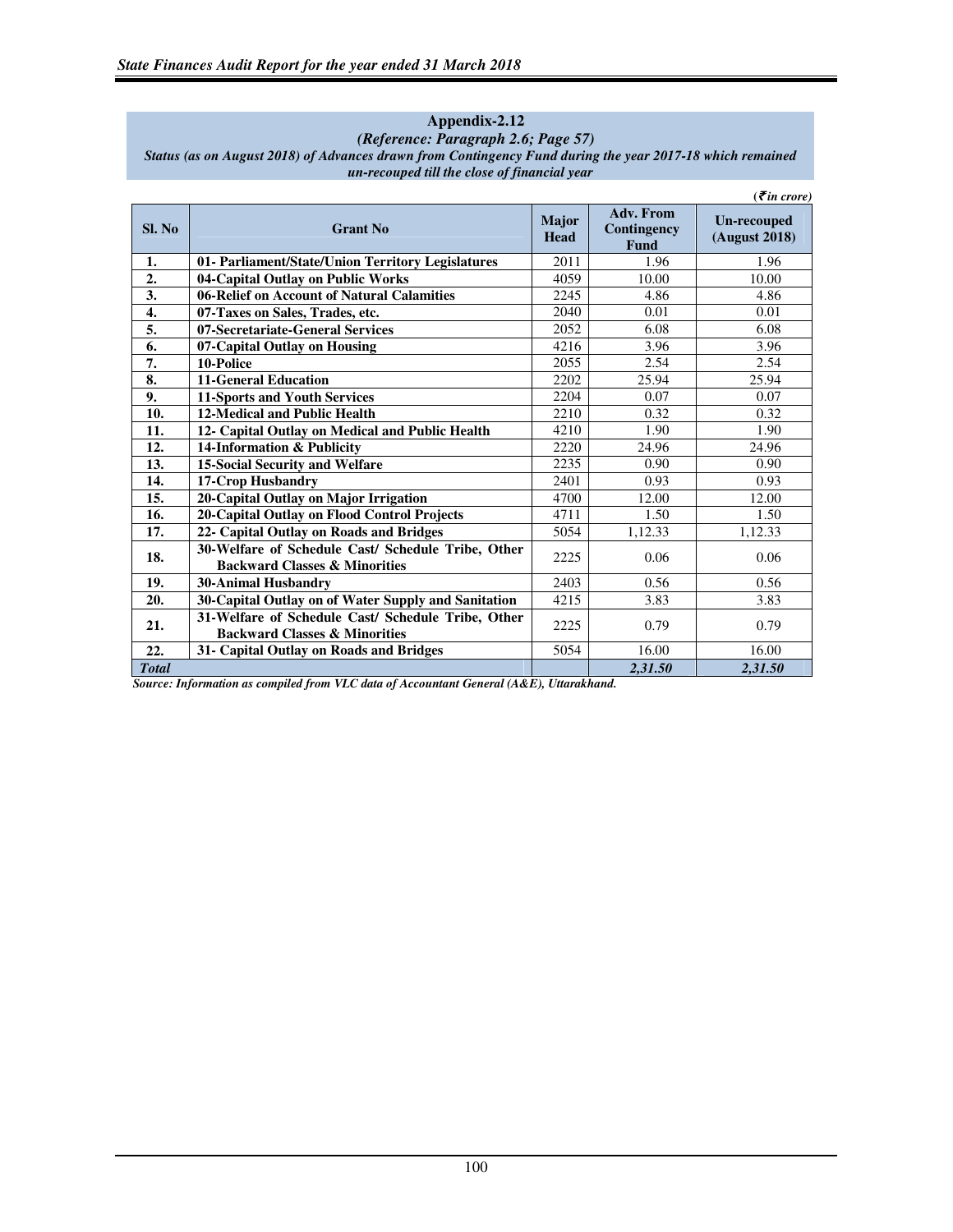### **Appendix-2.13**

#### *(Reference: Paragraph 2.6; Page 57) Expenditure made from Contingency Fund during the year 2016-17 which remained un-recouped (as on August 2018)*

|                |               |         | $(5\pi)$ crore)                     |  |  |
|----------------|---------------|---------|-------------------------------------|--|--|
| <b>Sl. No.</b> | $\mathbf{MH}$ |         | <b>Un-recouped Contingency fund</b> |  |  |
|                |               | 2016-17 | <b>Total</b>                        |  |  |
| 1.             | 2013          | 5.00    | $\overline{5.00}$                   |  |  |
| 2.             | 2014          | 0.05    | 0.05                                |  |  |
| 3.             | 2205          | 1.33    | 1.33                                |  |  |
| 4.             | 2210          | 4.33    | 4.33                                |  |  |
| 5.             | 2215          | 1.71    | 1.71                                |  |  |
| 6.             | 2217          | 1.33    | 1.33                                |  |  |
| 7.             | 2245          | 1.77    | 1.77                                |  |  |
| 8.             | 2401          | 2.50    | 2.50                                |  |  |
| 9.             | 2405          | 0.01    | 0.01                                |  |  |
| 10.            | 2406          | 13.12   | 13.12                               |  |  |
| 11.            | 2851          | 32.78   | 32.78                               |  |  |
| 12.            | 2853          | 0.10    | 0.10                                |  |  |
| 13.            | 3452          | 1.00    | 1.00                                |  |  |
| 14.            | 3054          | 0.27    | 0.27                                |  |  |
| 15.            | 4059          | 11.15   | 11.15                               |  |  |
| 16.            | 4210          | 2.00    | 2.00                                |  |  |
| 17.            | 4405          | 0.15    | 0.15                                |  |  |
| 18.            | 5054          | 77.74   | 77.74                               |  |  |
| <b>Total</b>   |               | 1,56.34 | 1,56.34                             |  |  |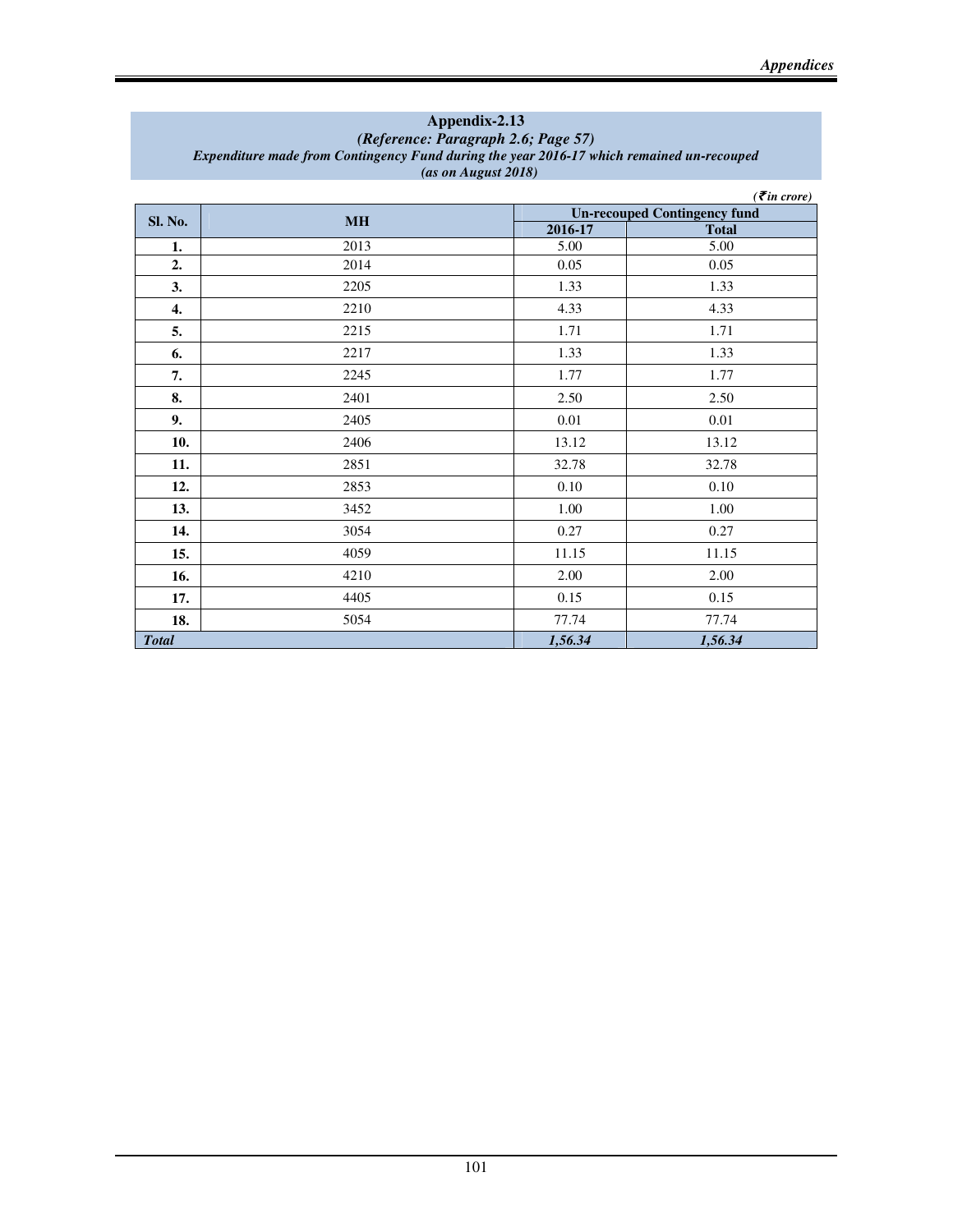| Pending DC bills for the years up to 2017-18 (Position as on 31 March 2018) |                                                    |                   |                              |                              |
|-----------------------------------------------------------------------------|----------------------------------------------------|-------------------|------------------------------|------------------------------|
|                                                                             |                                                    |                   |                              | $\left( \bar{\tau}$ in lakh) |
| SI.<br>No.                                                                  | <b>DDO</b>                                         | <b>Major Head</b> | Number of AC<br><b>bills</b> | Amount                       |
| 1.                                                                          | Chief Medical Officer, Pithoragarh                 | 2210              | 03                           | 3.00                         |
| 2.                                                                          | Joint Director, Animal Husbandry Dept., Dehradun   | 2403              | 02                           | 0.70                         |
| 3.                                                                          | Asst. District Election Officer, Uttarkashi        | 2015              | 04                           | 8.13                         |
| 4.                                                                          | Panchayati Raj (Election), Pithoragarh             | 2515              | 03                           | 34.51                        |
| 5.                                                                          | Chief Probationer Officer, Women Welfare, Dehradun | 2235              | 01                           | 0.05                         |
| 6.                                                                          | Child Development Project Officer, Pithoragarh     | 2235              | 01                           | 2.63                         |
| 7.                                                                          | Child Development Project Officer, Almora          | 2235              | 02                           | 9.84                         |
|                                                                             | <b>Total</b>                                       | 16                | 58.86                        |                              |

# **Appendix-2.14**  *(Reference: Paragraph 2.7(A); Page 59)*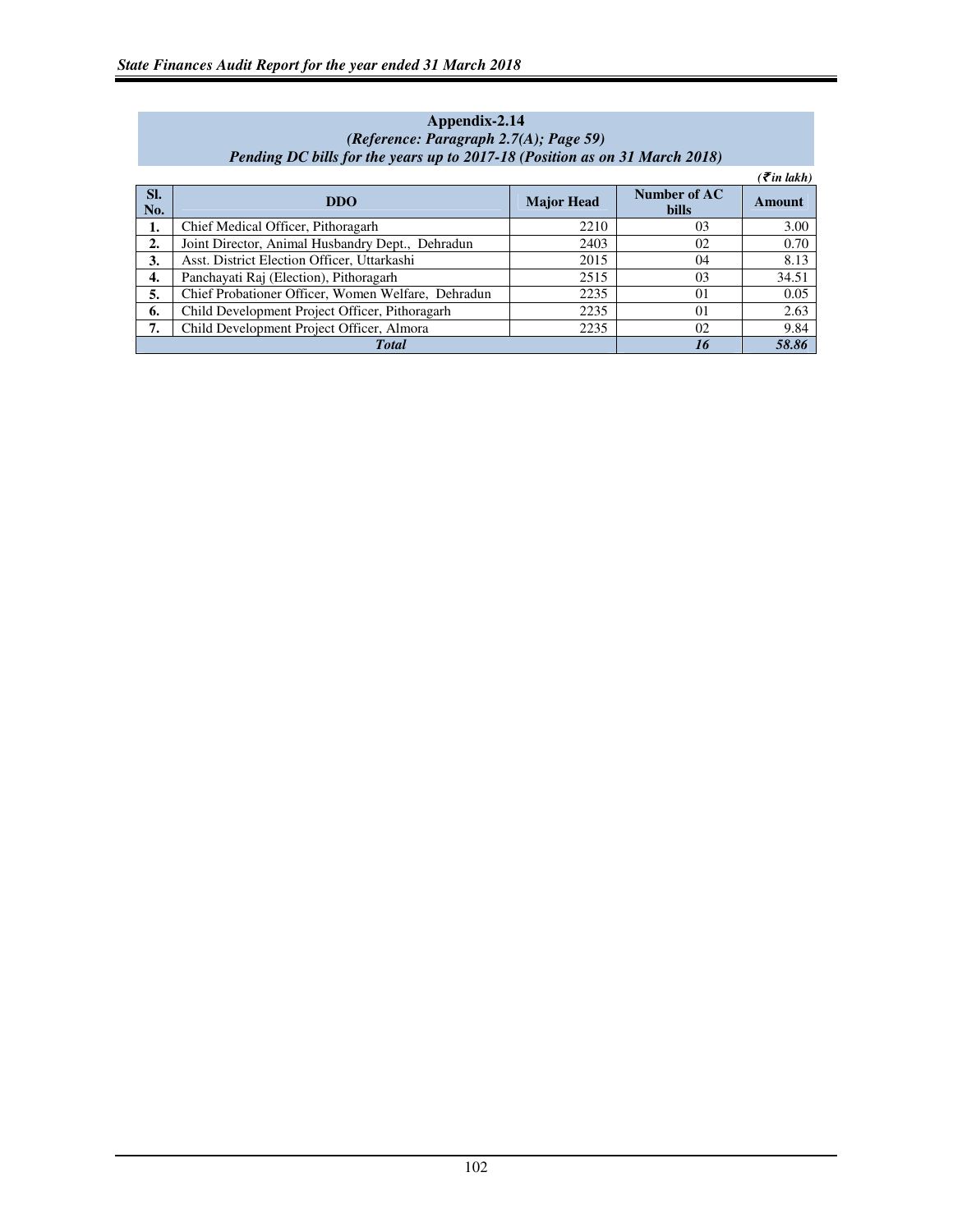## **Appendix-3.1**

### *(Reference: Paragraph 3.1; Page 63)*

### *Major Head and Department-wise details of outstanding Utilisation Certificates Separately for each year*

| SI.<br>No. | <b>Head of</b><br><b>Account</b> | Name of the DDO                 | <b>Year in</b><br>which GIA<br><b>Released</b> | Number of UCs<br>outstanding | <b>Amount</b><br>$($ <b>₹</b> in crore) |
|------------|----------------------------------|---------------------------------|------------------------------------------------|------------------------------|-----------------------------------------|
|            |                                  | Zila Panchayati Raj Adhikari    |                                                |                              |                                         |
| 1.         | 3604                             | Zila Samaj Kalyan Adhikari      | 2008-09                                        | 12                           | 2.80                                    |
|            |                                  | Ex. Officer, Nagar Palika       |                                                |                              |                                         |
| 2.         | NA.                              | District Magistrate             | 2009-10                                        | $\overline{4}$               | 0.81                                    |
|            |                                  | Zila Panchayati Raj Adhikari    |                                                |                              |                                         |
| 3.         | 3604                             | Zila Panchayati Raj Adhikari    | 2012-13                                        | 2                            | 2.05                                    |
|            |                                  | Zila Panchayati Raj Adhikari    |                                                | 7                            | 10.21                                   |
| 4.         | 3604                             | Ex. Officer, Nagar Panchayat    | 2013-14                                        |                              |                                         |
|            |                                  | District Magistrate             |                                                |                              |                                         |
|            |                                  | Ex. Officer, Nagar Palika       |                                                |                              |                                         |
| 5.         | 3604 & 2215                      | District Magistrate             | 2014-15                                        | 24                           | 80.51                                   |
| 6.         | 3604                             | District Magistrate             | 2015-16                                        | 14                           | 27.24                                   |
|            | 3604                             | District Magistrate             |                                                | 39                           | 41.30                                   |
| 7.         |                                  | Zila Panchayati Raj Adhikari    | 2016-17                                        |                              |                                         |
|            |                                  | Deputy Director, SVN            |                                                |                              |                                         |
|            | 3604                             | Zila Panchayati Raj Adhikari    |                                                | 107                          | 178.12                                  |
|            |                                  | Ex. Officer, Nagar Panchayat    |                                                |                              |                                         |
| 8.         |                                  | Ex. Officer, Nagar Palika       | 2017-18                                        |                              |                                         |
|            |                                  | Prashasak, Nagar Nigam          |                                                |                              |                                         |
|            |                                  | Ex. Officer, Nagar Palika       |                                                |                              |                                         |
|            |                                  | Sr. Finance Officer Nagar Nigam |                                                |                              |                                         |
|            |                                  | Total (As on 31.03.2018)        | 209                                            | 343.04                       |                                         |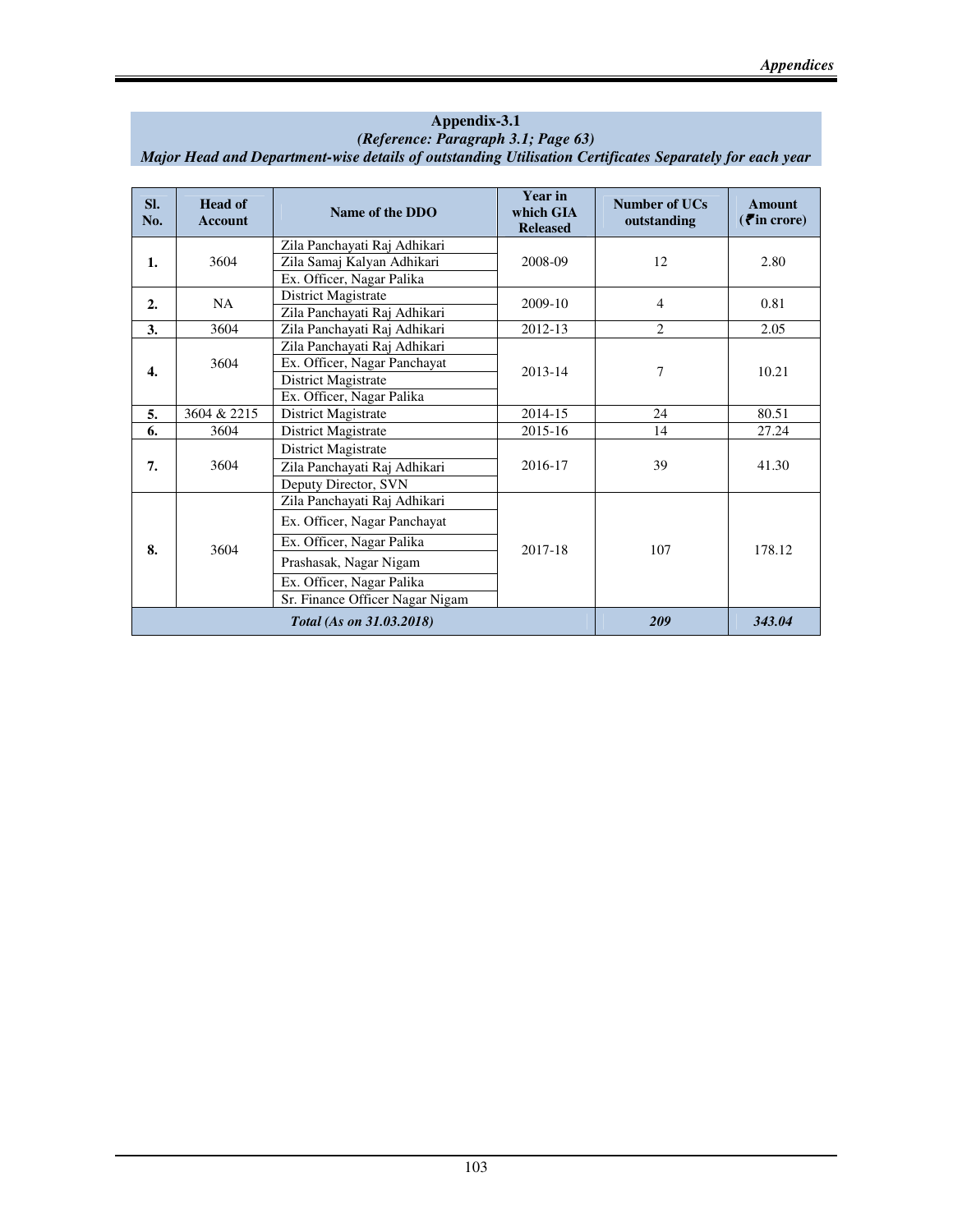### **Appendix-3.2**  *(Reference: Paragraph 3.3; Page 64) Statement of finalisation of Accounts and the Government Investment in Departmentally Managed Commercial and Quasi-Commercial Undertakings*

| SI.<br>No.                                | Name of the Undertaking                     | <b>Accounts</b><br>finalised up to | <b>Investment</b> as<br>per the last<br><b>accounts</b><br>finalised<br>$( \bar{z}$ in crore) | <b>Remarks/Reasons</b><br>for Delay in<br><b>Preparation of</b><br>accounts |
|-------------------------------------------|---------------------------------------------|------------------------------------|-----------------------------------------------------------------------------------------------|-----------------------------------------------------------------------------|
| <b>Department of Irrigation</b>           |                                             |                                    |                                                                                               |                                                                             |
| 1.                                        | Irrigation Workshop Division,<br>Roorkee    | 2011-12                            | 1.92                                                                                          | <b>NA</b>                                                                   |
| <b>Food &amp; Civil Supply Department</b> |                                             |                                    |                                                                                               |                                                                             |
| 2.                                        | Regional<br>Food<br>Controller.<br>Haldwani | 2006-07                            | <b>NA</b>                                                                                     | <b>NA</b>                                                                   |
| 3.                                        | Regional<br>Controller.<br>Food<br>Dehradun | 2006-07                            | <b>NA</b>                                                                                     | <b>NA</b>                                                                   |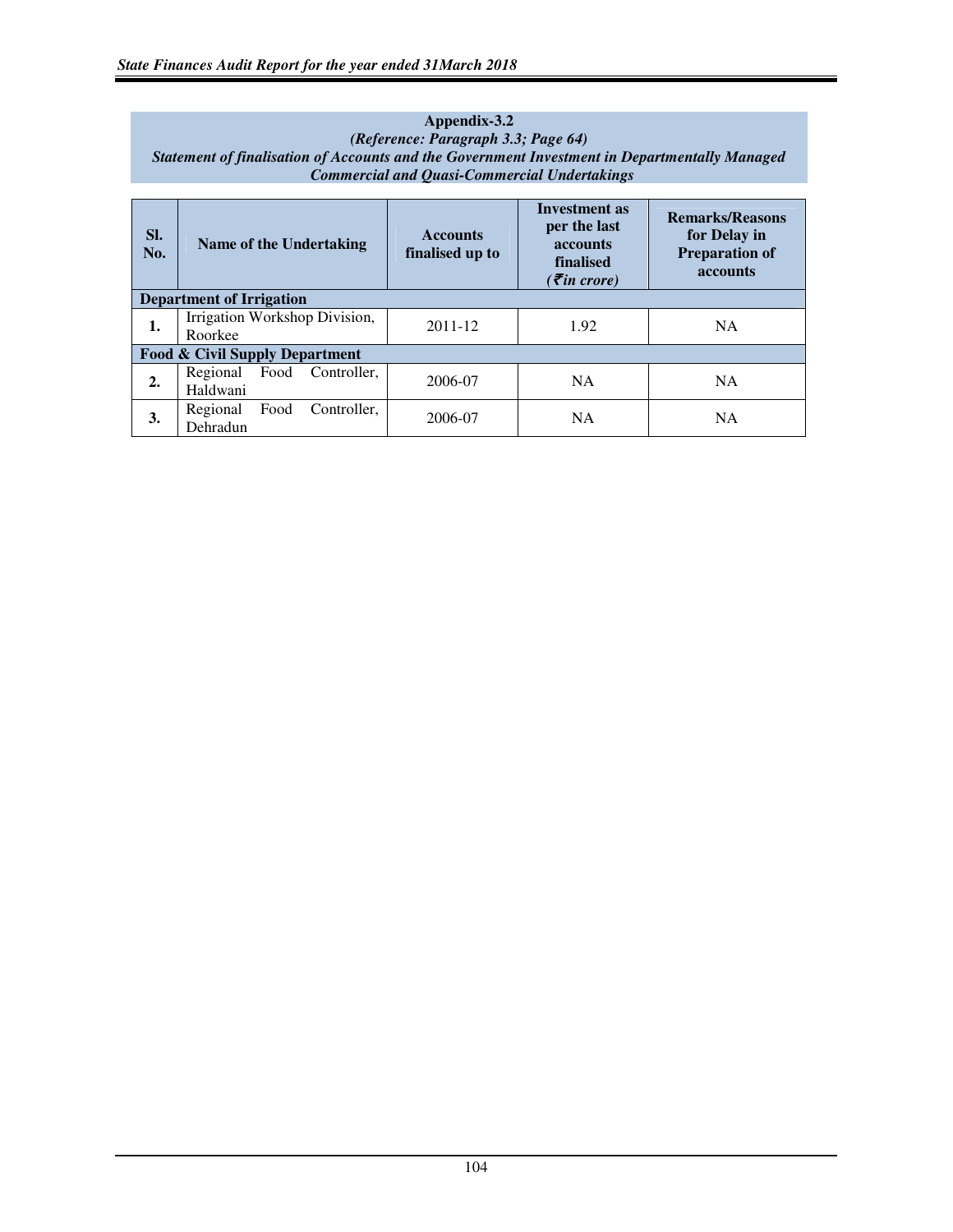| Appendix-4.1<br><b>Glossary of terms</b> |                                  |                                                                                                                                                                                                                                                                                                                                                                                                                                                                                                                                                                                                                                                                                                                                                                                                                                                                                                                                                                   |  |
|------------------------------------------|----------------------------------|-------------------------------------------------------------------------------------------------------------------------------------------------------------------------------------------------------------------------------------------------------------------------------------------------------------------------------------------------------------------------------------------------------------------------------------------------------------------------------------------------------------------------------------------------------------------------------------------------------------------------------------------------------------------------------------------------------------------------------------------------------------------------------------------------------------------------------------------------------------------------------------------------------------------------------------------------------------------|--|
| Sl. No.                                  | <b>Terms</b>                     | <b>Description</b>                                                                                                                                                                                                                                                                                                                                                                                                                                                                                                                                                                                                                                                                                                                                                                                                                                                                                                                                                |  |
| 1.                                       | <b>State Implementing Agency</b> | State Implementing Agency includes any Organisations/Institutions<br>including Non-Governmental Organisation which is authorized by the<br>State Government to receive the funds from the Government of India<br>for implementing specific programmes in the State, e.g. State<br>Implementation Society for SSA and State Health Mission for NRHM<br>etc.                                                                                                                                                                                                                                                                                                                                                                                                                                                                                                                                                                                                        |  |
| 2.                                       | <b>GSDP</b>                      | GSDP is defined as the total income of the State or the market value of<br>goods and services produced using labour and all other factors of<br>production at current prices                                                                                                                                                                                                                                                                                                                                                                                                                                                                                                                                                                                                                                                                                                                                                                                      |  |
| 3.                                       | Buoyancy ratio                   | Buoyancy ratio indicates the elasticity or degree of responsiveness of<br>fiscal variable with respect to a given change in the base variable. For<br>instance, revenue buoyancy at 0.6 implies that revenue receipts tend to<br>increase by 0.6 percentage points, if the GSDP increases by one per<br>cent                                                                                                                                                                                                                                                                                                                                                                                                                                                                                                                                                                                                                                                      |  |
| 4.                                       | <b>Internal Debt</b>             | Comprising mainly Market Loans and Special Securities issued to the<br>National Small Savings Fund (NSS) by the State Government.                                                                                                                                                                                                                                                                                                                                                                                                                                                                                                                                                                                                                                                                                                                                                                                                                                 |  |
| 5.                                       | Core Public and Merit goods      | Core public goods are which all citizens enjoy in common in the sense<br>that each individual's consumption of such a good leads to no<br>subtractions from any other individual's consumption of that good, e.g.<br>enforcement of law and order, security and protection of our rights;<br>pollution free air and other environmental goods and road<br>infrastructure etc. Merit goods are commodities that the public sector<br>provides free or at subsidized rates because an individual or society<br>should have them on the basis of some concept of need, rather than<br>ability and willingness to pay the government and therefore wishes to<br>encourage their consumption. Examples of such goods include the<br>provision of free or subsidized food for the poor to support nutrition,<br>delivery of health services to improve quality of life and reduce<br>morbidity, providing basic education to all, drinking water and<br>sanitation etc. |  |
| 6.                                       | Development Expenditure          | The analysis of expenditure data is disaggregated into development<br>and non-development expenditure. All expenditure relating to Revenue<br>Account, Capital Outlay and Loans and Advances is categorized into<br>social services, economic services and general services. Broadly, the<br>social and economic services constitute development expenditure,<br>while expenditure on general services is treated as non-development<br>expenditure.                                                                                                                                                                                                                                                                                                                                                                                                                                                                                                              |  |
| 7.                                       | Debt sustainability              | The Debt sustainability is defined as the ability of the State to maintain<br>a current debt-GDP ratio over a period of time and also embodies the<br>concern about the ability to service its debt. Sustainability of debt,<br>therefore, also refers to sufficiency of liquid assets to meet current or<br>committed obligations and the capacity to keep balance between costs<br>of additional borrowings with returns from such borrowings. It means<br>that rise in fiscal deficit should match with the increase in capacity to<br>service the debt.                                                                                                                                                                                                                                                                                                                                                                                                       |  |
| 8.                                       | Debt Stabilization               | A necessary condition for stability states that if the rate of growth of<br>economy exceeds the interest rate or cost of public borrowings, the<br>debt-GDP ratio is likely to be stable provided primary balances are<br>either zero or positive or are moderately negative. Given the rate<br>spread (GSDP growth rate - interest rate) and quantum spread<br>(Debt*rate spread), debt sustainability condition states that if quantum<br>spread together with primary deficit is zero, debt-GSDP ratio would be<br>current or debt would stabilize eventually. On the other hand, if<br>primary deficit together with quantum spread turns out to be negative,<br>debt-GSDP ratio would be rising and in case it is positive, debt-GSDP<br>ratio would eventually be falling.                                                                                                                                                                                  |  |